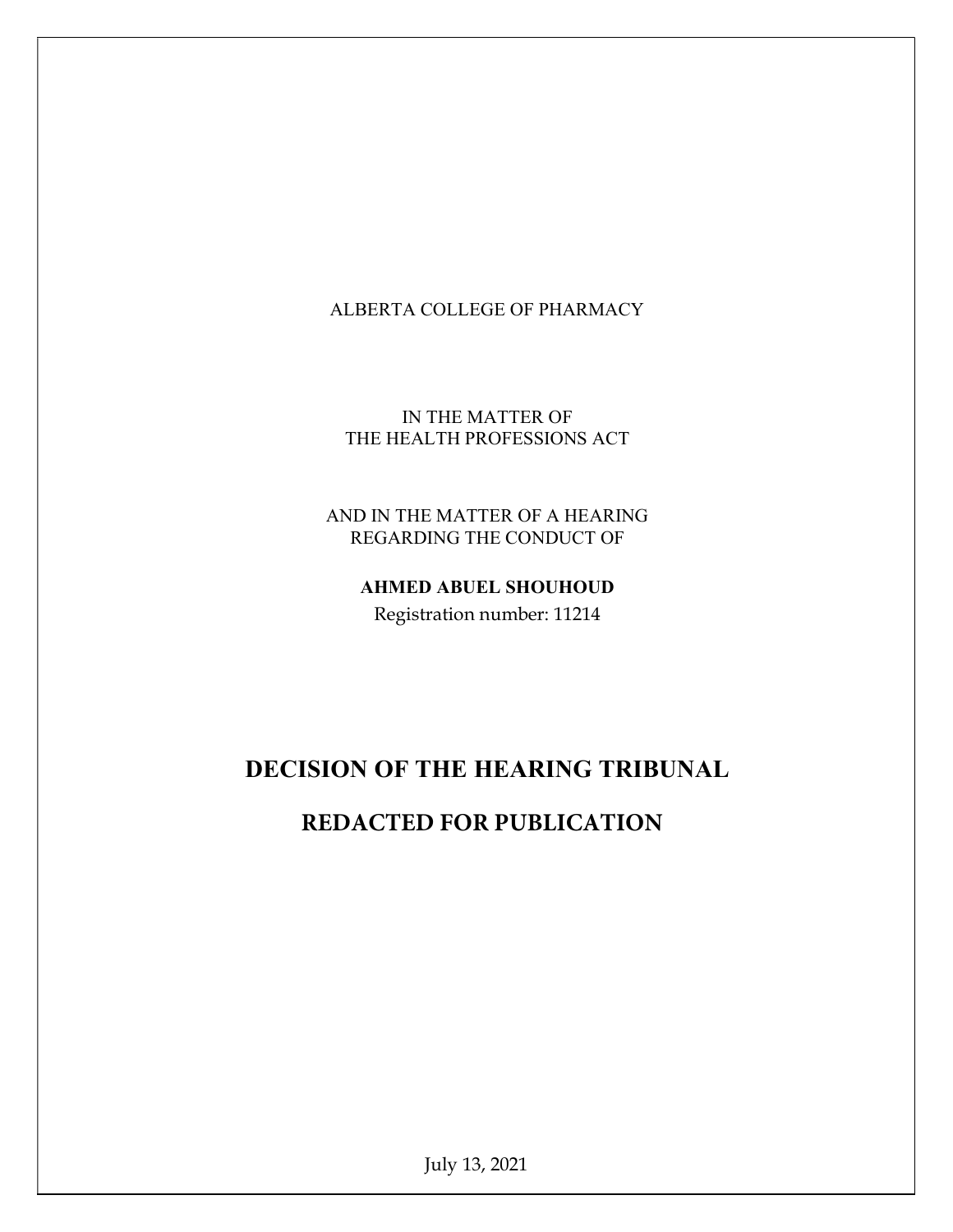## I. **INTRODUCTION**

The hearing tribunal held a hearing into the conduct of Ahmed Abuel Shouhoud. In attendance on behalf of the Hearing Tribunal were:

Mr. Naeem Ladhani, Chair and Pharmacist Member Ms. Cassandra Woit, Pharmacist Member Ms. Pat Matusko, Public Member.

The hearing took place on January 12, 13, 14 and 25, 2021 via the Zoom videoconference platform. The hearing was held under the terms of Part 4 of the Health Professions Act ("HPA").

In attendance at the hearing were:

Mr. James Krempien, Complaints Director of the Alberta College of Pharmacy (the "College") Ms. Annabritt Chisholm and Mr. Raymond Chen, legal counsel for the Complaints Director Mr. Ahmed Abuel Shouhoud, Investigated Member Mr. Jeff Wreschner, legal counsel for Mr. Abuel Shouhoud Ms. Ayla Akgungor, independent legal counsel for the Hearing Tribunal

The hearing was recorded by a court reporter, Ms. Shelley Becker. Ms. Margaret Morley, Hearings Director, facilitated the technical aspects of the videoconference.

There were no objections to the composition of the Hearing Tribunal or the jurisdiction of the Hearing Tribunal to proceed with the hearing.

## II. ALLEGATIONS

The Hearing Tribunal considered the following allegations against Mr. Ahmed Abuel Shouhoud:

IT IS ALLEGED THAT, on December 3, 2019, while you were a registered Alberta pharmacist practicing at (the "Pharmacy"), you:

- 1. Disclosed personal health information from your patient and employee 's Netcare profile to Ms.  $\blacksquare$ , another employee of the Pharmacy who is not a health care professional:
	- a. without an authorized purpose. and
	- b. after expressly asked you not to review her personal health information.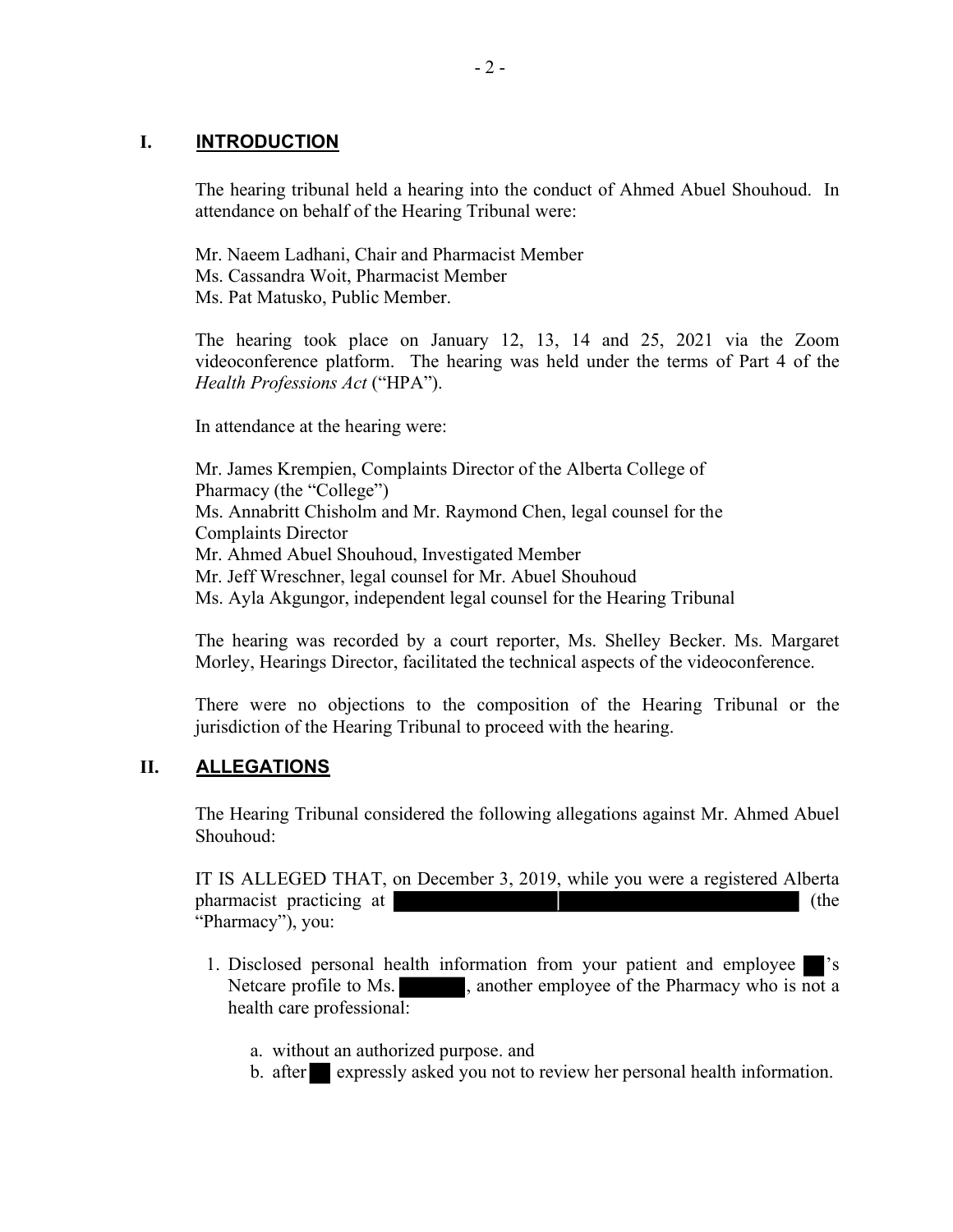- 2. Disclosed 's personal health information to her after she asked you not to review it; and
- 3. Disclosed 's personal health information to her in a manner that was neither private nor confidential when you did so in front of Ms. .
- IT IS ALLEGED THAT your conduct in these matters:
	- a. Breached your statutory and regulatory obligations to the Alberta College of Pharmacy as an Alberta pharmacist,
	- b. Undermined the integrity of the profession,
	- c. Decreased the public's trust in the profession, and
	- d. Failed to exercise the professional and ethical judgment expected and required of an Alberta pharmacist.

IT IS ALLEGED THAT your conduct constitutes a breach of the following statutes and standards governing the practice of pharmacy:

- Standard 1 (Sub-sections 1.1 and 1.2) of the Standards of Practice for Pharmacists and Pharmacy Technicians,
- Principles  $2(5)$ ,  $4(6)$  and  $10(1)$  of the ACP Code of Ethics,
- Sections 31, 34(1), 35(1)(c) and 107(2)(a) of the *Health Information* Act, and thus
- Sections  $1(1)(pp)(ii)$ ,  $1(1)(pp)(iii)$  and  $1(1)(pp)(xii)$  of the *Health* Professions Act.

and that your conduct set out above and the breach of some or all of these provisions constitutes unprofessional conduct pursuant to the provisions of sections  $1(1)(pp)(ii)$ ,  $1(1)(pp)(iii)$  and  $1(1)(pp)(xii)$  of the Health Professions Act.

Mr. Abuel Shouhoud denied the allegations.

## III. PRELIMINARY MATTERS

One preliminary matter was raised by Ms. Chisholm on behalf of the Complaints Director. Ms. Chisholm noted that section 78 of the HPA states that a hearing is open to the public unless the Hearing Tribunal states otherwise, including circumstances where not disclosing a person's confidential and personal health, property or financial information outweighs the desirability of having the hearing open to the public.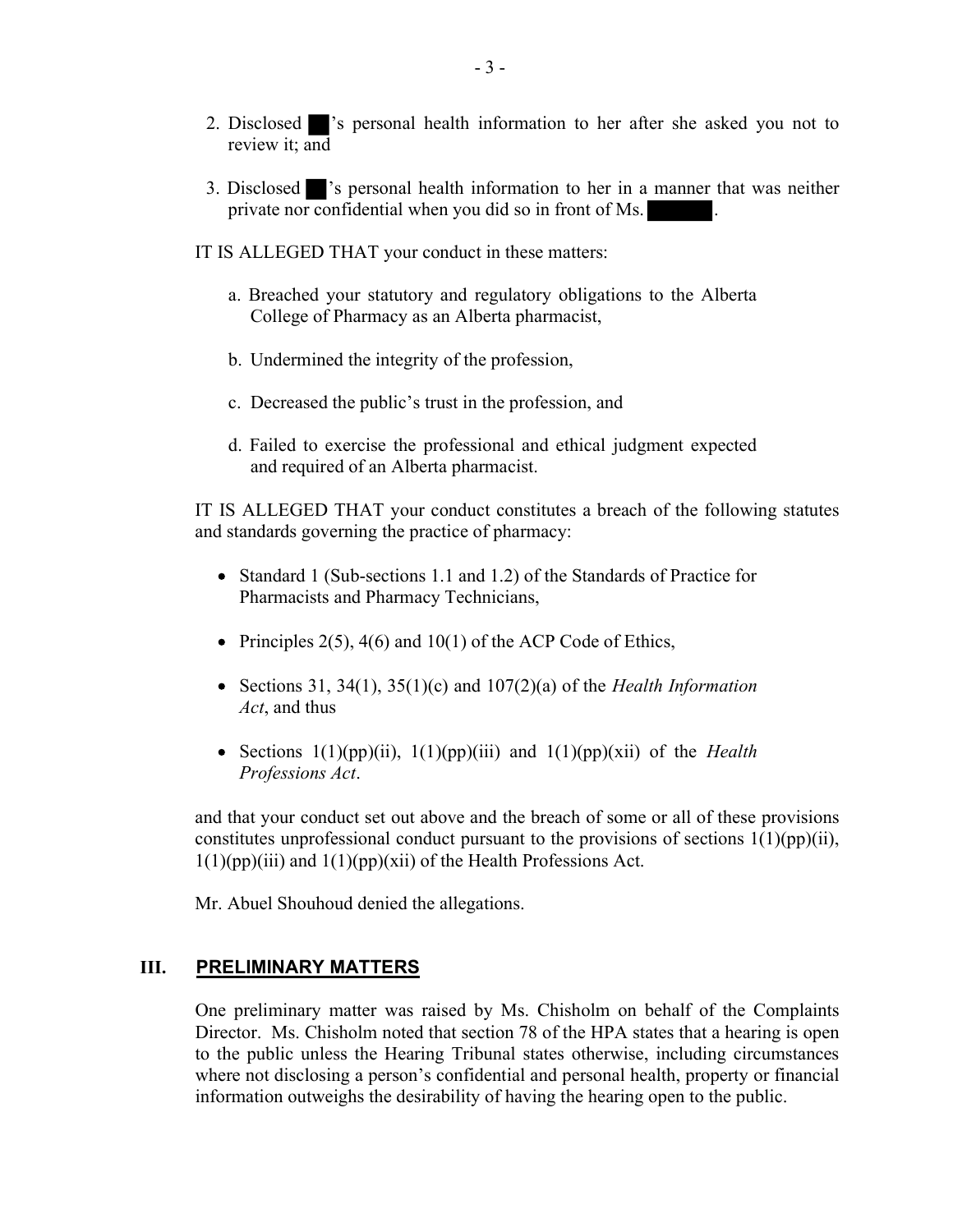This is significant because in the present case the allegations relate to the improper disclosure of the complainant's personal health information. In the circumstances, it would be very difficult to present the Complaints Director's case without discussing specifics of the complainant's health information.

Notwithstanding the need to discuss the complainant's personal health information, Ms. Chisholm did not seek to close the hearing. Ms. Chisholm did not seek to close the hearing because the observers in attendance at the hearing were regulated members of the College, staff of the College or of another regulatory body governed by the HPA. Accordingly, the Complaints Director was satisfied that the observers present would not compromise the complainant's personal health information or broadcast it to a wider audience.

However, Ms. Chisholm did apply to have any publicly available versions of the transcript and reasons for decision of the Hearing Tribunal redacted to remove the complainant's name and initials, medical condition, medications, and the name of the pharmacy in question.

Mr. Wreschner did not object to this application.

The Hearing Tribunal granted Ms. Chisholm's application and directed that the complainant's name, initials, medical conditions, medications, and the name of the pharmacy be redacted from any publicly available copies of the transcript and the Hearing Tribunal's written reasons for decision.

## IV. EVIDENCE

## (1) Exhibits

The following exhibits were entered during the hearing:

Exhibit 1 – Agreed Book of Documents with 35 Tabs:

- 1. Notice of Hearing
- 2. Notice of Location Change
- 3. Notice to Attend and Produce A. Abuel Shouhoud
- 4. Notice to Attend and Produce J. Krempien
- 5. Notice to Attend and Produce M. Stanowich
- 6. Notice to Attend and Produce –
- 7. Notice to Attend and Produce –
- 8. Notice to Attend and Produce –
- 9. Notice to Attend and Produce –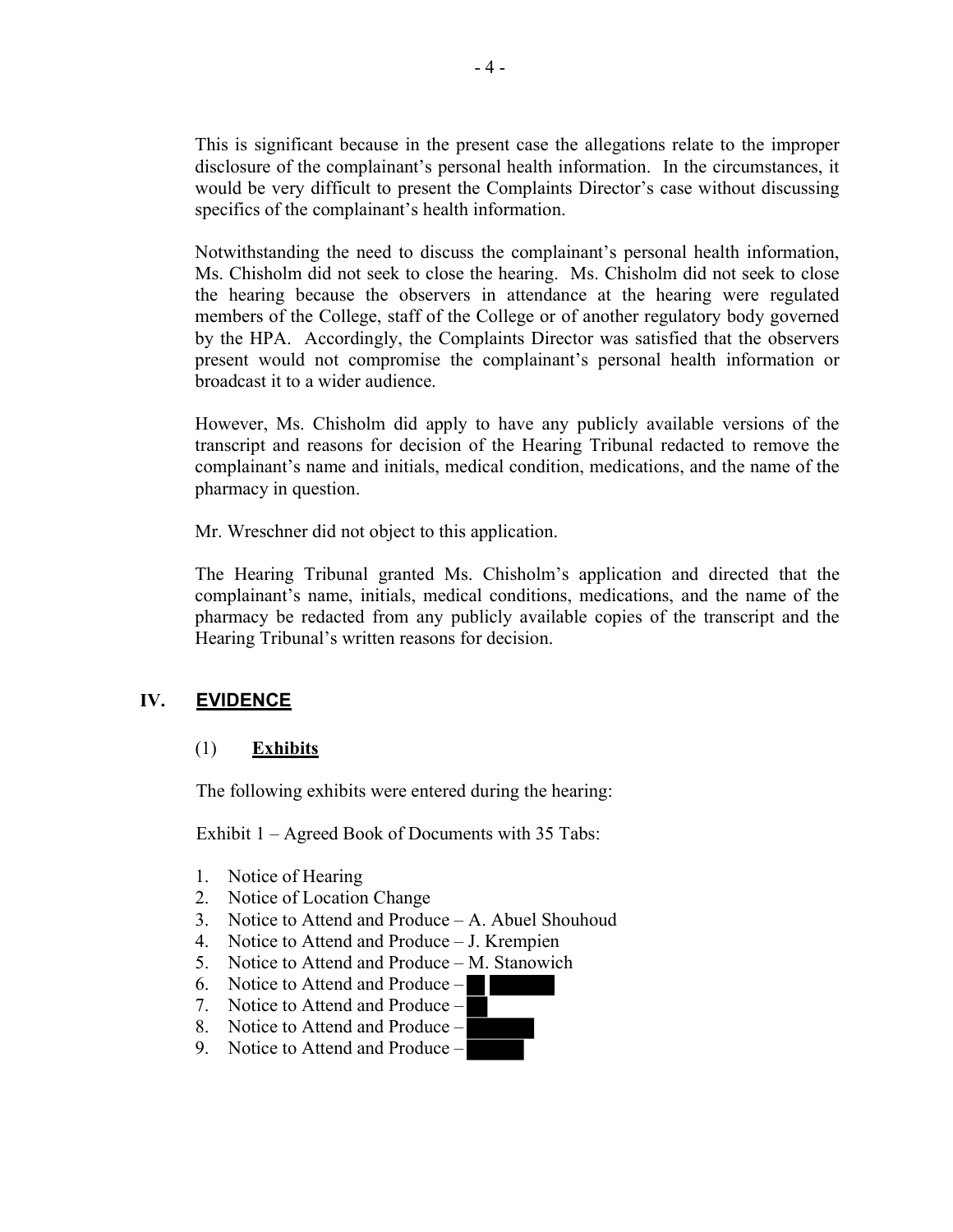- 10. Complaint Reporting Form from dated January 21, 2020 received by J. Krempien, Complaints Director, Alberta College of Pharmacy on January 24, 2020
- 11. Complaint Referral Form dated January 24, 2020
- 12. Memo from J. Krempien to file dated January 24, 2020 regarding decision to conduct investigation into written complaint
- 13. Memo from J. Krempien to file dated January 27, 2020 regarding telephone conversation with .
- 14. Memo from J. Krempien to file dated January 27, 2020 regarding telephone conversation with A. Abuel Shouhoud
- 15. Letter from J. Krempien to dated January 27, 2020 providing acknowledgement of complaint
- 16. Letter from J. Krempien to A. Abuel Shouhoud dated January 27, 2020 enclosing complaint reporting form and documents
- 17. Memo from J. Krempien to file dated February 4, 2020 regarding conversation with A. Abuel Shouhoud
- 18. Email from J. Krempien to dated February 4, 2020 regarding request for records
- 19. Fax from to J. Krempien dated February 6, 2020 enclosing requested records
- 20. Emails between A. Abuel Shouhoud and J. Krempien dated February 4- 10, 2020 enclosing requested records for written response
- 21. Emails between A. Abuel Shouhoud and J. Krempien dated February 4- 13, 2020 enclosing and regarding requested records for written response
- 22. Written response from A. Abuel Shouhoud received February 14, 2020, including 7 video files
- 23. Memo from M. Stanowich to file dated February 19, 2020 regarding voicemail from ; emails between M. Stanowich and regarding interview; memo from M. Stanowich to file dated February 18, 2020 regarding phone calls with  $\blacksquare$ , . and A. Abuel Shouhoud
- 24. Memo from M. Stanowich to file dated February 25, 2020 regarding interview with  $\vert$ , witness
- 25. Memo from M. Stanowich to file dated February 25, 2020 regarding interview with
- 26. Memo from M. Stanowich to file dated February 26, 2020 regarding interview with .
- 27. Memo from M. Stanowich to file dated February 26, 2020 regarding interview with A. Abuel Shouhoud
- 28. Memo from M. Stanowich to file dated February 27, 2020 regarding phone call with
- 29. BMJ Case Reports Article: " "
- 30. Prescription Regulations Summary Chart
- 31. Package Leaflet: Information for the User
- 32. Standards of Practice for Pharmacists and Pharmacy Technicians
- 33. ACP Code of Ethics
- 34. Health Information Act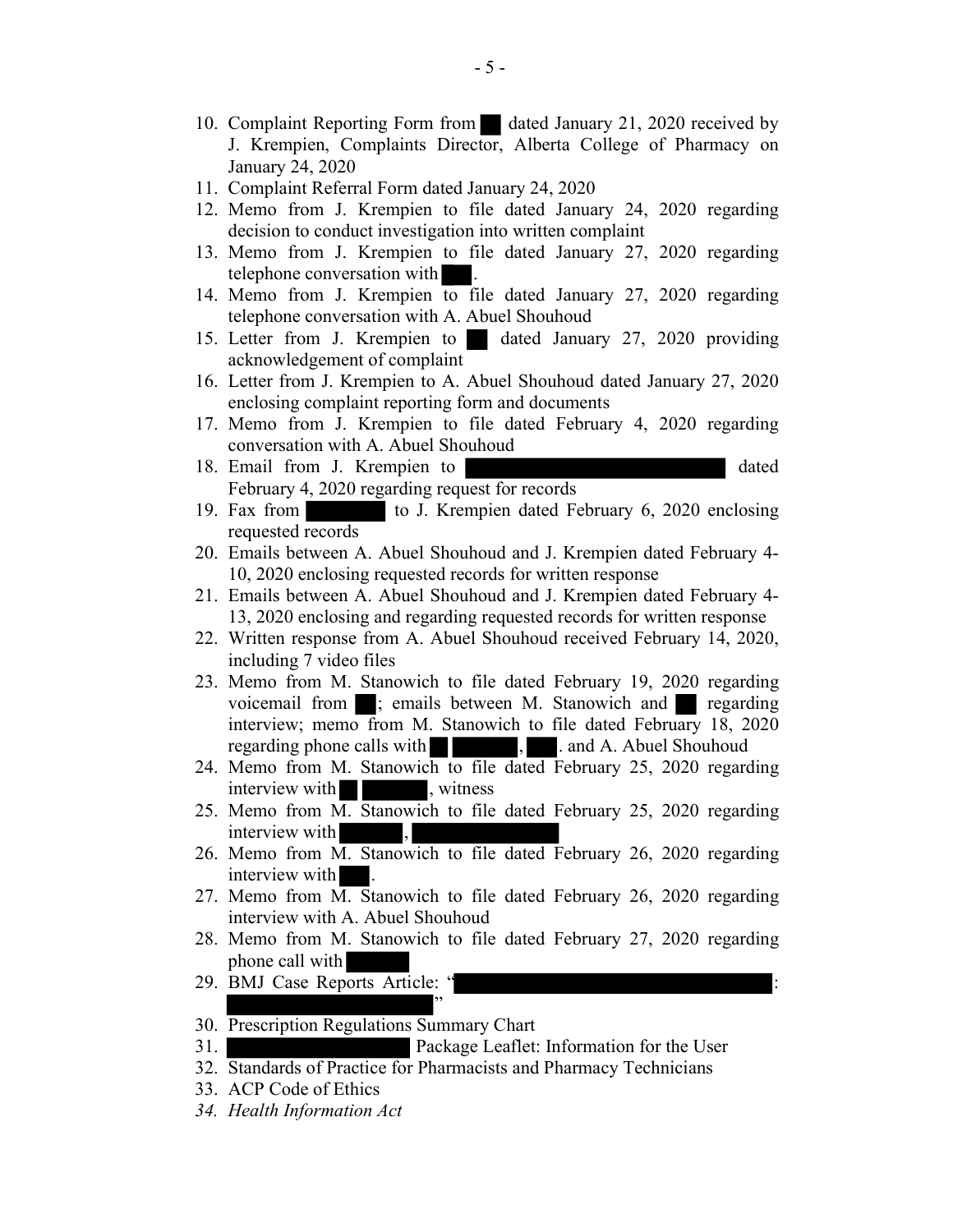#### 35. Health Professions Act

Exhibit 2 – Record of Decision of Complaints Director, Complaint File #8034, dated May 4, 2020

## (2) Witnesses

The Complaints Director called four witnesses: Mr. James Krempien, Complaints Director; Mr. Monty Stanowich, College Investigator; (the "Complainant"); and Ms. Show The Manager of The Contract of the Contract of the Contract of the Contract of the Contract of the Contract of the Contract of the Contract of the Contract of the Contract of the Contract of the Contract of the Co "Store").

Witnesses for Mr. Abuel Shouhoud were Mr.  $\bullet$ , former Associate-Owner of the Store and Mr. Abuel Shouhoud.

## (a) James Krempien

Mr. Krempien has been the Complaints Director of the College since 2008. Prior to becoming the Complaints Director, Mr. Krempien practiced as a pharmacist with the Canadian Armed Forces and in the community pharmacy setting.

Mr. Krempien confirmed that he received a complaint about Mr. Abuel Shouhoud from the Complainant on January 24, 2020. The complaint alleged that Mr. Abuel Shouhoud had accessed the Complainant's Netcare record and then disclosed information to her and her coworker, here is about her results, not only without an authorized purpose, but contrary to her express wish not to have the information disclosed. The Complainant also expressed concern that the manner in which the information was disclosed was not private and confidential.

Mr. Krempien determined that an investigation should be conducted into the complaint and he appointed himself and Mr. Monty Stanowich as investigators.

As part of his investigation, Mr. Krempien spoke to both the Complainant and Mr. Abuel Shouhoud on the phone on January 27, 2020. He created summaries of these telephone conversations immediately after speaking with the Complainant and Mr. Abuel Shouhoud. Mr. Krempien also received a written response to the complaint from Mr. Abuel Shouhoud. He also collected documents relevant to the complaint from Mr. Abuel Shouhoud and , pharmacy licensee of the Store immediately subsequent to Mr. Abuel Shouhoud

 provided Mr. Krempien with a number of pharmacy-dispensing transaction records. These records revealed that on December 3, 2019 between 3:21 pm and 3:24 p.m., Mr. Abuel Shouhoud began processing four medication refills for the Complainant including

and tablets. The medications were ready for pick up on December 4, 2019. Each of these medications had previously been dispensed to the Complainant anywhere between 3 months and 10 months prior.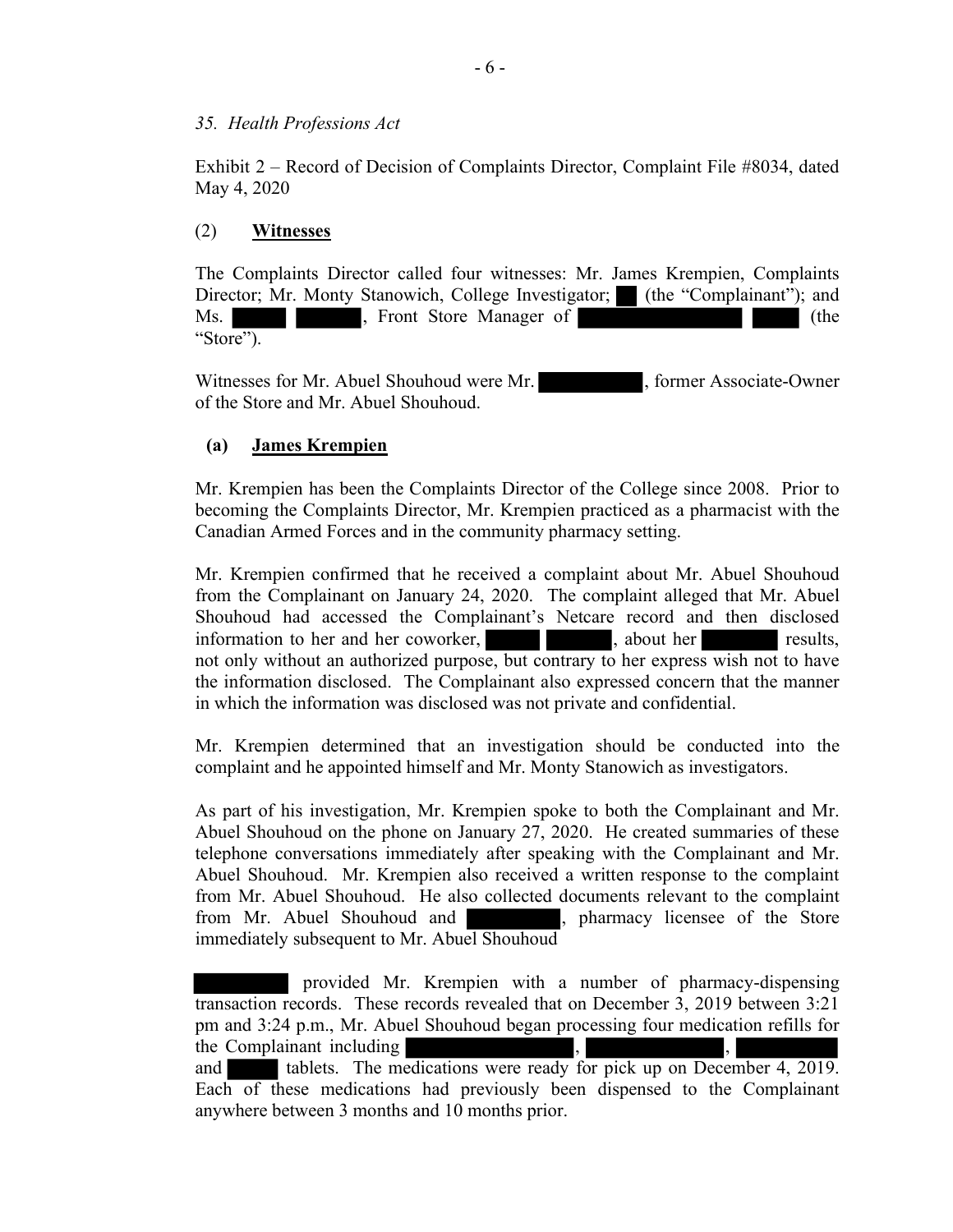Mr. Stanowich conducted interviews with a number of people and collected documents relevant to the complaint. Mr. Krempien did not participate in the witness interviews beyond his initial discussions with the Complainant and Mr. Abuel Shouhoud on January 27, 2020.

Mr. Stanowich prepared an investigation report which was provided to Mr. Krempien. Upon review of the investigation report, Mr. Krempien determined that the complaint should be referred to a hearing tribunal.

Mr. Krempien was aware that the Complainant had initially contacted the College around December 4, 2019, at which time she spoke to Mr. Jeremy Chan, a College professional practice consultant. Mr. Krempien understood that Mr. Chan referred the Complainant to the complaints department of the College to explore her concern. Mr. Krempien later clarified under cross-examination that he did not speak to Mr. Chan directly about his contact with the Complainant but understood from the Complainant that Mr. Chan had told her that Mr. Abuel Shouhoud had no right to check her results while filling a prescription and that she should report it to the College.

Under cross-examination, Mr. Krempien confirmed that investigators take training and that as part of that training, they are informed of the importance of contemporaneously documenting the points of the investigation. Mr. Krempien confirmed that notes are not to be altered or destroyed, although he will get rid of his transitory "chicken scratch" notes once he has made the official notes. Mr. Krempien further confirmed that investigators are taught to conduct interviews of persons and that those interviews are to be conducted in private given the confidential nature of the complaints.

Mr. Krempien confirmed that he did not draft the investigation report in this case, but his normal practice would be to review a draft investigation report and provide verbal feedback on grammatical issues and areas for clarification. For example, if there is a discrepancy between a summary in the investigation report and meeting notes, then Mr. Krempien would seek clarification on that point.

## (b) Monty Stanowich

Mr. Stanowich worked for 14 years as a community pharmacist and pharmacy manager before joining the College as a pharmacy practice consultant. Since 2017, Mr. Stanowich's role with the College has included working with the complaints department and he has completed about 13 investigations since that time. Mr. Stanowich has completed both the basic and specialized levels of the national certified investigator training. This training included an overview of administrative law, various interview techniques, identifying and avoiding bias, rules on gathering evidence and instruction on report writing. Mr. Stanowich has also attended numerous conferences and seminars on investigation training.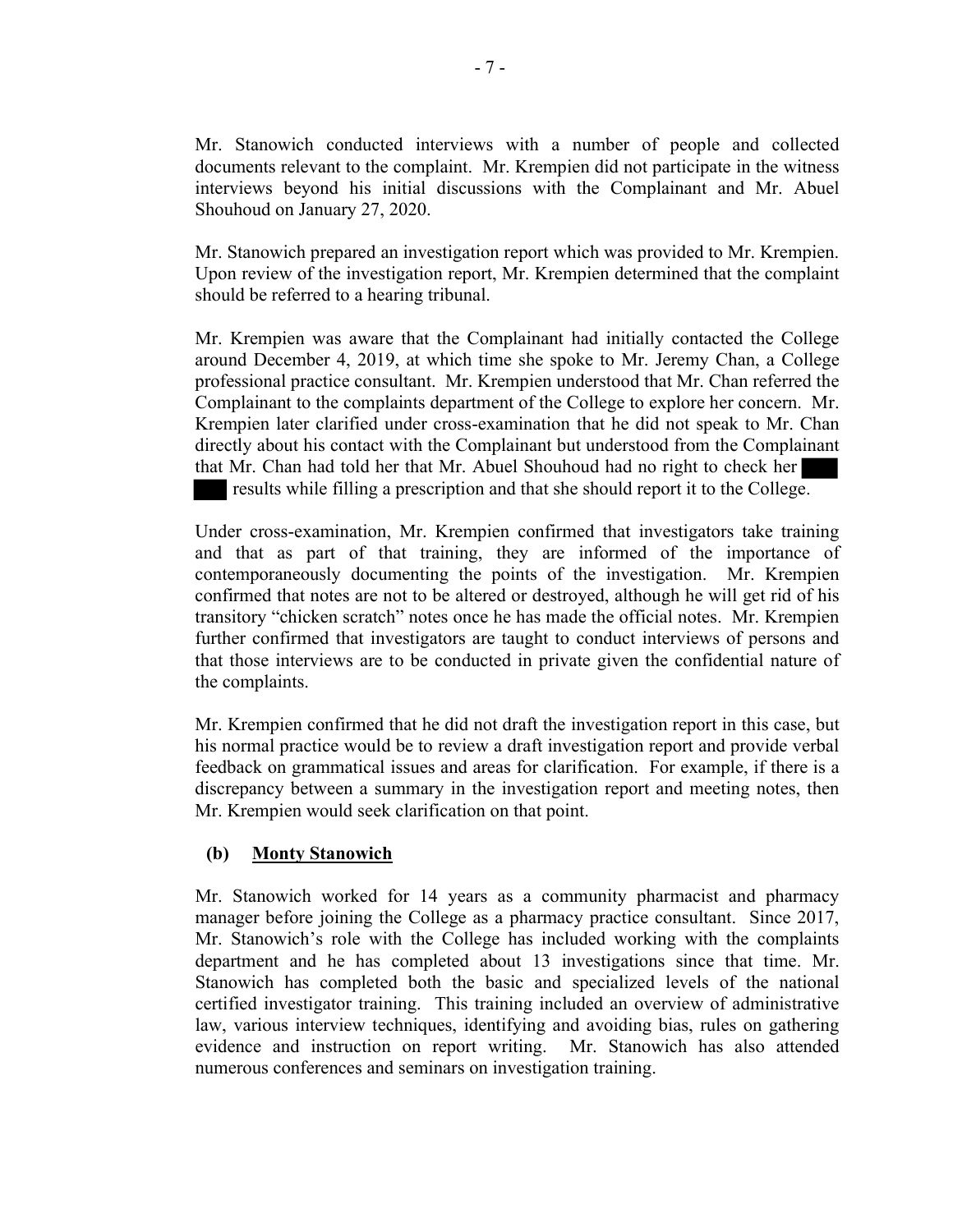Mr. Stanowich confirmed that he was appointed as an investigator in this matter and in that role, he reviewed the complaint, the response and interviewed the relevant parties. He compiled the information and data into a report and provided an analysis and conclusions for Mr. Krempien.

Mr. Stanowich reviewed and identified Exhibit  $1 -$ Tabs 10-28 as the documents that were collected as part of his investigation into the complaint.

Mr. Stanowich indicated that Mr. Abuel Shouhoud had provided him with 7 video clips from the pharmacy related to the complaint. Mr. Stanowich reviewed these videos during the hearing and identified the time and date stamps for each video. The first video identified an individual entering a door in the top left corner of the screen. The door was identified as the door to Mr. Abuel Shouhoud's office. The remaining videos showed an individual dressed in black waiting and then entering and exiting the door in the top left corner of the screen. An individual wearing a light-coloured top could also be seen in the video exiting the door in the top left corner of the screen.

Based on Mr. Abuel Shouhoud's description of the events, Mr. Stanowich understood that the person observed in the first video entering the office was Mr. Abuel Shouhoud. The person in black who was entering and exiting the office was the Complainant and the individual in the light-coloured shirt was Ms. It was not clear from the videos when Ms. entered the office as she was only observed leaving the office.

Mr. Stanowich confirmed that he interviewed Mr. Abuel Shouhoud, the Complainant and Ms.  $\blacksquare$ . He recorded each of these interviews and took handwritten notes. He then reviewed the recording and his handwritten notes in order to develop a summary of the interview. Mr. Stanowich indicated that after he prepares his formal interview summary or the final investigation report, he destroys the recordings and handwritten notes. He confirmed that the recordings and his handwritten notes were destroyed in this case. Mr. Stanowich explained that he destroys his transitory notes as they are "scribblings" or "incomplete thoughts" and the formal summary contains all the information in his transitory notes in any event.

During his interview with Ms.  $\blacksquare$ , she indicated that she had no memory of the conversation with Mr. Abuel Shouhoud on November 30, 2019 that was described by Mr. Abuel Shouhoud. Ms. described that on December 3, 2019 she joined an afternoon meeting in Mr. Abuel Shouhoud's office. The Complainant was already in the office when she arrived. The Complainant then left to get a notebook. After the Complainant left, Mr. Abuel Shouhoud told Ms. that he was checking the Complainant's Netcare. Ms. advised Mr. Abuel Shouhoud not to do that, but he indicated that the results were good, and he was allowed to look. The Complainant then returned and asked what was going on.

Ms. **indicated that Mr. Abuel Shouhoud explained to the Complainant that** he was looking at her results and the Complainant replied that she had told him not to do that. Mr. Abuel Shouhoud then indicated that the results were good, and he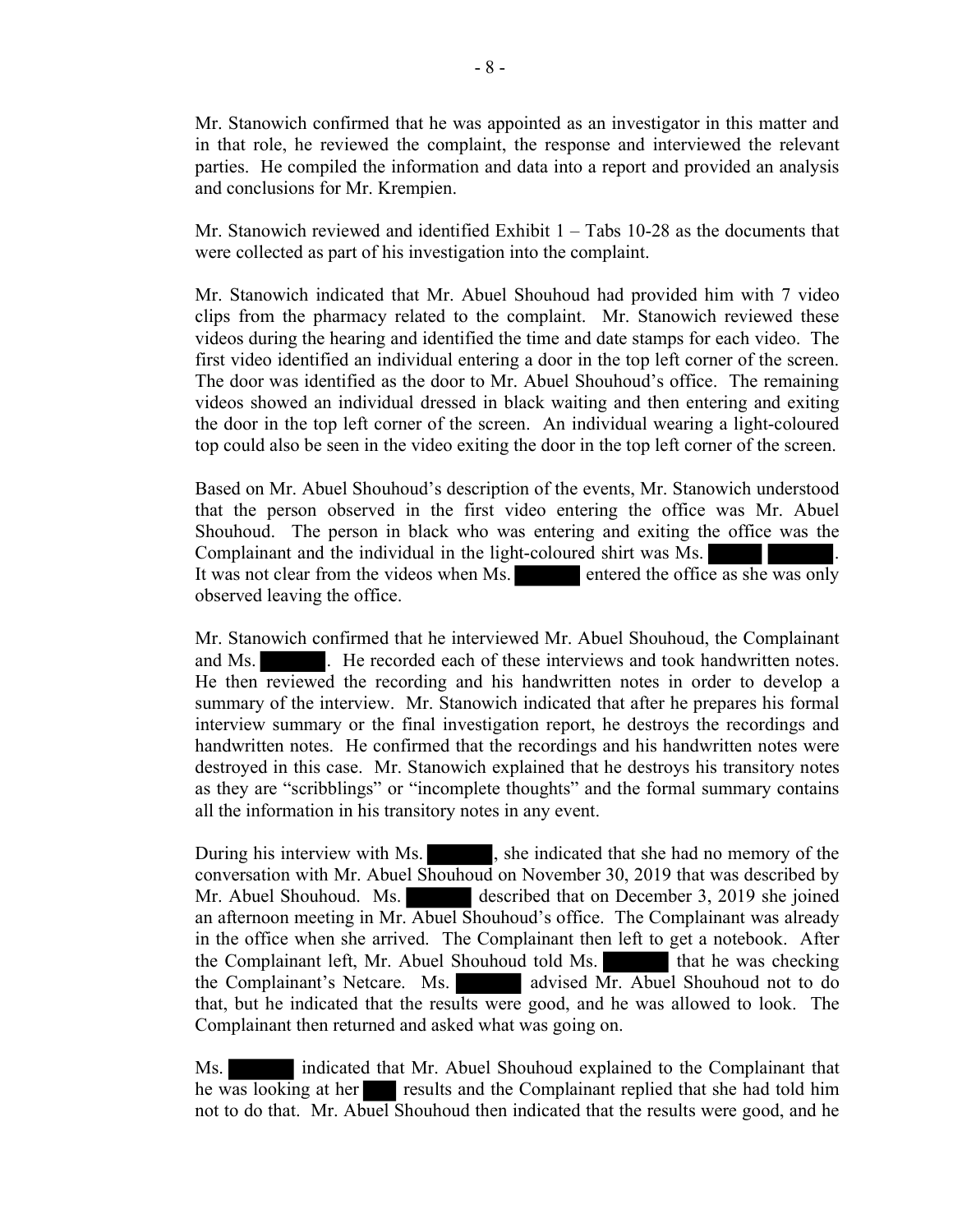turned the computer for the Complainant to read the results. Ms. indicated that she could not see what was on the screen.

After the meeting, Ms. indicated that she spoke to the Complainant and told her that Mr. Abuel Shouhoud had disclosed the results to her while the Complainant was out of the room. The Complainant was visibly upset and later that day, Ms. advised her to contact human resources for

Ms. then had a conversation with the Complainant who had decided not to come to work, which Ms. supported. Ms. advised Mr. Abuel Shouhoud that the Complainant was sick, but she reported to Human Resources after that as she did not feel comfortable lying about what was going on with the Complainant.

During his interview with the Complainant, the Complainant indicated that Mr. Abuel Shouhoud often filled her prescriptions without asking her first. She noted that prescriptions were filled for her on December 3, 2019 but that she was not aware of them being filled until her husband came to pick up a prescription for an that she had ordered sometime after December 3, 2019.

The Complainant indicated that she was in the back room on December 3, 2019 when they discussed her health and Mr. Abuel Shouhoud offered to review her Netcare. The Complainant told him no. The Complainant described Mr. Abuel Shouhoud as being fairly insistent and so she told him no again. Ms. then joined them in the meeting, but the Complainant left shortly thereafter to get a notebook. When she returned, she felt that something had transpired in her absence.

The Complainant indicated that Mr. Abuel Shouhoud told her that he had checked her results and they were fine. The Complainant told him that she had asked him not to do that and then Mr. Abuel Shouhoud turned the computer screen to her so that she could read the results. The Complainant felt that the screen was visible to Ms. as well.

After the meeting, the Complainant stated that she spoke with Ms. and Ms. indicated that Mr. Abuel Shouhoud had disclosed information to Ms. in the Complainant's absence. The Complainant was quite emotionally upset at this time.

In his interview with Mr. Abuel Shouhoud, Mr. Abuel Shouhoud indicated to Mr. Stanowich that, as her pharmacist, Mr. Abuel Shouhoud was the Complainant's trusted health care professional. Consistent with the other accounts, Mr. Abuel Shouhoud indicated that he offered to check her Netcare results for her. She indicated "please don't." He interpreted this to mean that she did not want to hear bad news and she had had no previous concerns with him checking her Netcare. Mr. Abuel Shouhoud indicated that he generated a drug utilization report and asked the Complainant if she wanted her prescriptions filled and she said she did. Mr. Stanowich noted that this was a discrepancy from what the Complainant had reported.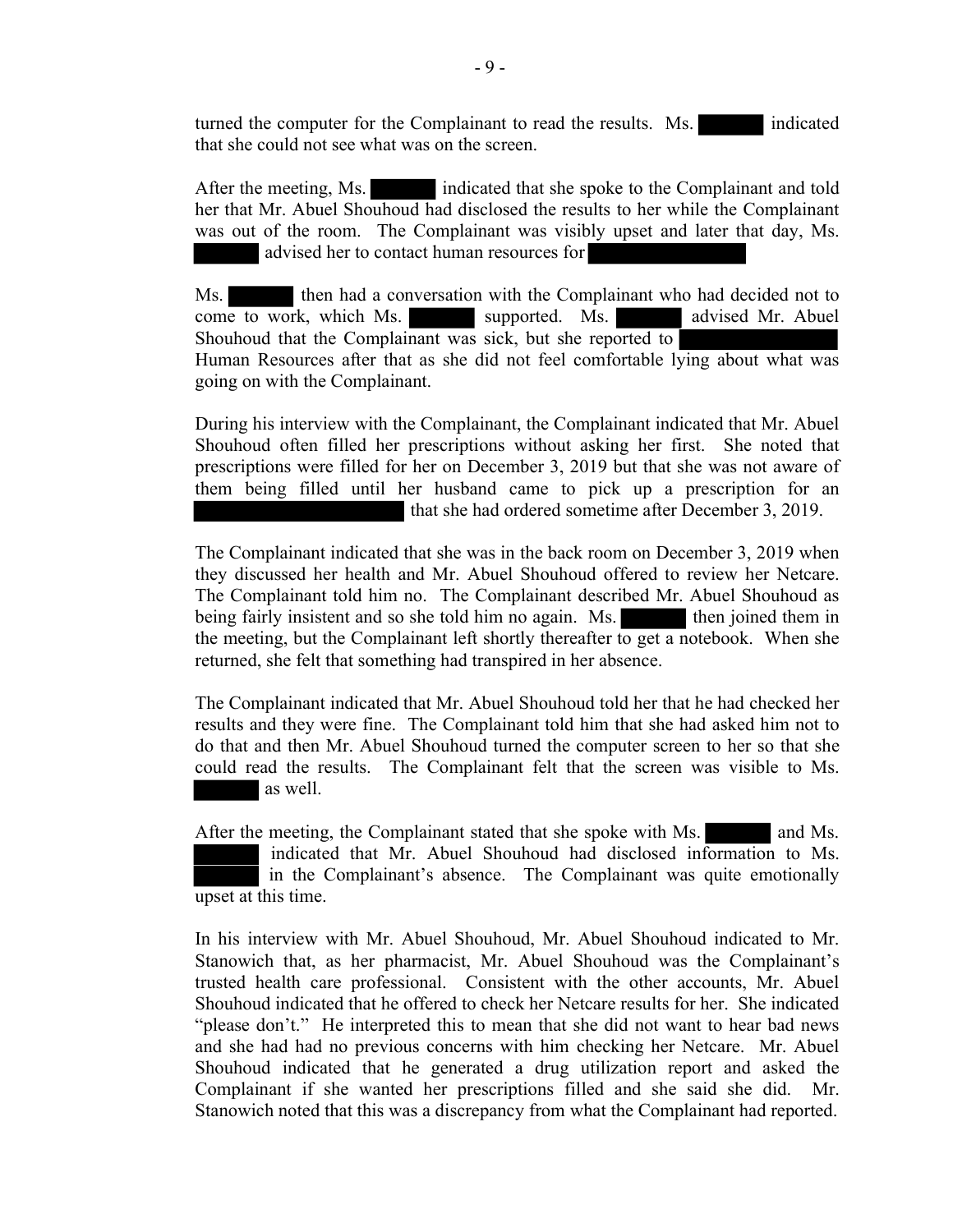Mr. Abuel Shouhoud then described that he began to fill the prescriptions before the meeting and checked Netcare at that time. He indicated that he finalized the filling process for the prescriptions after he had showed the Complainant her results.

When Ms. **arrived at the meeting, the Complainant left to get a notebook and** returned about 45 seconds later. Mr. Abuel Shouhoud told the Complainant he wanted to show her something and asked her to read the computer screen. The Complainant indicated that she had told him not to. Mr. Abuel Shouhoud did not read anything aloud or in front of Ms.

Mr. Abuel Shouhoud advised Mr. Stanowich that he checked Netcare due to concerns he had over a drug-disease interaction with and the Complainant's potentially **provide the set of the set of the set of the set of the set of the set of the set of the set of the set of the set of the set of the set of the set of the set of the set of the set of the set of the set of the** rationale to the Complainant at the time because Ms. was in the room and he had concerns about privacy.

Mr. Stanowich indicated that he noted a few discrepancies between the accounts of the Complainant, Ms. **and Mr. Abuel Shouhoud.** Mr. Abuel Shouhoud initially indicated in his response that Ms. and the Complainant had arrived at his office simultaneously so that there would be no time to disclose the results to Ms. Ms. Ms.  $\cdot$  Ms is and the Complainant's accounts describe them as coming and going at different times and in his interview, Mr. Abuel Shouhoud indicated that the Complainant left to get a notebook after Ms. arrived so that there was a 45-second gap where the Complainant was not present. From the video evidence, there appears to be a 1 minute and 30 second gap in time from when the Complainant left and returned to this office. On cross-examination, Mr. Stanowich agreed that Mr. Abuel Shouhoud had not indicated that the Complainant and Ms. had arrived simultaneously but just that there was no time for him to have a one-one-one discussions with Ms.

Further, in Mr. Abuel Shouhoud's initial response to the complaint, he stated that he checked Netcare in order to update the pharmacy team about the Complainant's health developments but that there was no evidence that he had done so. Under crossexamination, Mr. Stanowich agreed that another one of the reasons that Mr. Abuel Shouhoud indicated that he had accessed Netcare was to ensure the appropriateness and safety of the health care provided.

Mr. Stanowich indicated that he also obtained audit logs regarding the Complainant's prescriptions from Mr.  $\blacksquare$ , the new pharmacy licensee for the Store. Mr. Stanowich reviewed the audit logs and noted that the step entitled "Outbox" reflects when the prescription is prepared and labelled. "Complete" reflects when the prescription is picked up by the patient. Whoever the staff member is that scans their ID card at the time of the step is then associated with that step.

Mr. Stanowich noted that the details on the audit logs were consistent with the Complainant's account that she had requested to fill the medication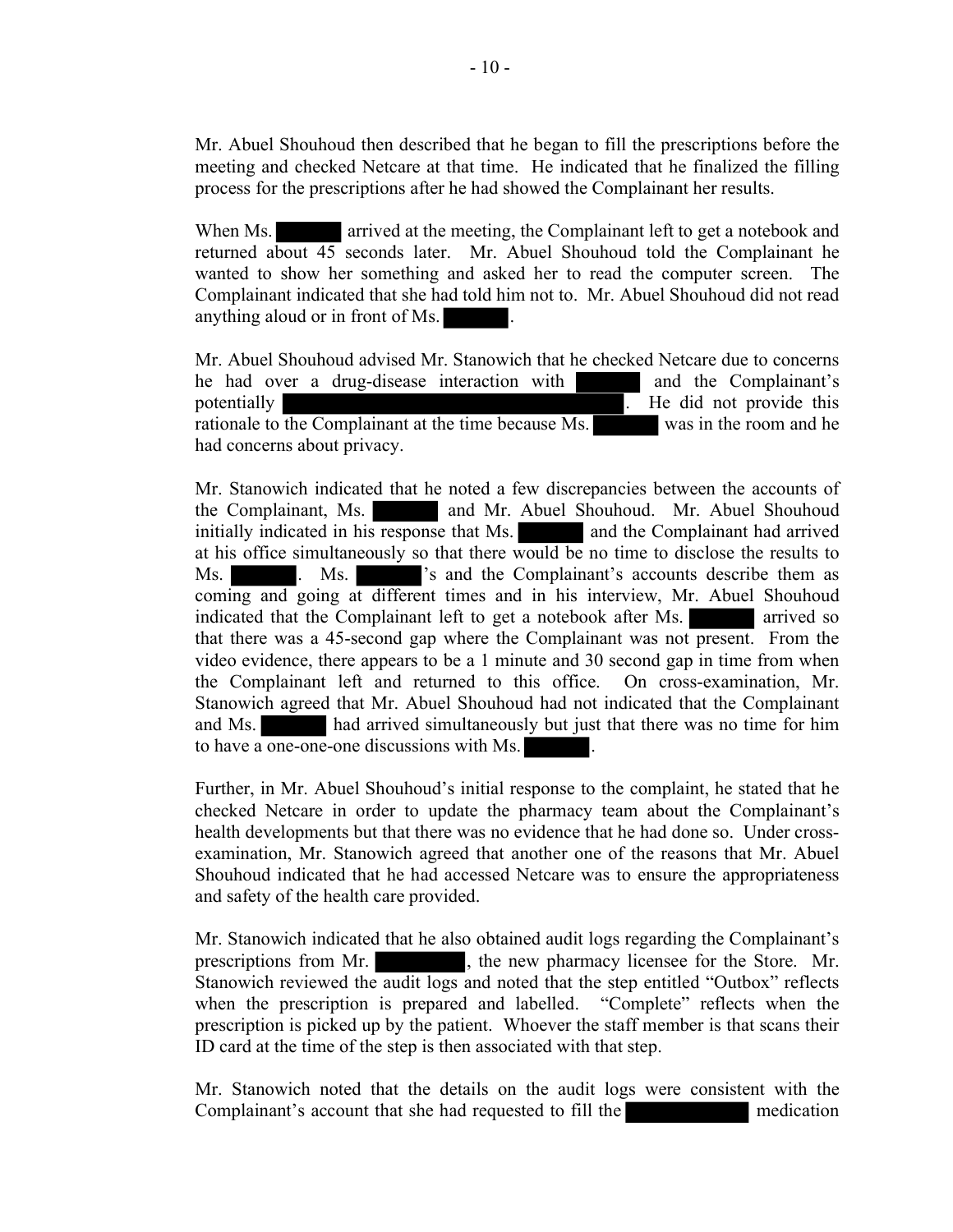later on (on December 14, 2019) and that is when she became aware of the December 3, 2019 prescription fills.

Under cross-examination, Mr. Stanowich confirmed that he was trained on the importance of contemporaneously documenting the points of the investigation. Mr. Stanowich confirmed that notes are not to be altered or destroyed, although he confirmed his understanding that transitory notes could be destroyed as long as the content of the notes is documented in the finalized record. Mr. Stanowich further confirmed that he was taught how to conduct interviews and that those interviews are to be conducted in private given the confidential nature of the complaints.

Mr. Stanowich stated that he reviews statements of people that he will be interviewing but he does not necessarily ask the interviewee to review their statement prior to the interview. He would discuss their statement with them during the interview. Mr. Stanowich confirmed that he could re-interview individuals if he so chose but he did not re-interview any of the parties about the discrepancies in their statements as he felt he had all the information he required for his report and analysis. In particular, while Mr. Abuel Shouhoud's statements in his response were inconsistent with the information provided by the Complainant and Ms. in their interviews, his statements in his interview were consistent with their versions of events.

Mr. Stanowich indicated that he did not, as part of the investigation, provide a caution to the witnesses not to speak to one another about the incident.

Mr. Stanowich was asked on cross-examination to explain the transaction records related to the Complainant's prescriptions and was asked whether a certain number indicates how many days that the prescription is overdue for a refill. Mr. Stanowich indicated that that would not necessarily be the case as some of the medications are as-needed medications and may last well beyond what a pharmacist enters in the system as a day's supply.

Mr. Stanowich confirmed that he did not speak to Mr. Jeremy Chan about his discussions with the Complainant as Mr. Chan was no longer employed by the College at the relevant time. Mr. Stanowich indicated that he would have been more cautious than Mr. Chan in offering an opinion on the merits of a potential complaint without necessarily having all the relevant information available to him.

In terms of further discrepancies, it was put to Mr. Stanowich that the Complainant stated that she had no contact with Mr. Abuel Shouhoud after December 3, 2019 but that she had also ordered a prescription refill after that date. Mr. Stanowich agreed that this was a discrepancy that he had not mentioned earlier.

## (c) Complainant

At the outset of her testimony, the Complainant confirmed that no one was in the room with her and that she did not have any notes in front of her.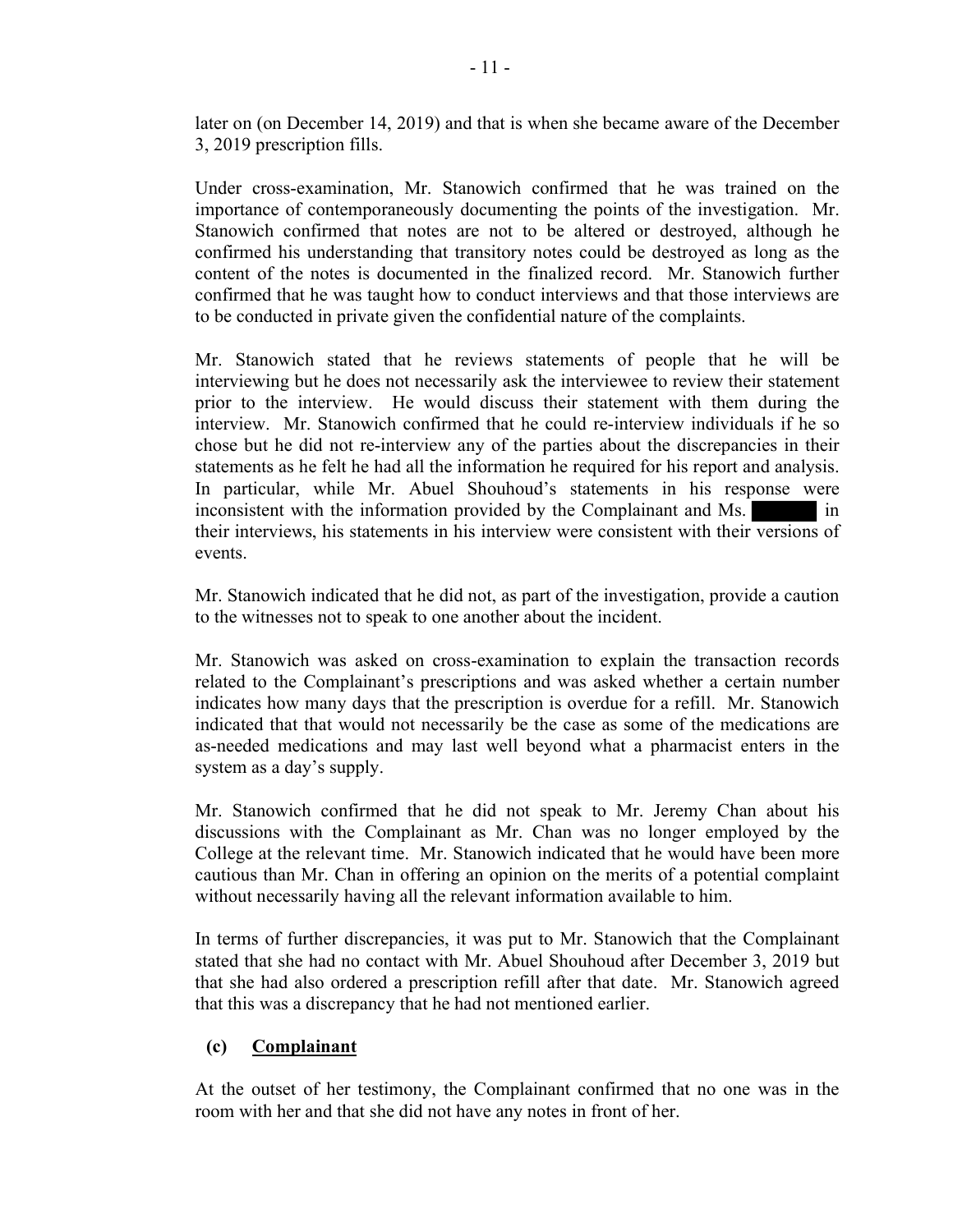The Complainant has worked with in various capacities for over 20 years. She began employment with the Store in November 2014 and worked as the Manager of the Beauty Boutique. She is still employed at the Store in this capacity. Mr. Abuel Shouhoud was the Complainant's employer for about two and a half years. She was also a patient of Mr. Abuel Shouhoud's at the pharmacy.

The Complainant confirmed that she made a complaint to the College regarding Mr. Abuel Shouhoud and the events of December 3, 2019. The Complainant explained that she had and and , and and . Leading up to December 3, 2019, the Complainant had recently undergone and needed to take a sick day to do so. Mr. Abuel Shouhoud was aware that the Complainant was taking the sick day for the .

On December 3, 2019, Mr. Abuel Shouhoud was at the pharmacy for their management meeting. He asked the Complainant if she had received the results of her . When she indicated that she hadn't, Mr. Abuel Shouhoud offered to look up the results for her. He indicated that it was not a big deal and he could find out for her. The Complainant told him not to look up her results.

The Complainant indicated that she went to the management meeting but had forgotten her notebook, so she left the office to get her notebook and then returned to the office. When she returned, Ms. was visibly upset. She asked Ms. what was wrong, and Ms. replied, "it's not right". Mr. Abuel Shouhoud then looked at the Complainant and stated that her results were fine. The Complainant replied that she had told him not to look. Mr. Abuel Shouhoud indicated that the results were fine, and it was not a big deal. He then turned the computer screen around to show the Complainant her Netcare file and the results. The Complainant testified that she did not know what to do so she looked at the results.

When she left Mr. Abuel Shouhoud's office, Ms. informed the Complainant that Mr. Abuel Shouhoud had already had the Netcare results up and had gone over them with her before the Complainant returned to the office. Ms. indicated that she was upset about this and it was not something that should have been disclosed to her. The Complainant did not know what to do and since it was near the end of her shift, she left for the day.

In terms of her prescriptions, the Complainant indicated that prior to the start of the management meeting, when Mr. Abuel Shouhoud came into the meeting, she asked him for the medication. The Complainant confirmed that she advised Mr. Stanowich that her prescriptions were filled regularly by Mr. Abuel Shouhoud without her requesting the same. She testified that she still had a bag of unopen and unused medications that she didn't need. She surmised that filling these prescriptions allowed him to say that he needed to check her Netcare for drug interactions related to .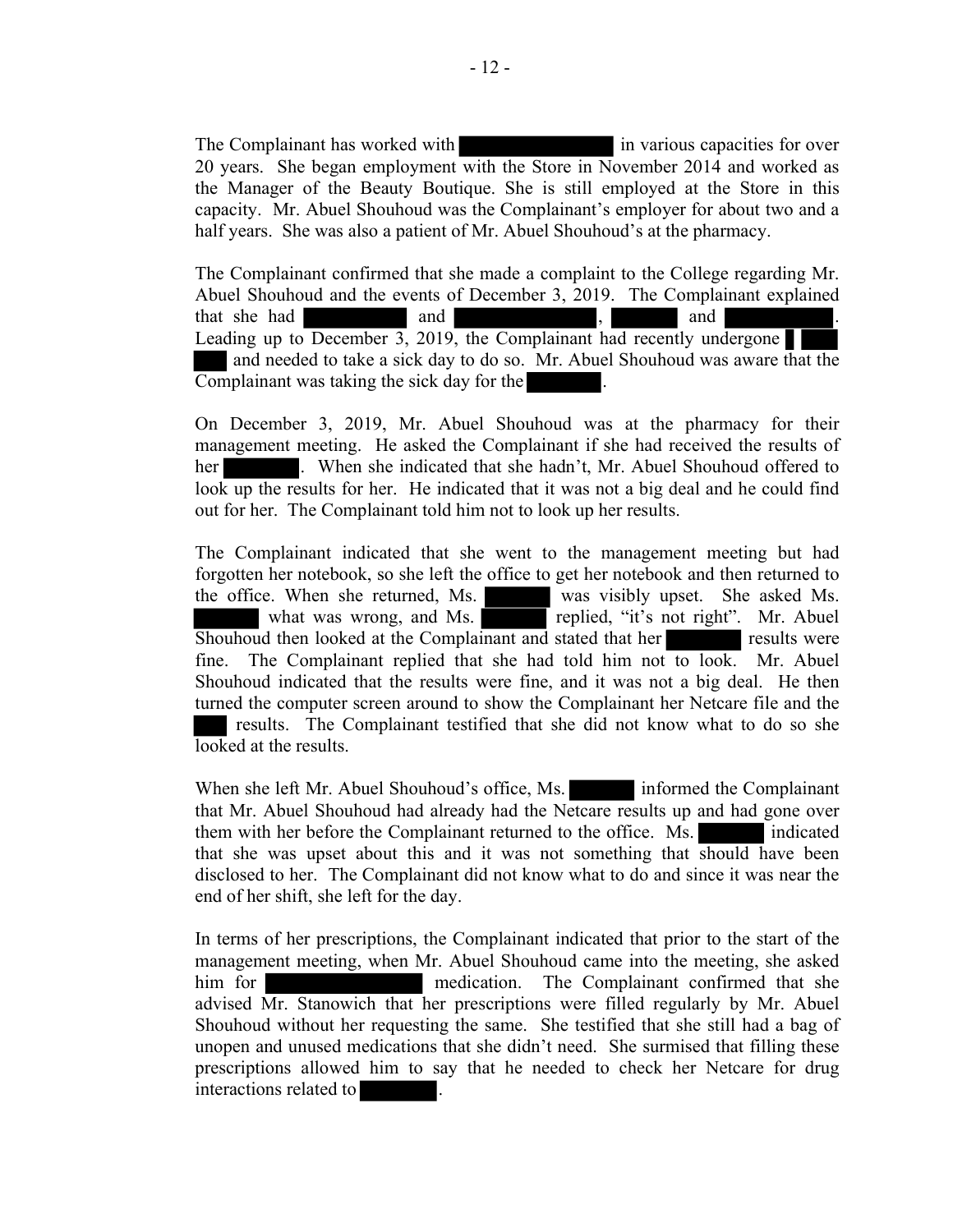The Complainant stated that she felt Mr. Abuel Shouhoud felt it was right to check her Netcare since she worked for him. She surmised that he felt he was doing her favour but questioned what female would want her male employer looking at a

The next day, the Complainant called the College and spoke to a man whose name she could not recall. This individual advised her that there would be no point in time where a pharmacist would need to look up the results of a to issue any medications and that what Mr. Abuel Shouhoud did was wrong. On that basis, the Complainant decided to proceed with reporting Mr. Abuel Shouhoud to

The Complainant then contacted their Human Resources Manager. He indicated that what happened to the Complainant was not right and should not be happening. The Human Resources Manager put the Complainant in touch with a crisis counselling centre and then indicated that he would get back to her. Ultimately,

suggested that the Complainant not return to work and she did not. She is currently in receipt of Workers Compensation Board (WCB) benefits. The Complainant was also communicating with the College around this time about pursuing a complaint against Mr. Abuel Shouhoud.

The Complainant stated that she has not spoken to Mr. Abuel Shouhoud since December 3, 2019 and that while she has spoken to Ms. , they speak about work and return to work issues and not about Mr. Abuel Shouhoud. She spoke to Ms. about the events of December 3, 2019 in terms of trying to decide what to do.

The Complainant testified that the events of December 3, 2019 had a significant impact on her. She hadn't worked in a year and struggled to go back to her place of work. She has also been in therapy. The Complainant noted that she was not getting anything out of the complaint process and her hope was that Mr. Abuel Shouhoud would think twice before doing this to someone else.

Under cross-examination, the Complainant confirmed that she had a sales target as Manager of the Beauty Boutique and that her compensation was based on a salary and monthly commissions. The commissions were based on the overall Beauty Boutique sales.

The Complainant agreed that at end of 2015 the Beauty Boutique was overachieving on its sales target as a result of engaging in bulk sales activity. The Complainant described the bulk sales activity as a group of people who buy products to send back to China that are otherwise unavailable in China. The group uses an app called WeChat to indicate what products they needed to get and then they would buy large quantities of the products for resale in China.

The Complainant agreed that single transactions for the bulk sales activity would not be as large as \$10,000 per transaction but probably closer to a couple thousand dollars

.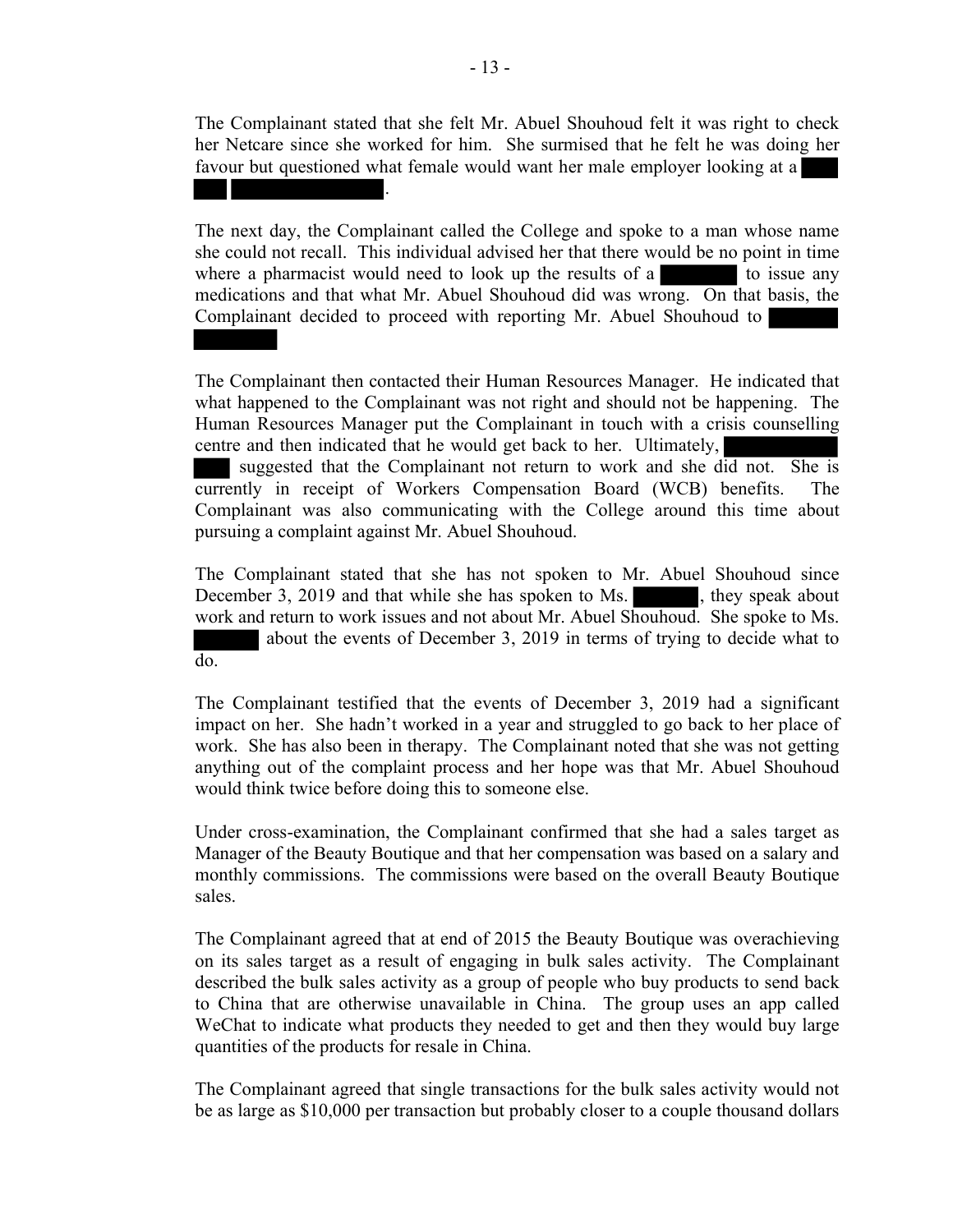per transaction. She confirmed that the Beauty Boutique had to pre-order extra inventory to fulfill the bulk sales orders.

The Complainant agreed that Mr. was Associate-Owner of the Store in 2015 and that he spoke to her about the bulk sales activity. At that time, Corporate was facing pressure from its vendors not wanting them to bulk sell anymore. Accordingly, in 2016, a limit was placed on the amount of bulk sales that could occur. Mr. did not indicate that they needed to stop bulk sales. He placed a limit of 12 products per customer and told her that bulk sales in the hundreds could no longer occur.

The Complainant agreed that certain bigger stores continued with bulk sales notwithstanding the direction from Corporate. The Complainant agreed that she told Mr. that, in light of this, it was unfair that the Store had to stop.

The Complainant did not agree when it was put to her that the sales of the Beauty Boutique did not decrease despite the direction to stop bulk sales in the hundreds. The Complainant denied that the reason that the sales did not decrease was because she had found a way to get around the bulk sales rules by mixing different makes and models of similar products and selling them in smaller quantities to the same resellers. The Complainant stated that would not be possible because the tills are monitored and multiple transactions within an order would be flagged.

The Complainant agreed that head office did, in fact, flag this activity and told Mr. that it needed to stop. In response, Mr. was concerned and decreased the limit on bulk sales to 6.

The Complainant agreed that when Mr. Abuel Shouhoud took over the pharmacy in 2017, he had a discussion with her about the bulk sales activity and told her to stop it. At the time, the store was carrying quite a large inventory (more than \$35,000 worth of product) as a result of the bulk sales activity. The Complainant indicated that there was an agreement with the warehouse to buy back some of the stock and that a restocking fee was incurred as part of this arrangement.

The Complainant denied that she pushed back on Mr. Abuel Shouhoud when he told her to cease engaging in the bulk sales activity. She did, however, advise Mr. Abuel Shouhoud that other stores were doing it and that the Store was being penalized because it was a smaller store and could not hide the bulk sales activity as well.

The Complainant agreed that the loss of sales revenue would affect the Beauty Boutique in the sense that the higher the sales revenue, the higher the commission. She also agreed that some of her staff were unhappy and wanted to leave the Store because of the ban on bulk sales, although none of the staff ultimately left.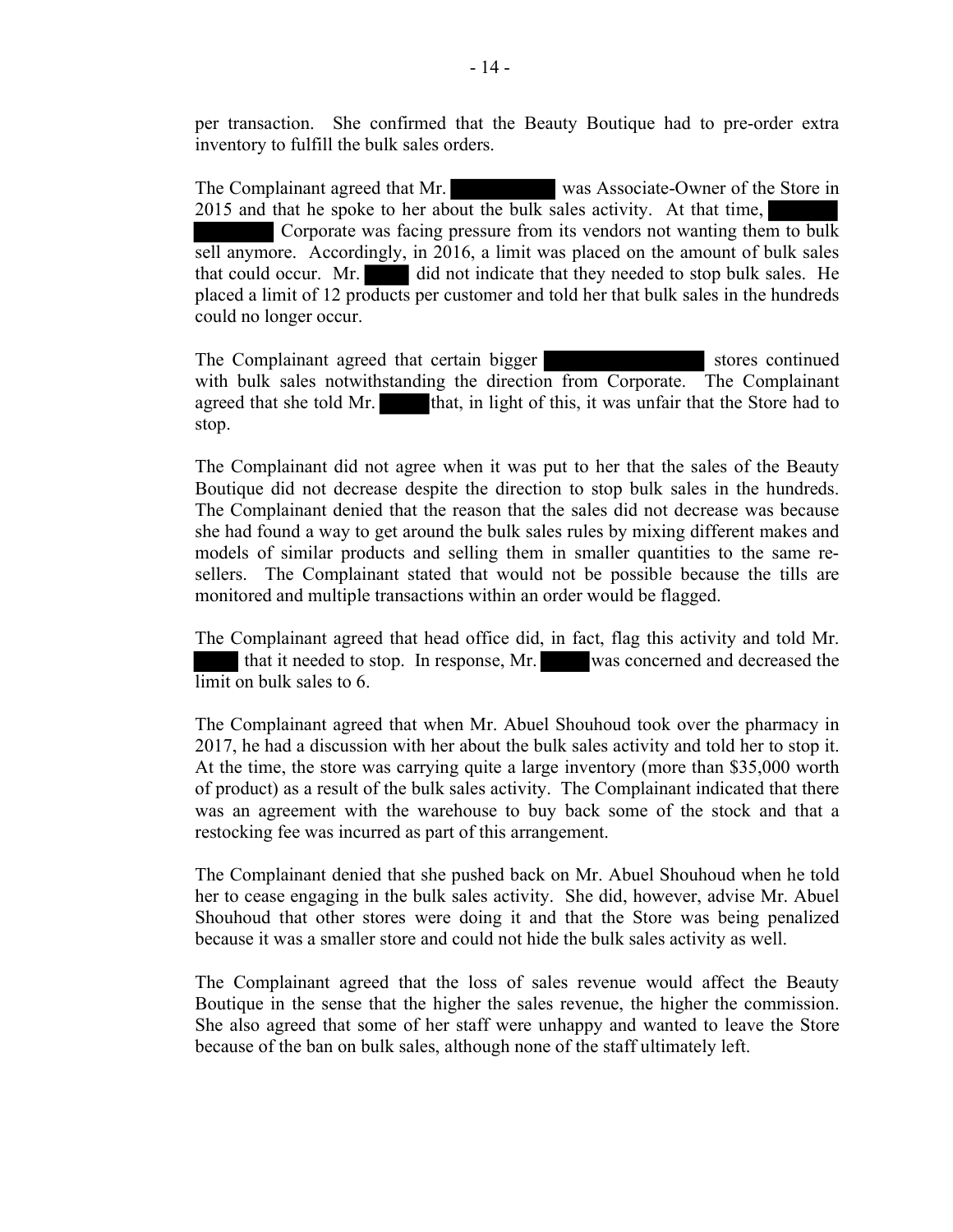The Complainant agreed that Mr. Abuel Shouhoud was very involved with trying to help her with the loss of the bulk sales and he felt that the store could move forward and be successful without the bulk sales.

The Complainant agreed that there was an audit with a forensic accountant in 2018. She denied that the audit uncovered bulk sales activity but agreed that there was one Beauty Boutique employee who was running through consecutive transactions and that this was against the rules. The Complainant agreed that because of the audit, Mr. Abuel Shouhoud told her to stop bulk sales in the Beauty Boutique. The Complainant denied challenging Mr. Abuel Shouhoud about this and agreed that a loss prevention manager came in to investigate the Beauty Boutique.

At that time, Mr. Abuel Shouhoud worked with Corporate and Human Resources to prepare a letter that all Beauty Boutique staff had to sign indicating that if they engaged in any further bulk sales activity, they would be terminated from employment. The Complainant signed the letter but denied being upset about it, indicating that it was actually helpful to her because it was a signed document that staff had to obey rather than the Complainant just telling her staff that they had to stop the bulk sales. The Complainant stated that the last time she spoke to Mr. Abuel Shouhoud about the bulk sales issues was likely around September 2019.

The Complainant denied complaining to others, and in particular Mr.  $\blacksquare$ , about Mr. Abuel Shouhoud and his management of the store.

The Complainant agreed that at the end of 2019, there was a lot of staff turnover in the pharmacy. When asked if that was due to Mr. Abuel Shouhoud's management, she indicated that she recalled some instances of pharmacy staff not getting paid and that Mr. Abuel Shouhoud had told one staff member, a merchandiser, that he hated her. The Complainant agreed that for some people, it was difficult to work with Mr. Abuel Shouhoud, but noted that she got along with Mr. Abuel Shouhoud pretty well.

The Complainant agreed that it was a difficult time for her when she got her because it was being done to ascertain **the contract of the set of the set of the set of the set of the set of the set of the set of the set of the set of the set of the set of the set of the set of the set of the set of t** that Ms. was very supportive in helping her to get the time off for the The Complainant liked working with Ms. and described their relationship as friends or co-workers who will talk about how their families are doing and that sort of thing. However, she and Ms. do not go out and do things together outside of work. Ms. joined the store not that long before the December 3, 2019 incident.

The Complainant confirmed that on December 3, 2019, she had a conversation with Mr. Abuel Shouhoud where he asked whether or not she had the results from her . She denied opening up to Mr. Abuel Shouhoud about what she had been going through health-wise or talking to him about the tests, physicians or symptoms. She agreed that Mr. Abuel Shouhoud offered to check her results and that she told him not to check them. She denied saying this in a soft voice with tears in her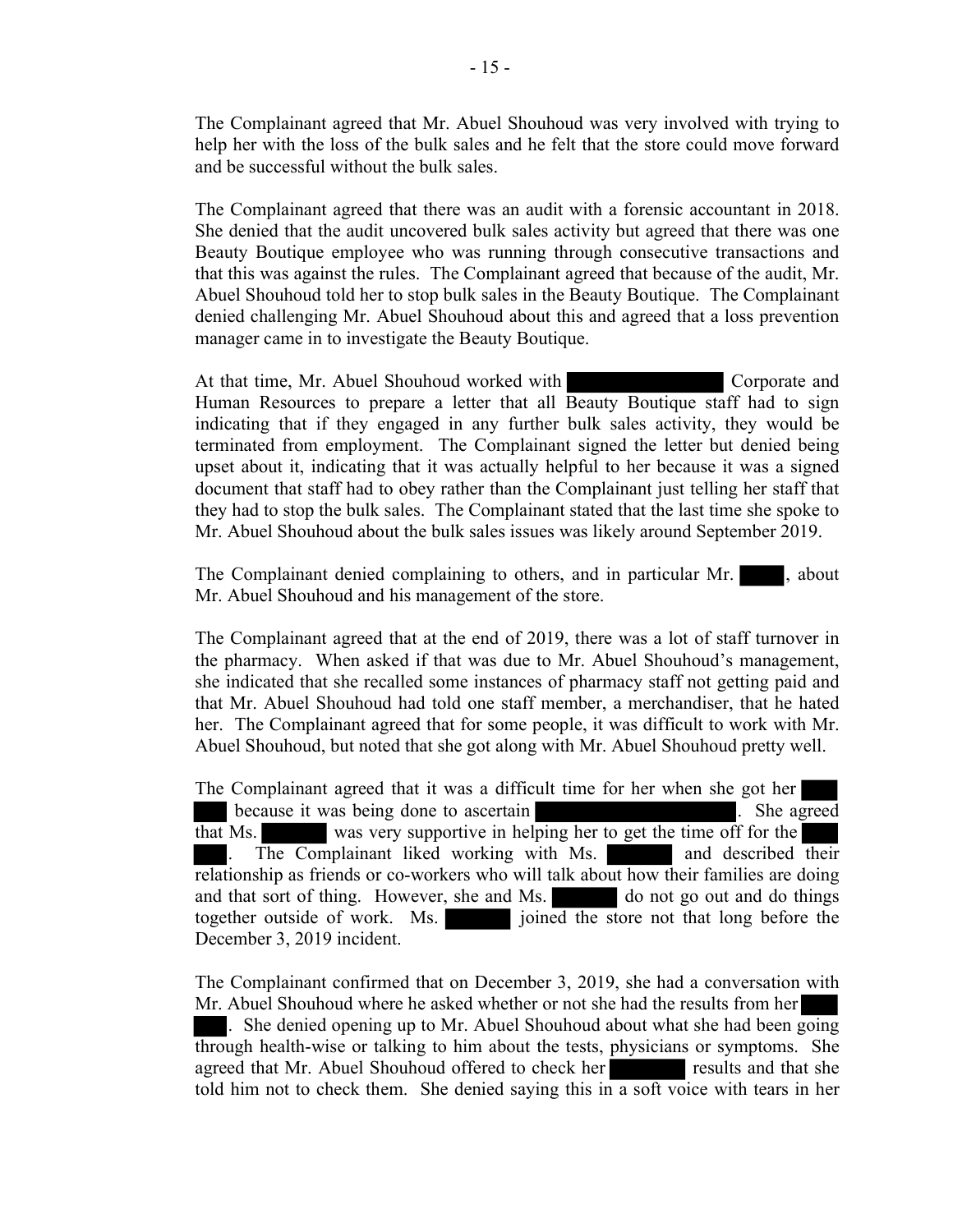eyes. She also denied having her hands out with her palms facing Mr. Abuel Shouhoud while saying this.

The Complainant denied that on December 3, 2019 she had medications that were overdue for a refill. She explained that the medications were taken on an as-needed basis and would be refilled irregularly. They are not "overdue". The Complainant denied speaking to Mr. Abuel Shouhoud about refilling these medications but agreed that they talked about filling her medication. The Complainant stated that it was very hard on her body if she missed the medication, so she is always on top of the refills. With respect to the other medications, the Complainant denied discussing with Mr. Abuel Shouhoud that they were overdue, that Mr. Abuel Shouhoud offered to refill them or that she had replied to him to fill them as usual.

On December 3, 2019, the Complainant agreed that she joined Mr. Abuel Shouhoud at the meeting time. She arrived before Ms. and discussed renovations of a room for administering Botox with Mr. Abuel Shouhoud. After Ms. arrived, the Complainant realized that she forgot her notebook and went to retrieve it. She estimated that she might have been gone about a minute. The Complainant confirmed that Mr. Abuel Shouhoud's desk runs perpendicular to the entryway to his office and that, when she returned, he was sitting behind his desk in a seat which was in the middle of his desk. There were two seats in front of the desk, each on the front corners of the desk. Ms. was sitting in the chair closest to the door and the Complainant sat facing the desk in the chair closest to the back wall of the office. The Complainant estimated that she and Ms. were sitting about two feet apart and denied that the distance between them was as much as 6 feet.

The Complainant agreed that there was a computer in the corner of Mr. Abuel Shouhoud's desk and that the screen was facing Mr. Abuel Shouhoud when she entered the room. She agreed that Mr. Abuel Shouhoud turned the computer screen toward her, and the computer screen contained her results. The Complainant sat in her chair to read the screen. She recalled indicating to Mr. Abuel Shouhoud that she told him not to when she walked into the office.

The Complainant denied being relieved at seeing the results as she was so humiliated that Mr. Abuel Shouhoud had done this in front of somebody else.

The Complainant agreed that Mr. Abuel Shouhoud could not read the test results when the screen was facing her but she did not agree that Mr. Abuel Shouhoud did not disclose any of her health information out loud in the office prior to turning the screen to face her. The Complainant testified that Mr. Abuel Shouhoud did read some of the results before he flipped the screen. Ms. was present and able to hear what Mr. Abuel Shouhoud was saying.

The Complainant agreed that in January 2020 she had a telephone conversation with Mr. where she told him that Mr. Abuel Shouhoud had checked her Netcare results without her permission and breached her privacy. She indicated that the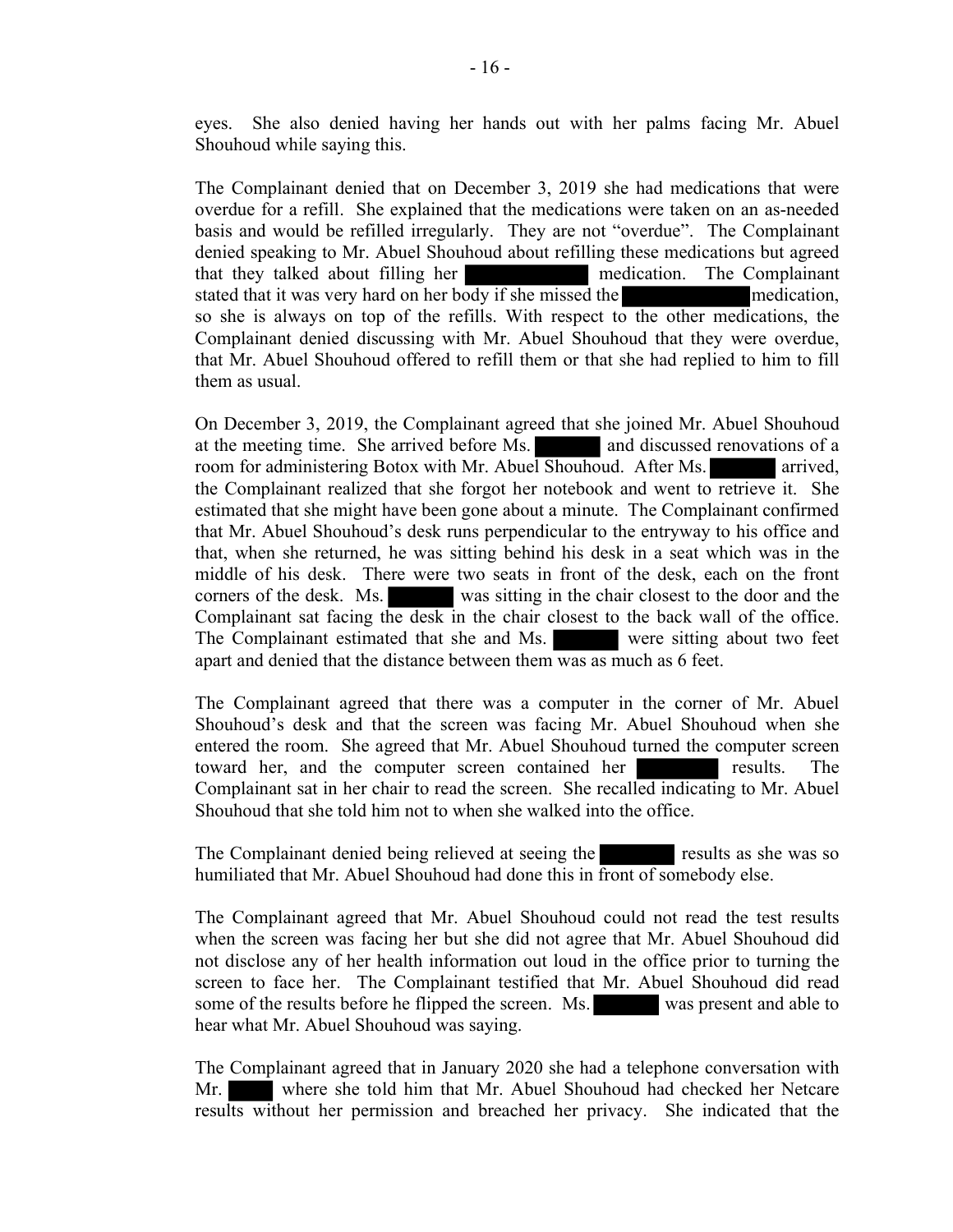conversation took place as Mr. was offering her the position of Beauty Boutique manager at his store, which she declined. She denied that Mr. said to her that it is normal for a pharmacist to check Netcare when filling a prescription.

The Complainant denied that she was not upset about the care and treatment provided by Mr. Abuel Shouhoud but rather about his behavior as an employer.

The Complainant testified that she had no indication that Mr. Abuel Shouhoud had accessed her Netcare at any point prior to December 3, 2019. She stated that the Netcare report indicated that December 3, 2019 was Mr. Abuel Shouhoud's only access of her Netcare.

## (d)

At the outset of her testimony Ms. confirmed that no one was in the room with her and that she did not have any notes in front of her.

Ms. has been with since 2009. She assumed the role of a Front Store Manager for the Store on July 1, 2019. She was hired by Mr. Abuel Shouhoud.

Ms. confirmed that she participated in a management meeting with the Complainant and Mr. Abuel Shouhoud on December 3, 2019. After she arrived at the meeting, the Complainant indicated that she had forgotten her notebook and left to go retrieve it. Ms. sat down and got ready for the meeting. She noticed that Mr. Abuel Shouhoud was smiling and asked him what he was looking at and why he was smiling. Mr. Abuel Shouhoud responded that the Complainant's results were good. Ms. understood this to be the results of the Complainant's as she was aware that the Complainant was waiting for the results of

When the Complainant returned to the meeting, she could see that something was not right – Ms. thought it could have been the look on her face - and asked what was going on. Mr. Abuel Shouhoud then told the Complainant that her results were good. The Complainant replied that she had told Mr. Abuel Shouhoud not to look. He stated, "they're good, they're good". The Complainant then sat down, and Mr. Abuel Shouhoud turned his computer towards the Complainant. Ms. could not see the computer screen. Mr. Abuel Shouhoud quoted out loud from the results and then the Complainant proceeded to read the remainder of the results on the computer screen.

After the meeting, Ms. spoke to the Complainant and told her what had occurred while she was out of the office to retrieve her notebook. She advised the Complainant that Mr. Abuel Shouhoud was looking at her results and told Ms. that the results were good. Ms. advised Mr. Abuel Shouhoud at that time that he shouldn't be doing that. The Complainant was upset at hearing this as she had specifically told Mr. Abuel Shouhoud that he was not to look at her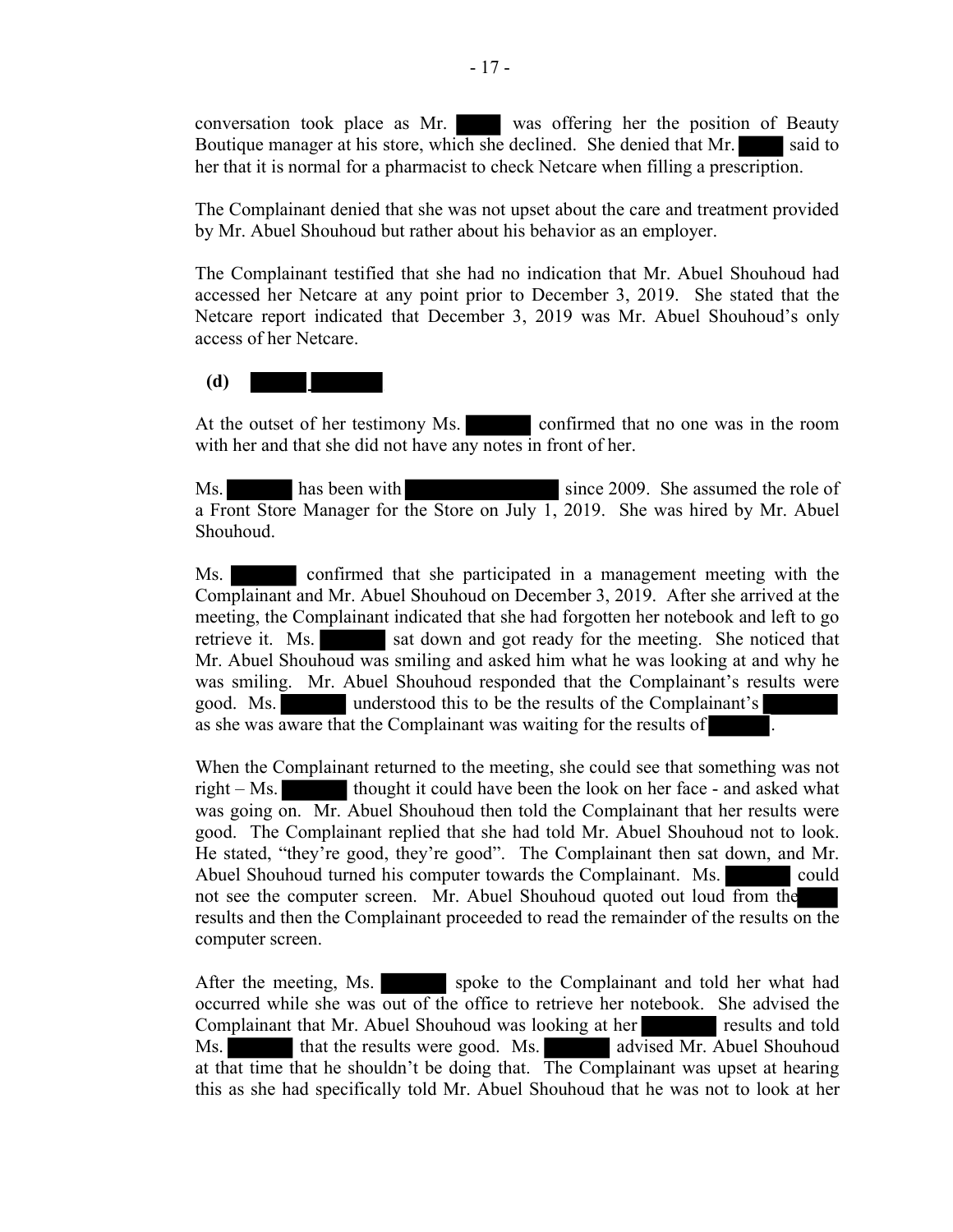results. In response, Ms. advised the Complainant to contact Human Resources.

Ms. described being upset about what occurred on December 3, 2019 as, at that time, they were there to discuss the management of the store and Mr. Abuel Shouhoud was in his manager role. He was not in a pharmacist role at the time and should not have been reviewing the Complainant's Netcare results. Just because Mr. Abuel Shouhoud had the ability to access the Complainant's Netcare does not mean that he should have.

Ms. testified that she had no conversations with Mr. Abuel Shouhoud about the before or after December 3, 2019. Ms. did not recall a conversation with Mr. Abuel Shouhoud on November 30, 2019. She stated that she would not have told Mr. Abuel Shouhoud on November 30, 2019 that the Complainant had been away from work for several days for medical reasons and to get a because the Complainant worked on November 30, 2019 for 4 hours and worked every day that week except Wednesday.

Under cross-examination, Ms. denied having a conversation with Mr. Abuel Shouhoud about the Complainant's health on November 30, 2019 and did not recall Mr. Abuel Shouhoud being in the store that day.

On December 7, 2019, when Mr. Abuel Shouhoud asked Ms. why the Complainant hadn't been at work, she advised him that the Complainant was sick and taking some time off. Ms. confirmed that this statement was not truthful. In reality, the Complainant was upset about the events of December 3, 2019 and was taking time away from work as a result. Under cross-examination, Ms. explained that Human Resources had advised her not to tell Mr. Abuel Shouhoud where the Complainant was because an investigation had started. She later phoned Human Resources to indicate that she was no longer comfortable lying to Mr. Abuel Shouhoud about the Complainant's whereabouts.

Ms. indicated that she had a great working relationship with the Complainant, as she did with Mr. Abuel Shouhoud. Ms. described the Complainant as a little bit more than a co-worker but indicated that they did not socialize outside of work. Ms. confirmed that she and the Complainant are friends on social media but denied speaking to her about personal family matters or friends.

Ms. did not speak with the Complainant about the hearing or her testimony nor did she compare her version of events with the Complainant's version of events. Under cross-examination, Ms. indicated that she and the Complainant don't really speak a lot because of the December 3, 2019 incident.

Under cross-examination, Ms. confirmed that as the Front Store Manager, she was responsible for managing the Beauty Boutique and was aware of the bulk sales issue at the store. Ms. did not agree that Mr. Abuel Shouhoud retained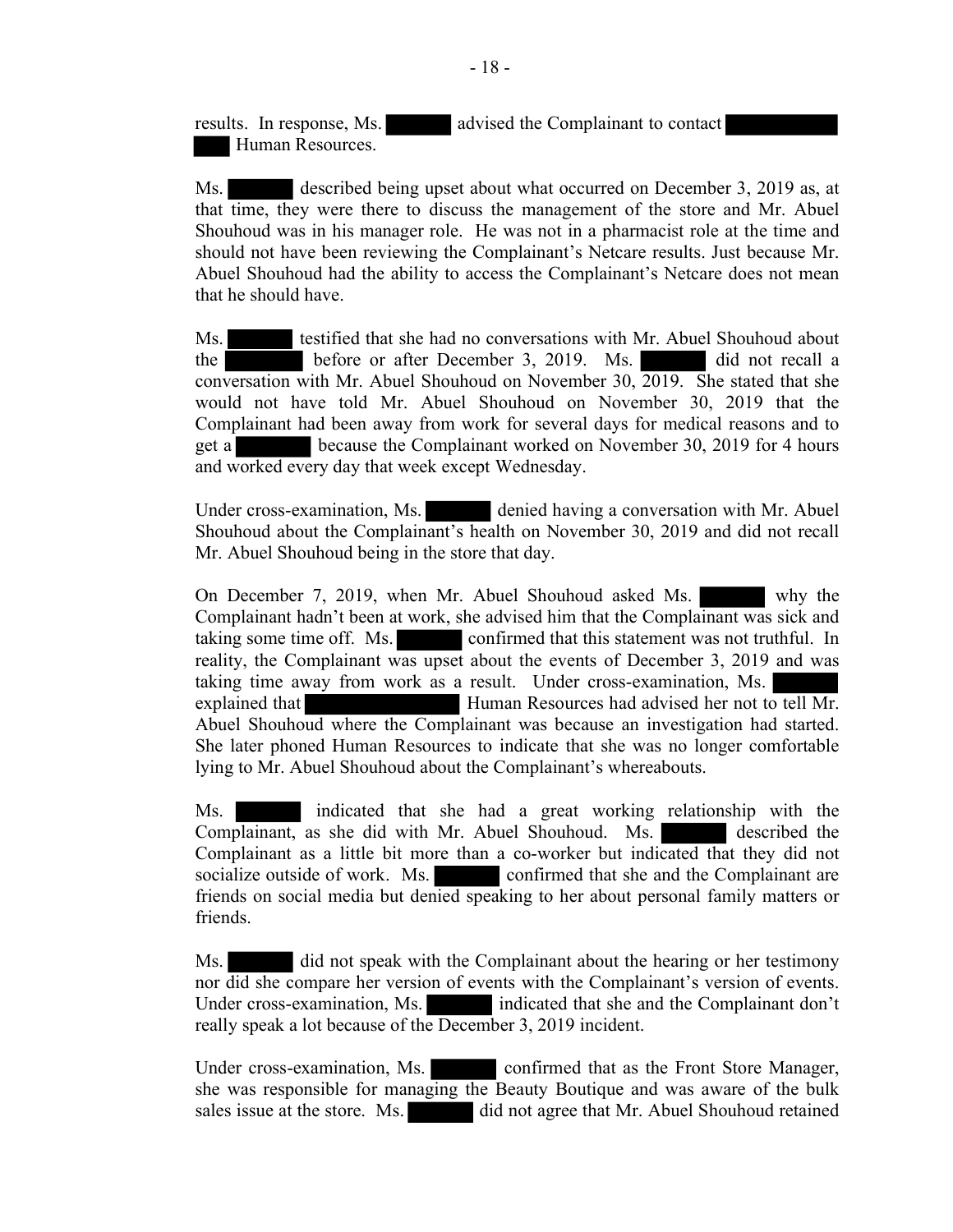management of the Beauty Boutique for himself at the time that she was promoted to Front Store Manager or that he wanted to wait to give her full Front Store Manager duties until he had the bulk sales issue under control. She did not agree that this was frustrating to her.

Ms. denied that the lost revenue from the bulk sales activity would affect her compensation. She was already aware that she would not be receiving a bonus in 2019.

Ms. confirmed that an internal audit found that the store was engaging in bulk selling and the practice ultimately ended in November 2018. Ms. **agreed that the store had a lot of inventory build-up because of** the bulk selling. In October 2019, there was a meeting to discuss how to deal with the excess inventory. Paying a restocking fee to send the inventory back or selling the inventory at a loss were not options discussed. The focus was on coming up with creative ideas through events to offload the inventory.

 Ms. confirmed that Beauty Boutique employees were required to sign a letter in November 2018 which indicated that they would be terminated if they engaged in bulk sales. No employees ever spoke to her about being stressed as a result of having to sign the letter.

Ms. indicated that everyone, including herself, the Complainant, Mr. Abuel Shouhoud, the District Manager, and the Vice-President, knew that the store would take a hit on revenue in 2019 because the bulk selling practice had stopped. Everyone expected a loss in 2019. Ms. denied that this situation created stress for all employees as the loss was something that affected the Associate-Owner more directly than the employees at the store.

Ms. confirmed that around the middle of November 2019, the Complainant advised that she needed a medical day off to undergo a . Ms. booked her off for a sick day on November 20, 2019. The Complainant worked all her shifts leading up to her as well as her shifts after the until December 3, 2019.

With respect to the meeting on December 3, 2019, Ms. confirmed, under cross-examination, that when she entered Mr. Abuel Shouhoud's office, he was sitting behind his desk in a seat which was in the middle of his desk. The entryway to the office would have been on the left side of his body. There were two seats in front of the desk, each on the front corners of the desk. Ms. sat in the chair closest to the entryway and the Complainant sat in the other seat when she entered the room. Ms. estimated that she and the Complainant sat about three feet away from each other. Ms. agreed that there was a computer in the corner of Mr. Abuel Shouhoud's desk and that she could not see the screen from where she sat.

Ms. confirmed that she and Mr. Abuel Shouhoud were alone for a brief time in his office while the Complainant went to get her notebook. She denied that they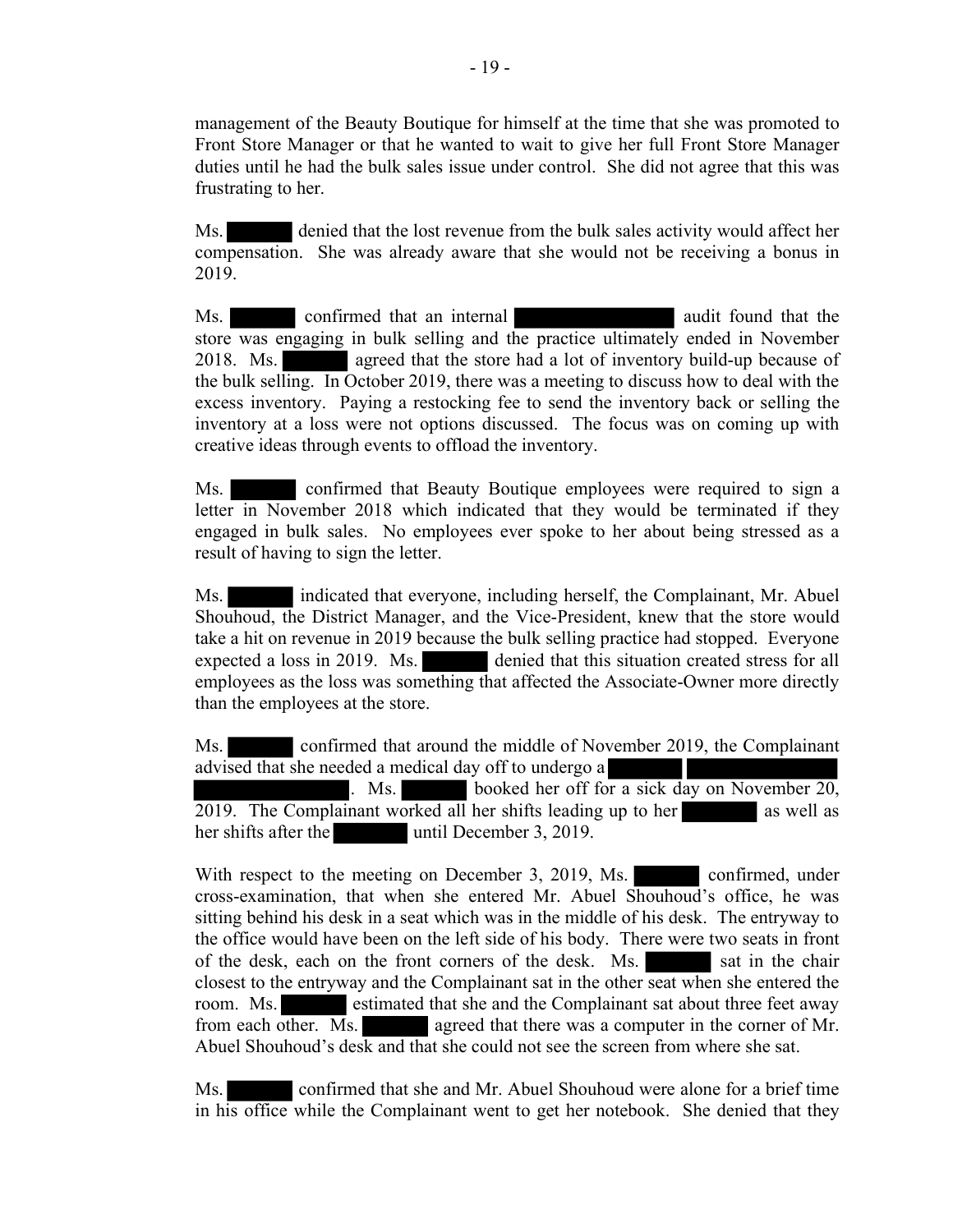discussed why she was late for the meeting. She also denied that Mr. Abuel Shouhoud was working in silence as she spoke to him until the Complainant returned to the office. Ms. did not agree that Mr. Abuel Shouhoud said nothing out loud about the Complainant's health information.

Ms. did not agree that when the Complainant returned to the office, Mr. Abuel Shouhoud said that he had something he wanted to show her prior to the meeting. She agreed, however, that Mr. Abuel Shouhoud turned the computer screen to the Complainant in a manner that did not pass her line of vision. She confirmed that at no point did she see the computer screen. The screen was directly facing the Complainant. The Complainant did not say anything while she was reading the screen. When Mr. Abuel Shouhoud turned the screen back to himself, Ms. was not able to see the screen as it did not pass in her line of vision.

## (e)

Mr. has been a licensed pharmacist in Alberta since 2007 and was the Associate-Owner of the Store between 2011 and 2017. Mr. hired the Complainant as the Beauty Boutique Manager in 2015.

Mr. and Mr. Abuel Shouhoud have known each other for 20 or so years. They attended the same University in Egypt. They are pharmacy colleagues and family friends outside of work.

Mr. confirmed that in 2015 the Beauty Boutique was overachieving its sales target due to bulk sales. In early 2016, Mr. was advised by Corporate that they should not be selling products for resale. He informed the Complainant of the same. Mr. testified that the Complainant was disappointed because she viewed this as a missed opportunity to achieve the sales target because other stores were continuing to engage in bulk sales. However, she indicated to Mr. that the bulk sales would stop.

Mr. **Expected revenue to drop in the Beauty Boutique as a result of the bulk** sales being stopped but was surprised when that did not occur. Mr. then learned that the bulk sales had not fully stopped but were being continued by being sold in smaller quantities in more frequent transactions.

Mr. raised this with the Complainant who showed him receipts from other stores to confirm that other stores were still engaging in bulk sales. Mr. confirmed with the Complainant that even if products were being sold in quantities of 6, that the practice still had to cease if the products were going on the market for resale. The Complainant agreed that the bulk sales practice would cease.

After Mr. left the store in 2017, he maintained a social acquaintance with the Complainant, speaking about once a month, and they were also friends on social media. The Complainant spoke to Mr. about Mr. Abuel Shouhoud and complained about his management style. She described it as more micromanaging.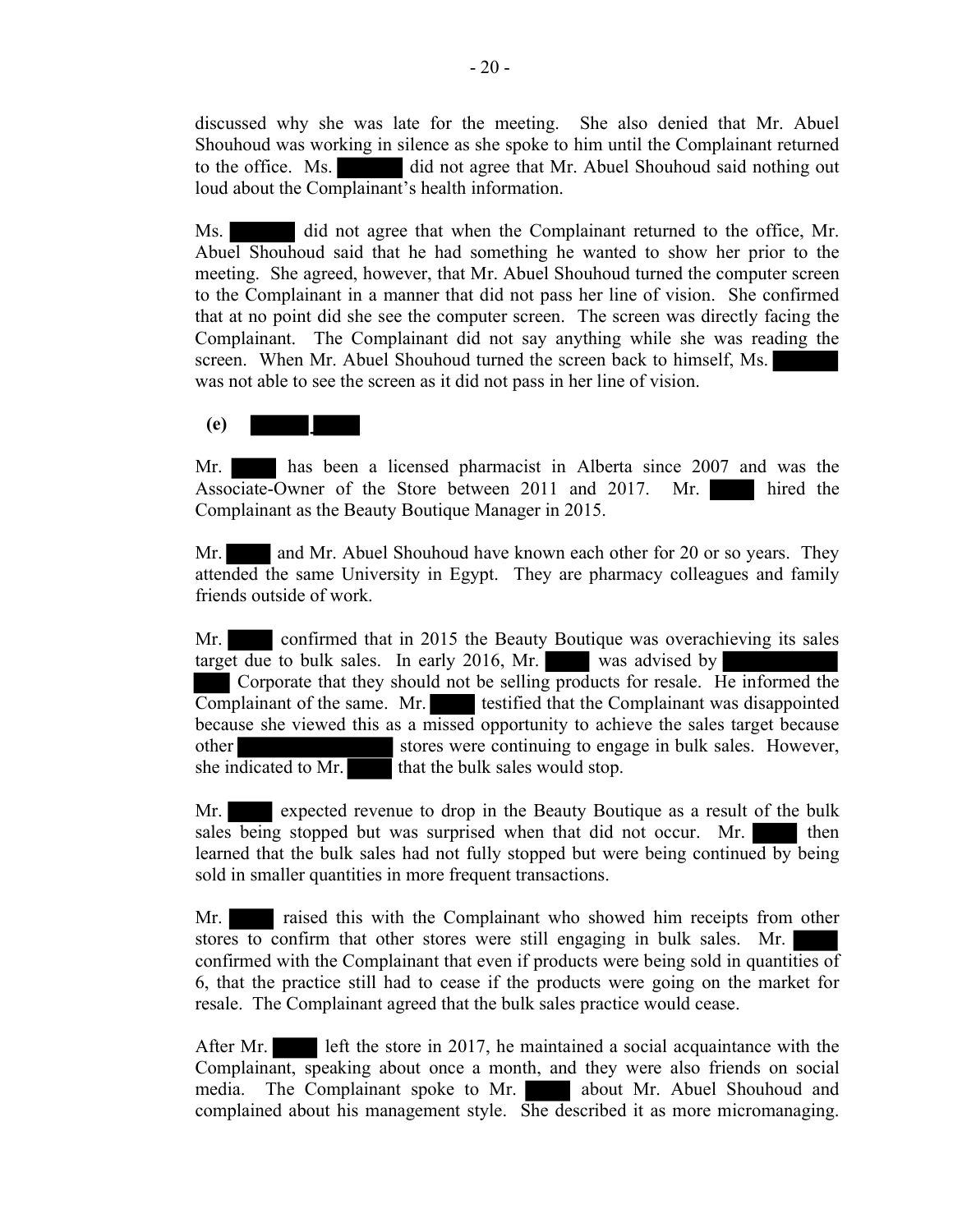Mr. indicated that the topic of Mr. Abuel Shouhoud's management style came up almost every time he spoke to the Complainant.

Mr. testified that the Complainant phoned him in January 2020 to discuss the December 3, 2019 incident. The Complainant told him that Mr. Abuel Shouhoud had breached her confidentiality and checked her Netcare report. Mr. replied by indicating that checking Netcare would be something that is normally done when prescriptions are filled. Mr. stated that the Complainant indicated that her Netcare was not checked as part of patient care but because Mr. Abuel Shouhoud was a controlling character. Mr. didn't agree with this perspective and the conversation about Mr. Abuel Shouhoud ended at that point. During their conversation, the Complainant did not advise Mr. **that Mr. Abuel Shouhoud** had disclosed her health information to another person without her consent or that she had not asked Mr. Abuel Shouhoud to fill a prescription for her when he checked the Netcare results.

On cross-examination, Mr. denied that the conversation in January 2020 was to offer the Complainant a position as the Beauty Boutique Manager at his store. He indicated that they had spoken previously about the Beauty Boutique Manager position but that he did not have an open position at that time. He confirmed that he had a good working relationship with the Complainant.

Mr. testified that this was his last conversation with the Complainant and that she subsequently removed him as her friend on Facebook.

On cross-examination, Mr. indicated that the Complainant did not tell him that Mr. Abuel Shouhoud had shared her personal health information during a scheduled staff meeting. He confirmed that whether or not he would check Netcare each time he fills a prescription would depend on the medication and the patient's previous history.

## (f) Ahmed Abuel Shouhoud

Mr. Abuel Shouhoud has been licensed as a pharmacist in Alberta since 2013. He was the Associate-Owner of the Store between 2017 and 2019. When he took over the Store, one of the things that Corporate wanted him to do was to ensure that the practice of bulk sales in the Beauty Boutique ceased. As part of this endeavor, Mr. Abuel Shouhoud had to return excess stock of \$35,000 and in so doing, incurred a 20% restocking fee (\$7,000).

Approximately six months later, Mr. Abuel Shouhoud found that they were still carrying \$30,000 in inventory but it could not be restocked as it was older and the only option was to try to sell the inventory at a loss, which is what Mr. Abuel Shouhoud did.

Mr. Abuel Shouhoud addressed the bulk sales issue by holding weekly team management meetings with the Front Store Manager and the Complainant, as the Beauty Boutique Manager. He indicated that the Complainant pushed back on his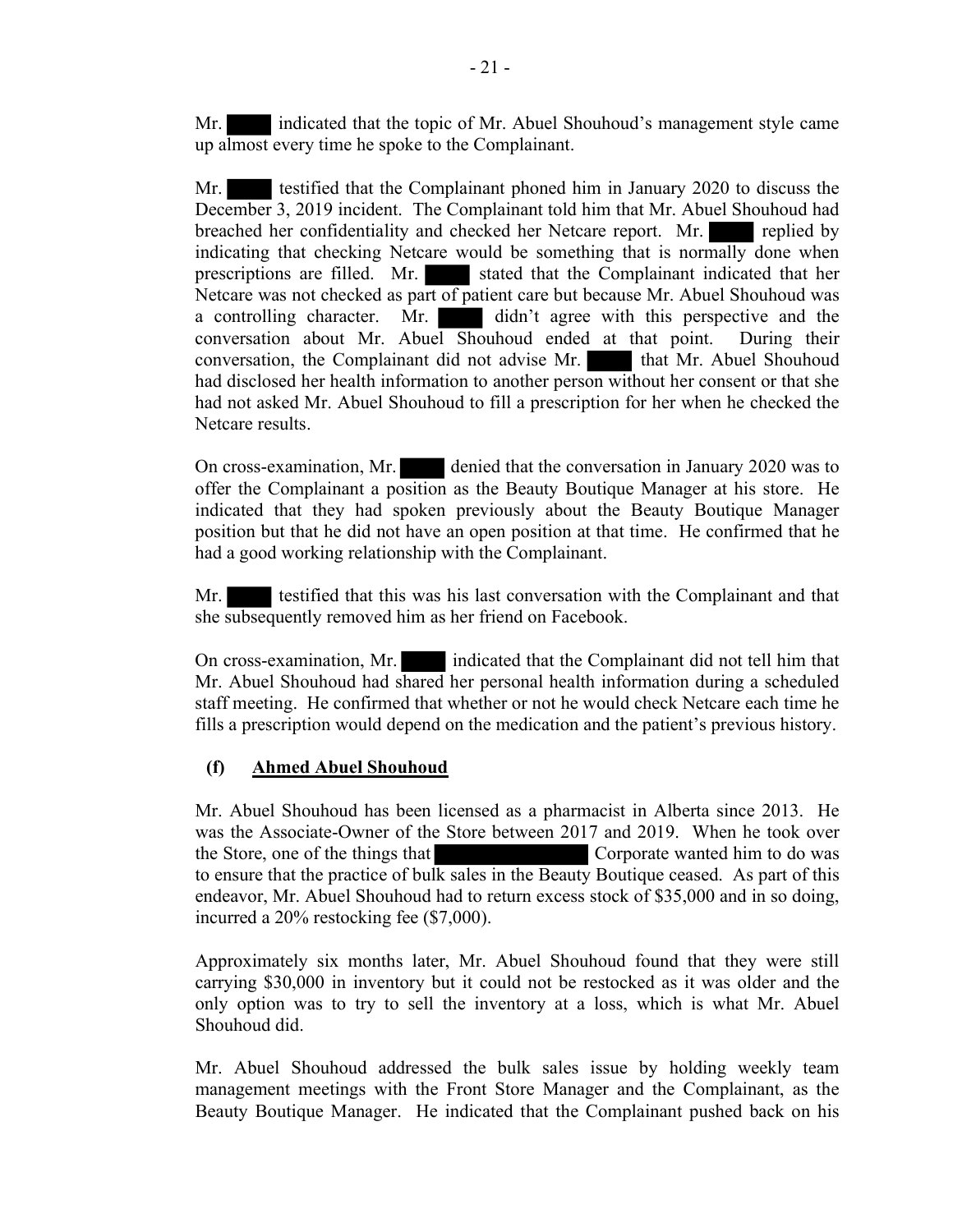direction to cease the bulk sales. He described her as overwhelmed and frustrated. Her main argument was that other stores were continuing to do it and it was unfair that the Store had to stop.

The ceasing of the bulk sales affected the Complainant and her staff as they were compensated in part by commission so the reduced revenue in the Beauty Boutique would have reduced the commissions payable.

Mr. Abuel Shouhoud understood that it was difficult for his employees as the ceasing of the bulk sales would reduce their commissions and mean that they would want to transfer to other stores who were continuing the practice. Accordingly, he explained to the Complainant that if she had Beauty Boutique advisors pushing back on her, she could bring them to him, and he would sit down with them to explain the rationale for ceasing the practice.

Mr. Abuel Shouhoud confirmed that the Store was subject to an internal audit in December 2018. The audit revealed that bulk sales were still occurring at the store. The audit report went to Corporate and as a result the VP of Operations and the District Manager for visited the Store in January 2019. Mr. Abuel Shouhoud was required to sign a letter indicating that the Store would cease bulk sales activity or there would be consequences such as the end of the franchiseefranchisor relationship.

Mr. Abuel Shouhoud shared the results of the audit with the Complainant. He described her reaction as still pushing back and defending the transactions as not being bulk sales.

The audit resulted in a loss prevention manager coming to the store. Mr. Abuel Shouhoud then worked with **Human Resources** to develop a letter that the Beauty Boutique employees were required to sign. The letter made it very clear that those employees who continued to engage in bulk sales would be immediately terminated.

After the letters were signed, Mr. Abuel Shouhoud indicated that there was a 30-40% decrease in revenue in the Beauty Boutique. This created a lot of pressure on the Complainant and the Beauty Boutique staff to find new and creative ways to generate revenue. To assist, Mr. Abuel Shouhoud offered a lot of support to the Complainant and encouraged her to take her team out for lunch or dinner. The Complainant nevertheless expressed concern about being able to meet the sales target. Mr. Abuel Shouhoud described the Complainant as feeling pressure, stressed, overwhelmed, crying at the management meetings and not feeling supported by him.

Mr. Abuel Shouhoud hired Ms. in December 2018 as an Assistant Front Store Manager. When Ms. was promoted to Front Store Manager, Mr. Abuel Shouhoud held back the responsibility of managing the Beauty Boutique notwithstanding that this would have normally been part of a Front Store Manager's duties. Mr. Abuel Shouhoud wanted to retain supervision over the Beauty Boutique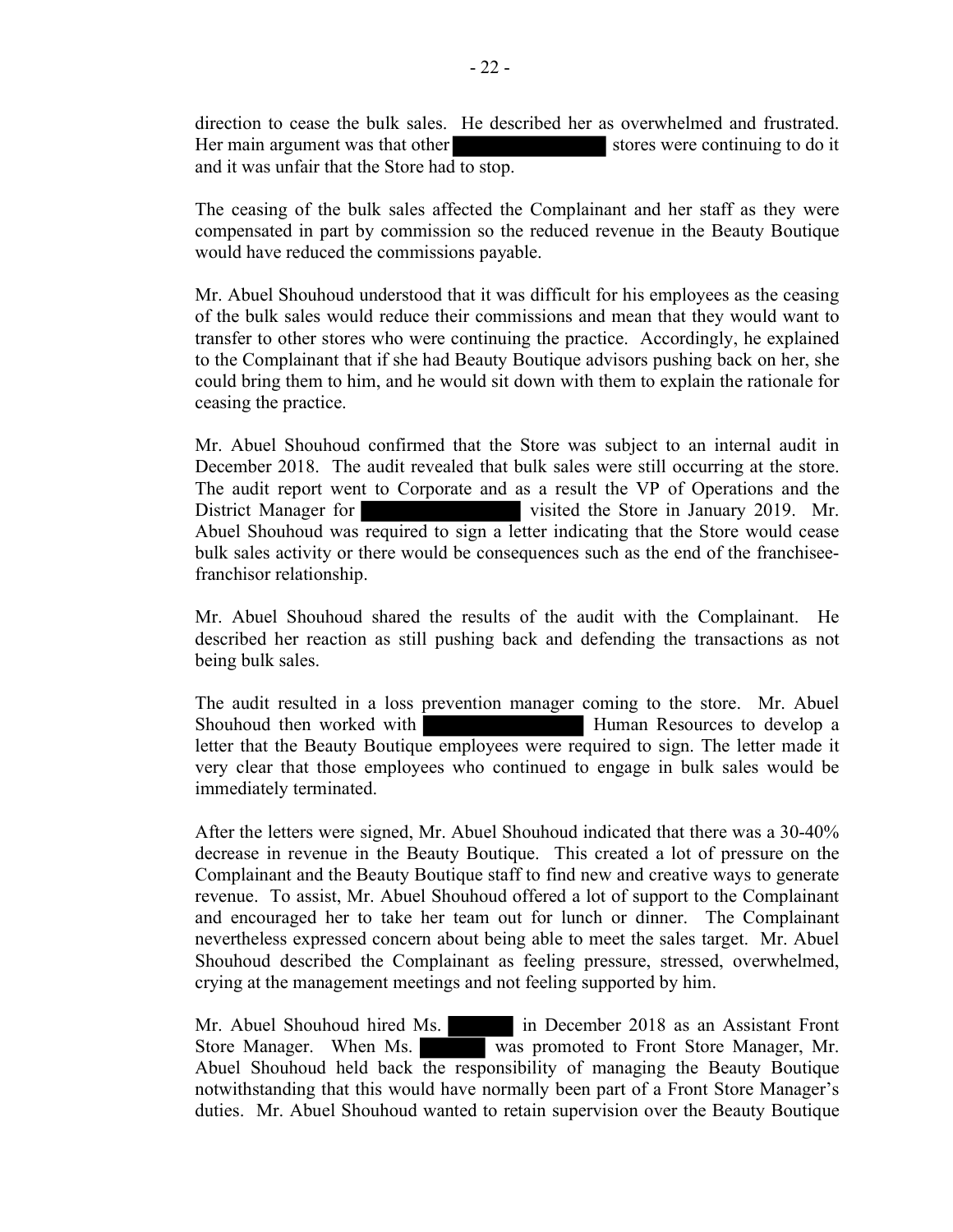until he was satisfied that the bulk sales issue was under control and that no bulk sales activity persisted. Mr. Abuel Shouhoud described Ms. as accepting the decision but being frustrated at not having the full scope of her duties.

Front Store Managers, including Ms.  $\qquad \qquad$ , are compensated by a monthly salary and a yearly bonus based on total front store achievement including the Beauty Boutique. Ms. was aware that she would not receive a bonus in 2019 as a result of the bulk sales ceasing.

On November 30, 2019, Mr. Abuel Shouhoud attended at the Store. He had a discussion with Ms.  $\qquad \qquad$  about the Complainant. He asked Ms.  $\qquad \qquad$  why the Complainant had been intermittently away for the last few days. Ms. indicated that the Complainant was feeling ill and had started to feel some symptoms again related to her condition. These symptoms included , , and As her physicians suspected , she was sent for further testing and investigations. In response to learning this, Mr. Abuel Shouhoud asked Ms. to support the Complainant to her maximum ability.

Mr. Abuel Shouhoud testified when he arrived for the management meeting on December 3, 2019, the Complainant and Ms. were in the front store office. This was the first time that Mr. Abuel Shouhoud had seen the Complainant in a while, so he asked how she was doing and how her health was. Ms. then left the meeting after being paged to deal with a customer issue in the store.

After Ms. left, Mr. Abuel Shouhoud told the Complainant that Ms. had shared with him the Complainant's recent health challenges and that he hoped everything would be ok. The Complainant then shared that she had had a The Complainant was overwhelmed, in tears, scared and shaky when speaking to Mr. Abuel Shouhoud about the . The Complainant indicated that she was concerned about her health and that nothing was yet confirmed.

Mr. Abuel Shouhoud then inquired as to when she had had the done and the Complainant advised that she had had it done last week. Mr. Abuel Shouhoud then offered to check the results for her as he was her pharmacist. In response, the Complainant stated, "please don't". The Complainant said this in a soft voice and held her hands up with the palms out as if she was pushing something away. Mr. Abuel Shouhoud interpreted this as meaning that the Complainant did not want to hear bad news. After that, Mr. Abuel Shouhoud changed the subject and they began to speak about the topics to be discussed in the management meeting.

Mr. Abuel Shouhoud also indicated to the Complainant that she had some medications to be refilled. The Complainant replied that Mr. Abuel Shouhoud should fill the prescriptions as usual. Mr. Abuel Shouhoud knew that the Complainant had some medications to be refilled because he had pulled a Refill Due report which indicates which prescriptions are overdue. At that point, Mr. Abuel Shouhoud left to go to his own office to prepare for the management meeting.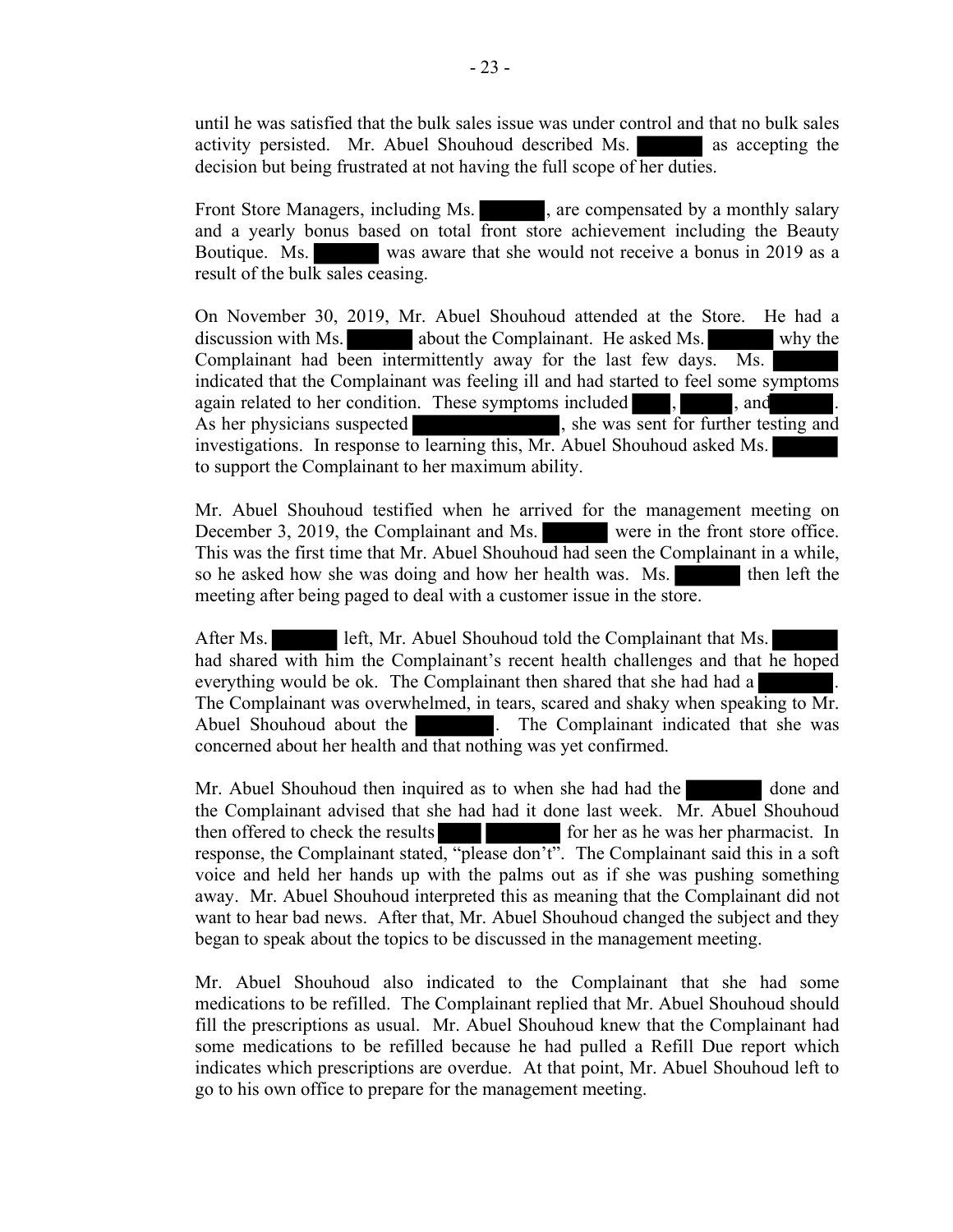The Complainant arrived first to the meeting and she and Mr. Abuel Shouhoud discussed the possibilities for a renovation for a room to administer Botox. The Complainant recalled that she had forgotten her notebook and left to go get it. While she was gone, Mr. Abuel Shouhoud opened HealthWatch on his computer and began to fill the Complainant's prescriptions. HealthWatch is the dispensing and patient record software system used at **HealthWatch showed that both** and were due to be refilled.

Mr. Abuel Shouhoud also checked the Complainant's Netcare record. He viewed the Complainant's results and the . He did this because of concern about a . The concern arose in the event that there was **there** was **can** affect **b** , and is contraindicated when the patient has any . This concern is set out in the Product Monograph and patient information leaflet for so is common knowledge that can be easily looked up. The was normal with no which meant he could safely dispense

Mr. Abuel Shouhoud indicated that he also checked Netcare in relation to prescription as it is a and he wanted to check for abuse of the drug.

Mr. Abuel Shouhoud reviewed the prescription records (Exhibit 1, Tab 22, pages 90- 93) and confirmed that the term "late" with a number indicated that the prescription was overdue for that number of days. He also confirmed that the term "entry" means that a request to fill the prescription was entered and the term "complete" means that the patient has picked up the prescription. Mr. Abuel Shouhoud further confirmed that his username was associated with these entries.

While Mr. Abuel Shouhoud was processing the prescriptions, Ms. arrived for the meeting. Mr. Abuel Shouhoud asked her why she was late. Mr. Abuel Shouhoud was engaged with his computer screen at the time, however, and not fully engaged in his conversation with Ms.  $\qquad \qquad$  He recalled that she was speaking about a frustrated customer. Mr. Abuel Shouhoud estimated that he and Ms. were alone for about 45 seconds, although it could have been longer. Mr. Abuel Shouhoud did not have a conversation with Ms. about the Complainant, her health information or her Netcare results during this time.

Under cross-examination, Mr. Abuel Shouhoud conceded that he had earlier indicated in his statement to the College that there was no time difference between when Ms. entered his office and when the Complainant followed. He confirmed that there may been an approximately 45-second gap.

Mr. Abuel Shouhoud described his desk in his office as being perpendicular to his office door with two seats facing the desk at either corner. The seats are about 4-5 feet apart from each other. On his desk was his computer, some mailing papers and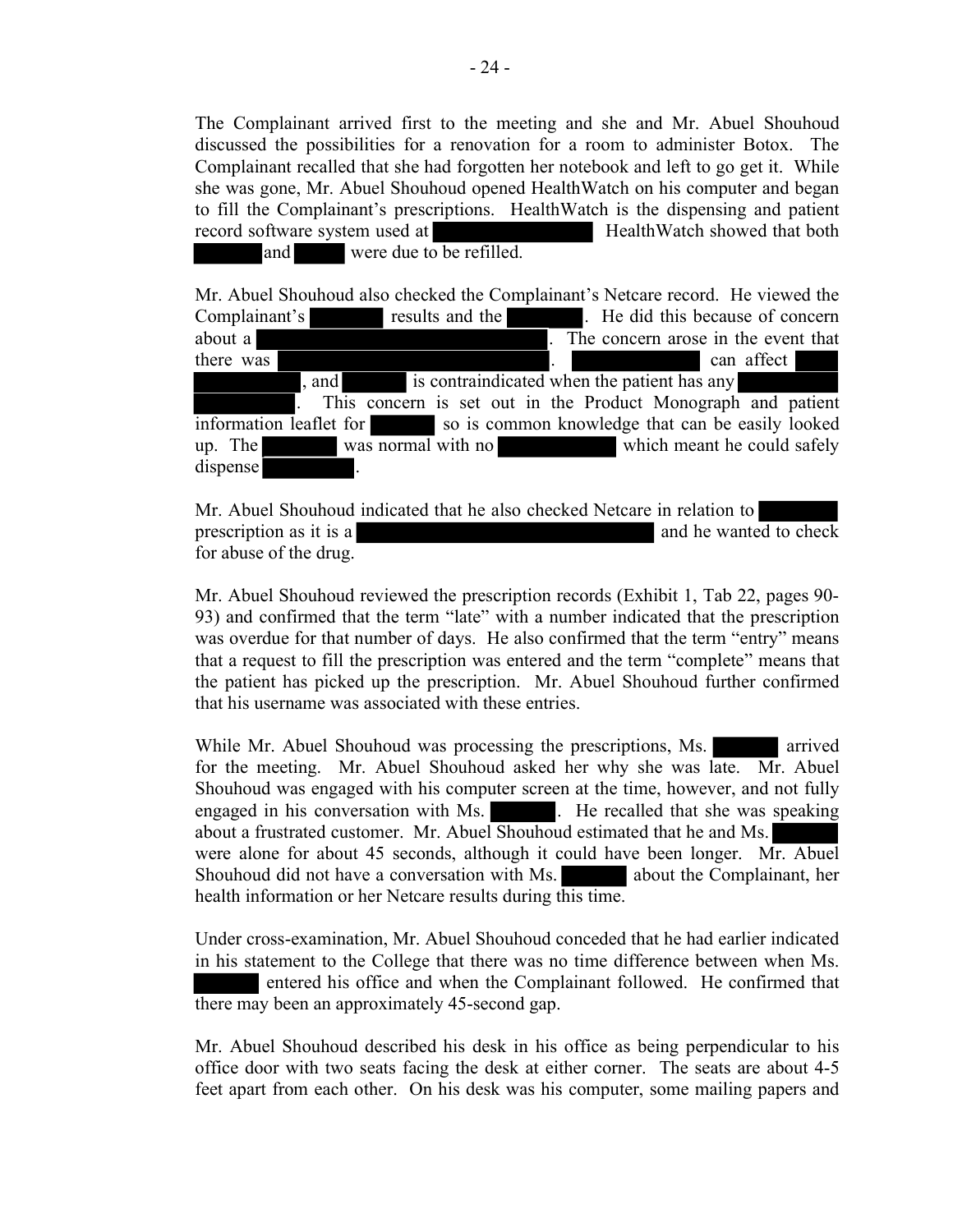his keys. Ms. sat in the chair closest to the door. When the Complainant arrived, she sat in the other chair closest to the back wall.

After the Complainant arrived, Mr. Abuel Shouhoud indicated that before they started their meeting, he wanted her to read the last paragraph on the computer screen, which he turned towards her in a counterclockwise direction. He did this so that the computer screen would not be visible to Ms. and so that he would not be saying anything out loud. Mr. Abuel Shouhoud testified that he did not discuss or read anything out loud regarding the Complainant's health information or Netcare results when Ms. was present in the office.

The report was on the computer screen. When the Complainant saw the computer screen, she stated to Mr. Abuel Shouhoud, "I told you not to." Mr. Abuel Shouhoud did not comment in response but waited to see what the Complainant would do next. The Complainant then read the results of the on the on the computer screen. Afterwards, Mr. Abuel Shouhoud turned the computer screen back towards him. Mr. Abuel Shouhoud testified that he decided to show the results to the Complainant as he wanted to relieve her stress and make her feel better. He perceived his actions as helping his patient. After he turned the computer screen back, Mr. Abuel Shouhoud, the Complainant and Ms. continued with the regular management meeting.

Under cross-examination, Mr. Abuel Shouhoud denied that he disclosed the results to the Complainant after she had asked him not to review them as it was his interpretation that she did not want to hear bad news. He acknowledged that showing the Complainant the results of constitutes a disclosure of personal health information to a patient.  $\overline{Mr}$ . Abuel Shouhoud thought in his head that he would discuss the results of the with the Complainant after their meeting, but he did not verbalize any intent to do so.

Mr. Abuel Shouhoud had a conversation with Ms. on December 7, 2019 where Mr. Abuel Shouhoud inquired about the Complainant's ongoing absences from work since December 3, 2019. Ms. told Mr. Abuel Shouhoud that the Complainant was sick.

That same day, Mr. Abuel Shouhoud was informed by a VP that the Complainant had filed a complaint that he had accessed her Netcare without her consent. On December 9, 2019, Mr. Abuel Shouhoud attended at the corporate offices to discuss the complaint with the VP and a Human Resources specialist. He explained that the Netcare access was done in conjunction with filling a prescription for the Complainant.

At the time, Mr. Abuel Shouhoud described his relationship with as good although they had some disagreement over how the business should be run. However, Mr. Abuel Shouhoud met with again on December 19, 2019, at which time they informed him that they would not be renewing his franchise contract in May 2020. Mr. Abuel Shouhoud asked if the non-renewal had anything to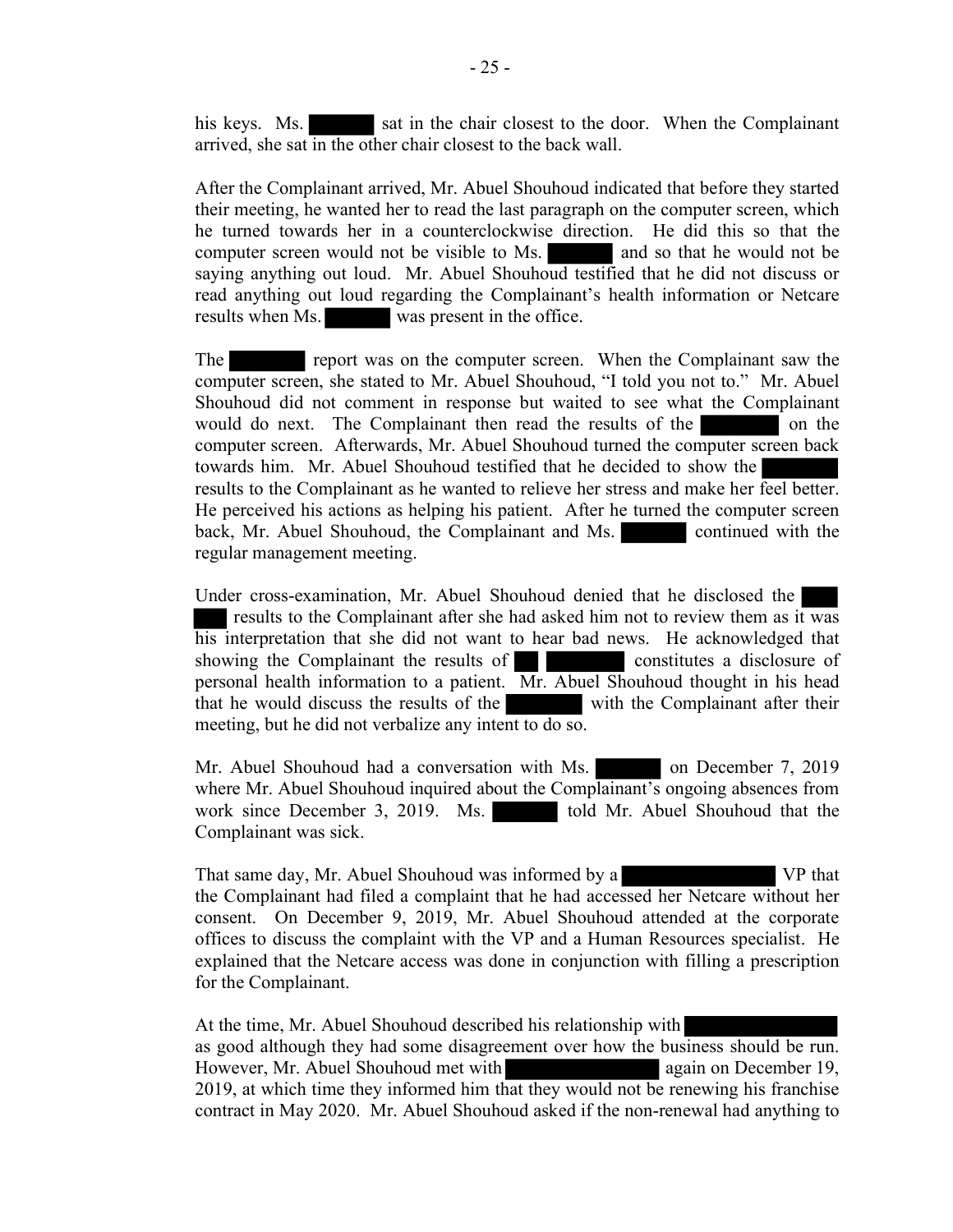do with the incident involving the Complainant. The subset of a series of a series of a series of a series of  $\alpha$ non-renewal decision was based on the disagreements about running the business and not the incident involving the Complainant.

Under cross-examination, Mr. Abuel Shouhoud was asked to explain certain entries on the Refill Due reports. He testified that the last time the was filled prior to December 3, 2019 was February 5, 2019. He conceded that the would have shown up on a Refill Due Report well in advance of December 3, 2019 and that he would have seen that the was due for a refill in advance of December 3, 2019. Mr. Abuel Shouhoud did not recall that the Complainant asked for her medication to be refilled on December 3, 2019.

Mr. Abuel Shouhoud agreed that he checked the Complainant's Netcare at 3:12 p.m. on December 3, 2019. He also confirmed that he started processing the prescription refills in HealthWatch at 3:21 p.m. Mr. Abuel Shouhoud denied that he took the step to refill the prescription only after he became aware of the Complainant's concerns about him accessing her Netcare and disclosing the results.

In his written response to the College, Mr. Abuel Shouhoud confirmed that he had stated that he had checked the Complainant's Netcare to check whether there was an , in order to update her file with the notes so that the pharmacy team was aware while they were checking her prescriptions and to update her patient file if needed. He confirmed that this was still his recollection of why he checked her Netcare profile. He conceded, however, that he had not updated the Complainant's file with the negative results.

Mr. Abuel Shouhoud confirmed that it was part of his standard practice to check his patients' Netcare when he fills prescriptions. He also agreed that he must check Netcare if he is dispensing controlled drugs or narcotics to ensure that the patient is not filling multiple prescriptions at different pharmacies. However, he conceded that he did not check the Complainant's medication profile on Netcare on December 3, 2019 despite dispensing on that date. He stated that this was not necessary because she was his long-standing patient and he knew she was not abusing drugs.

Mr. Abuel Shouhoud confirmed that the Complainant's Netcare record was only accessed in 2019 in February by a pharmacist named and again on December 3, 2019. Mr. Abuel Shouhoud denied that he used the fact that the Complainant had medications available for refill as an excuse to check her results out of curiosity and not out of professional duty.

In response to a question from the Hearing Tribunal, Mr. Abuel Shouhoud confirmed that he does not check on Netcare to ascertain whether or not it would be appropriate to give a . He stated that it would not be on every single occasion that he checked Netcare. Mr. Abuel Shouhoud also conceded that he did not document the Netcare access on December 3, 2019 or the information that was accessed anywhere in the Complainant's patient record. In response to why he didn't document it, if he thought the access was relevant to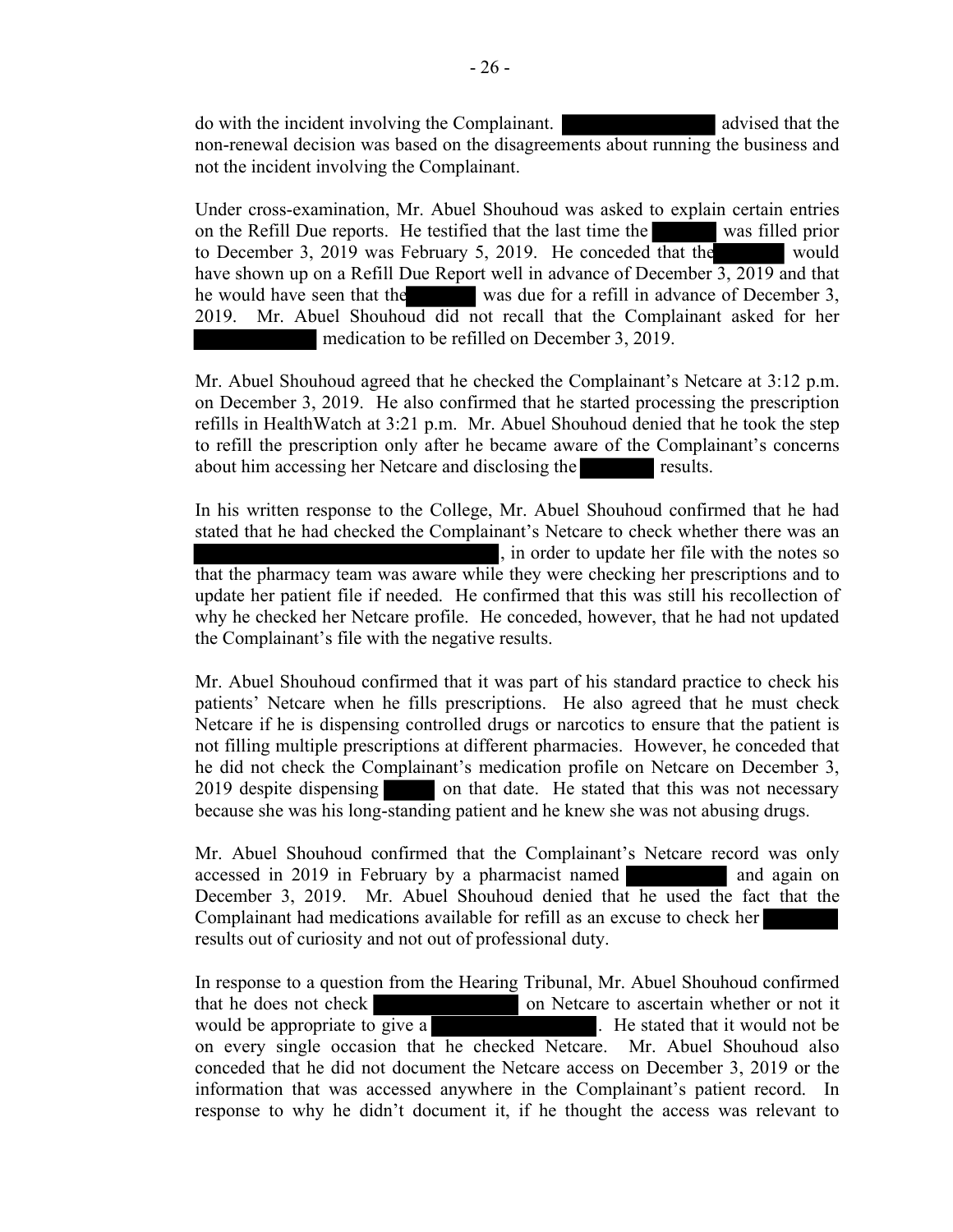dispensing the prescriptions, Mr. Abuel Shouhoud indicated that he didn't dispense the prescription (i.e. he was not the pharmacist signing off on the dispense) and that he would only generally record a positive test result. There was nothing of note for his pharmacy team.

## V. SUBMISSIONS

## (a) Submissions on behalf of the Complaints Director

The first task of the Hearing Tribunal is to determine, on a balance of probabilities, whether the conduct set out in the allegations in the Notice of Hearing is factually proven. In other words, are the factual allegations more likely than not to have occurred? If the allegations are factually proven, the Hearing Tribunal must determine whether the proven allegations amount to unprofessional conduct under the HPA.

In its simplest sense, this case is about Mr. Abuel Shouhoud's failure to respect the Complainant's boundaries when he disclosed her personal health information after she expressly asked him not to review that information in the first place and then by aggravating the situation when he disclosed the personal health information in a staff meeting. Any argument by Mr. Abuel Shouhoud that the Complainant did not ask Mr. Abuel Shouhoud not to disclose her health information, only not to review it, is an artificial distinction and should not be entertained by the Hearing Tribunal.

Mr. Abuel Shouhoud's actions were not just a mere error in judgement. Pharmacists are in a position of power which is only further emphasized when the pharmacist is also the employer.

The evidence needed to support allegations 2 and 3 is not contradicted. Prior to going into the staff meeting on December 3, 2019, the Complainant told Mr. Abuel Shouhoud she did not want him to review the results. Mr. Abuel Shouhoud admitted this in his written response, in his meeting with Mr. Stanowich and before the Hearing Tribunal in his testimony. However, he did try to diminish the Complainant's express direction not to review the results by indicating that he interpreted this direction to mean that she did not want to hear bad news. Mr. Abuel Shouhoud similarly admits to the disclosure itself when he confirmed that he turned his computer screen with the results up around for the Complainant to read. This admission was made in his written response, during his interview with Mr. Stanowich and before the Hearing Tribunal.

Principle 2.5 of the Code of Ethics requires an Alberta pharmacist to respect the right of a cognitive patient to accept or reject any treatment, care or professional services. In both letter and spirit, Mr. Abuel Shouhoud disregarded this provision in respect to the disclosure that he made to the Complainant.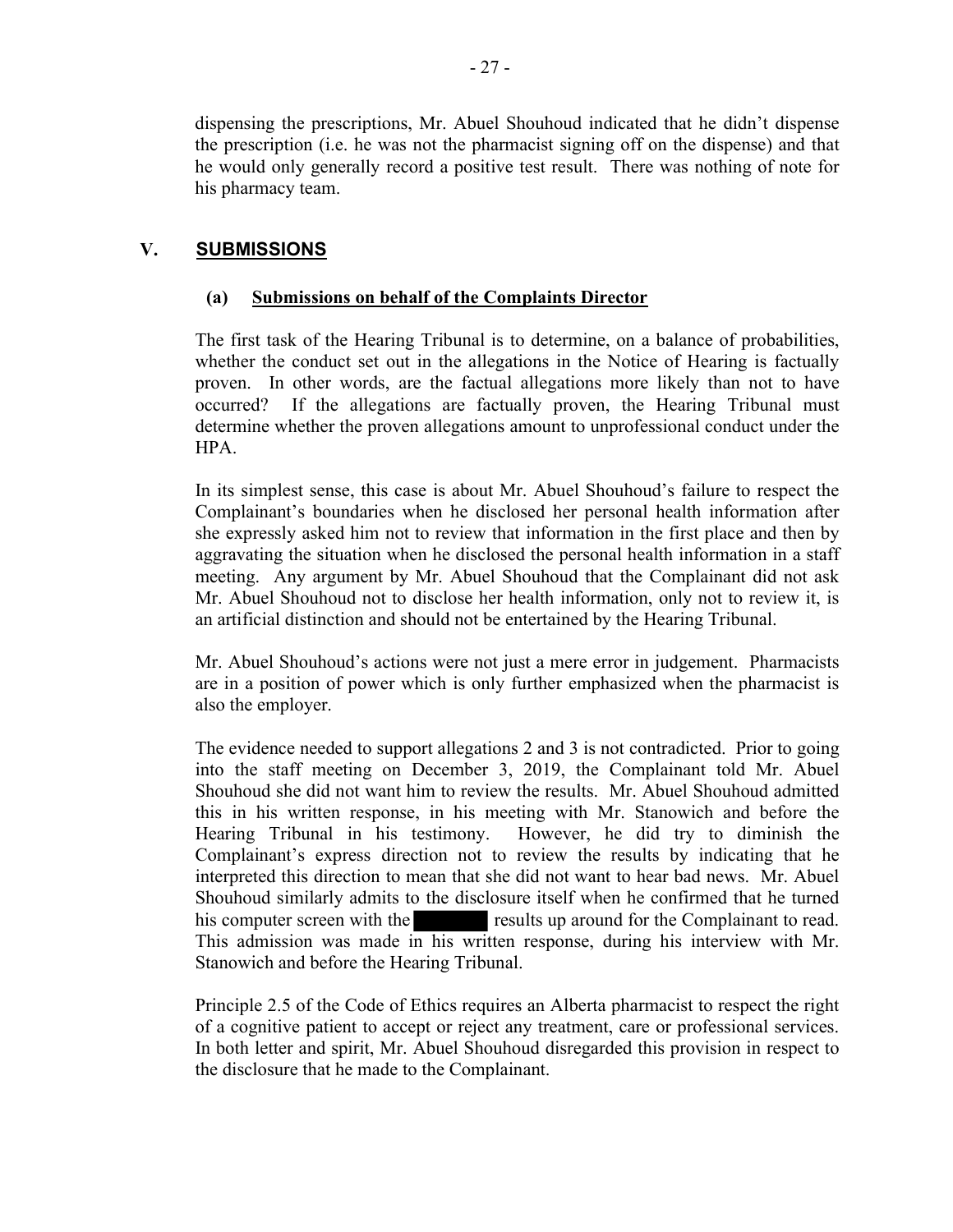Allegation 3 alleges that Mr. Abuel Shouhoud disclosed the Complainant's personal health information in a manner that was neither private nor confidential when he did so in front of Ms. . . In carrying on with Mr. Abuel Shouhoud's admission that he turned his laptop towards the Complainant, he disclosed her health information to her in a staff meeting with their colleague Ms. present. In doing so, he failed to respect the Complainant's right to seek pharmacy services in a private and confidential manner.

Even if the result on the computer screen could not be read by Ms.  $\blacksquare$ , the Complainant was not in a position to ask questions, or, even by Mr. Abuel Shouhoud's own admission in his written response, have him explain to her why he felt it was necessary for him to check her results. In both letter and spirit, Mr. Abuel Shouhoud failed to uphold Principle 4.6 of the Code of Ethics which requires a pharmacist to protect each patient's privacy during any consultation. Arguably this especially extends to an unrequested consultation the patient had not requested, and in which sensitive personal health information such as the results of a for a patient with a history of were being disclosed.

The discussion of Allegation 1 merits some discussion about witness credibility.

In Ms. 's evidence, she maintained that Mr. Abuel Shouhoud indicated to her that the Complainant's results were good; a fact that Mr. Abuel Shouhoud appears to vehemently deny. However, both Ms. and the Complainant agree that Ms. told the Complainant that this had happened after the staff meeting. As a result of this contradiction, the Hearing Tribunal needs to look at which of the witnesses before it, was credible and reliable on this point.

Credibility is not an all-or-nothing proposition. The Hearing Tribunal is able to find that it accepts all, some or none of a witness's evidence. If the Hearing Tribunal disbelieves a witness on a specific point, it doesn't mean the Hearing Tribunal needs to disbelieve their testimony entirely. For the decision to withstand scrutiny, the Hearing Tribunal will have to ensure that it reconciles the contradictory evidence by stating not only its findings but the basis for them and the reasons the Hearing Tribunal found someone to be credible or not. The credibility of a witness will influence the weight given to their evidence and can assist the Hearing Tribunal in making findings of fact on contradictory or conflicting accounts.

The factors to assess credibility include:

- credibility of a witness's testimony include the witness's demeanour,  $\bullet$ which is probably not something the Hearing Tribunal should place a significant amount of weight on as there are many reasons, such as comfort or culture, as to why a witness may give evidence in a certain way;
- the witness's recollection of the events, was it good, did they make  $\bullet$ contemporaneous notes,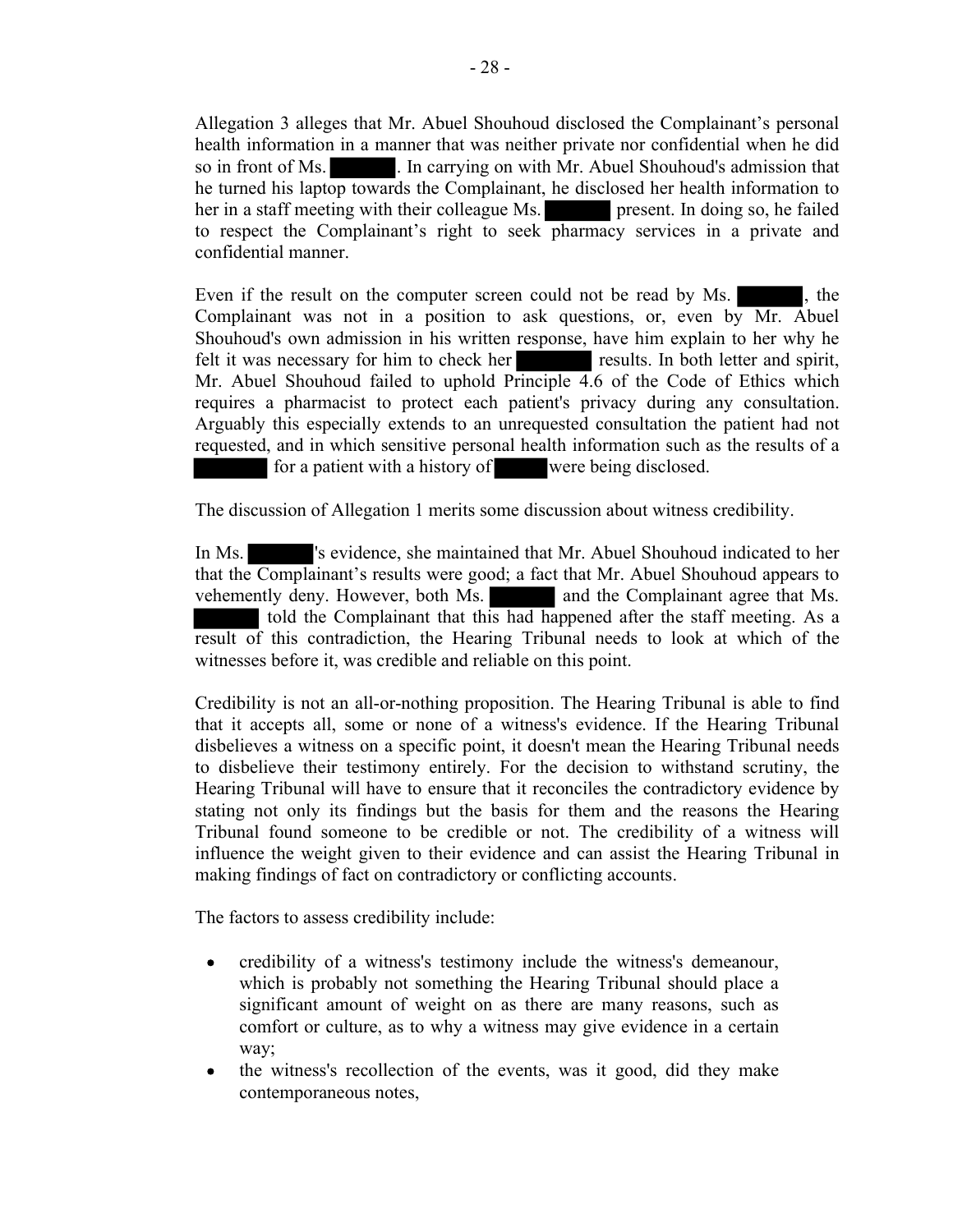- the internal consistency of the witness's evidence, has the witness  $\bullet$ changed their evidence over time,
- the external consistency of a witness's evidence, is the evidence consistent with other witnesses and the documentation that is before the Hearing Tribunal,
- motivation, is there motivation for a witness to recall or perceive events  $\bullet$ taking place in a certain way,
- evasiveness, was the witness intentionally vague or did they appear to intentionally avoid providing evidence,
- was the witness biased, and
- the witness's ability to perceive or recall an event, is there information firsthand.

One of the most important factors in assessing credibility is plausibility. As stated in Faryna v. Chorny:

 The credibility of interested witnesses, particularly in cases of conflict of evidence, cannot be gauged solely by the test of whether the personal demeanour of the particular witness carried conviction of the truth. The test must reasonably subject his story to an examination of its consistency with the probabilities that surround the currently existing conditions. In short, the real test of the truth of the story of a witness in such a case must be its harmony with the preponderance of the probabilities which a practical and informed person would readily recognize as reasonable in that place and in those conditions.

In cross-examination, Mr. Wreschner attempted to bring to light the fact that the Complainant was unhappy with Mr. Abuel Shouhoud when he stopped the Beauty Boutique from engaging in bulk sales and as a result she was motivated to come forward with a complaint against him. The evidence that is before the Hearing Tribunal causes this suggestion to fall short. The Complainant was clear that this past history between herself and Mr. Abuel Shouhoud did not impact her decision to come forward.

It is of note that Mr. Abuel Shouhoud left the pharmacy almost a year ago and still the Complainant is unable to return to work there. She has gone through the process of reaching out to a crisis counsellor and applying for WCB coverage. She was demonstrably still shaken by the events of December 3, 2019 when she testified before this Hearing Tribunal.

It is outside of the preponderance of probabilities that the Complainant would go through all of that to add fiction to her complaint by suggesting that not only did Mr. Abuel Shouhoud disclose her personal information to her, which is not a fact that is contested, but also to Ms.

Ms.  $\blacksquare$  's testimony showed no personal motivation for her to come forward as a witness in this hearing or to testify that the Complainant's personal health information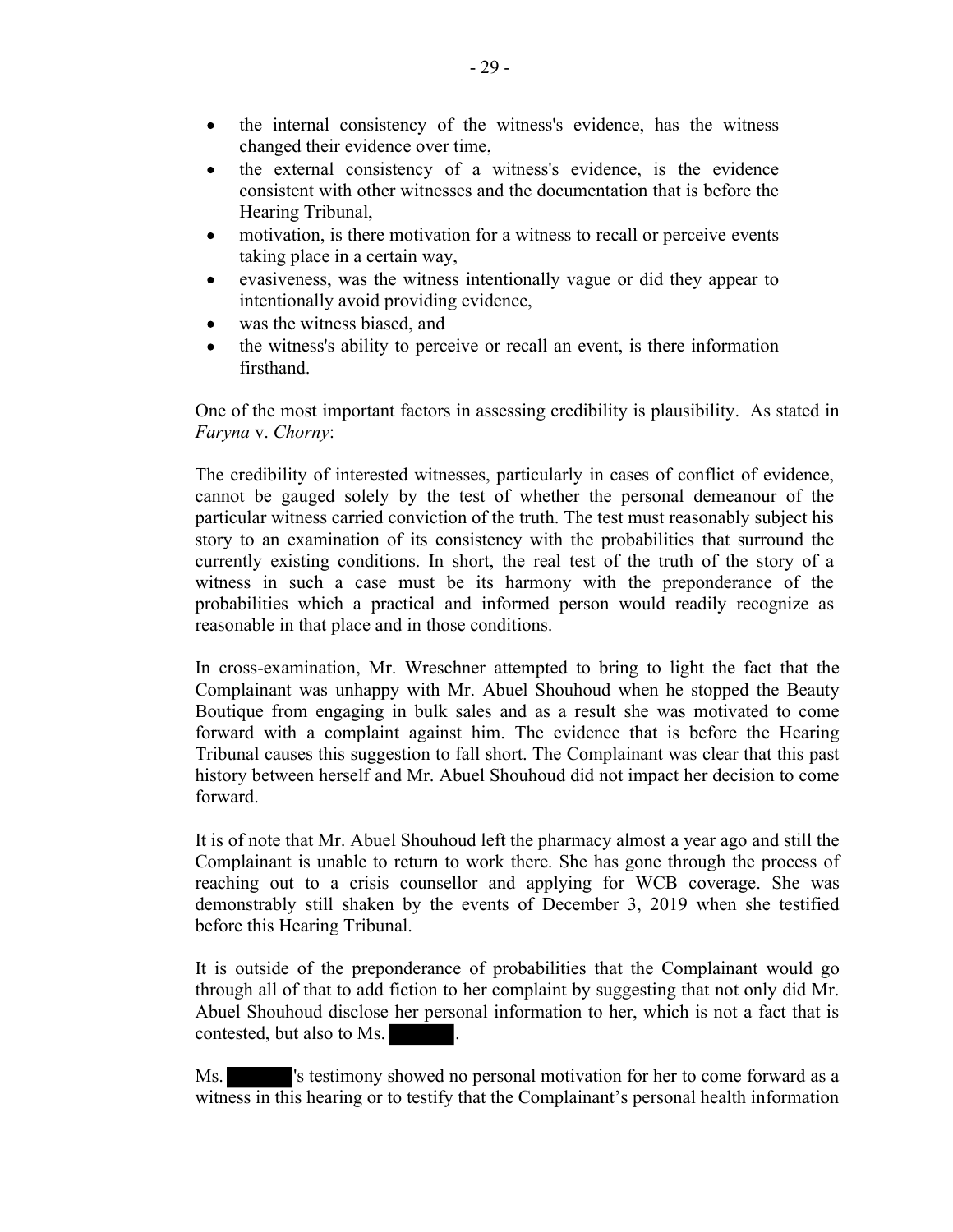was shared with her. As her testimony demonstrated, she was very uncomfortable with the situation Mr. Abuel Shouhoud placed her in when he shared that the Complainant's results were good, first with her before the Complainant entered the room, and later when she returned. She knew it wasn't right.

She has firsthand evidence of having the information disclosed to her. Her recollection is consistent from her meeting with Mr. Stanowich to her testimony before the Hearing Tribunal. That she told the Complainant about Mr. Abuel Shouhoud's disclosure after the staff meeting is also consistent with the Complainant's evidence. There is evidence from both Ms. and the Complainant that they had not discussed the events again in detail in the lead-up to this hearing.

While Ms. **admits to lying to Mr. Abuel Shouhoud about the Complainant's** absence from work after the December 3, 2019 events, her admitted discomfort in lying to Mr. Abuel Shouhoud and the fact that she reached out to HR to express this is an act that weighs in her favour with respect to her credibility and speaks positively about her character.

On the other hand, as an investigated member, Mr. Abuel Shouhoud is motivated to share a different story. His version of events is not consistent from his written statement, to his meeting with Mr. Stanowich, to his testimony before this Tribunal.

For example, in his written statement he stated that both the Complainant and Ms. entered his office at the same time, whereas in his testimony he admitted that Ms. was in his office for a period of time while the Complainant was retrieving her notebook.

He stated that he continuously checked the Refill Due reports for the pharmacy, but that it was only on December 3, 2019 that the Complainant told him to refill as usual, despite the fact that her was 287 days late and that her other medications hadn't been dispensed since September, and that these are as-needed medications that don't necessarily require a refill on a regular basis.

His version of events is less plausible and not supported by the evidence or his prior statements. Nobody from the Store checked Netcare for the Complainant in 2019 on a regular basis. Notably, the only time it was checked other than on December 3, 2019, was when it was checked by a relief pharmacist and not a regular employee of the store.

There is also the discrepancy in Mr. Abuel Shouhoud's written statement that says that he checked her medication profile on Netcare, but this isn't verified by the Netcare login, nor is there an indication that Mr. Abuel Shouhoud made any notations on the Complainant's chart to confirm for his team that it was safe to dispense to the Complainant.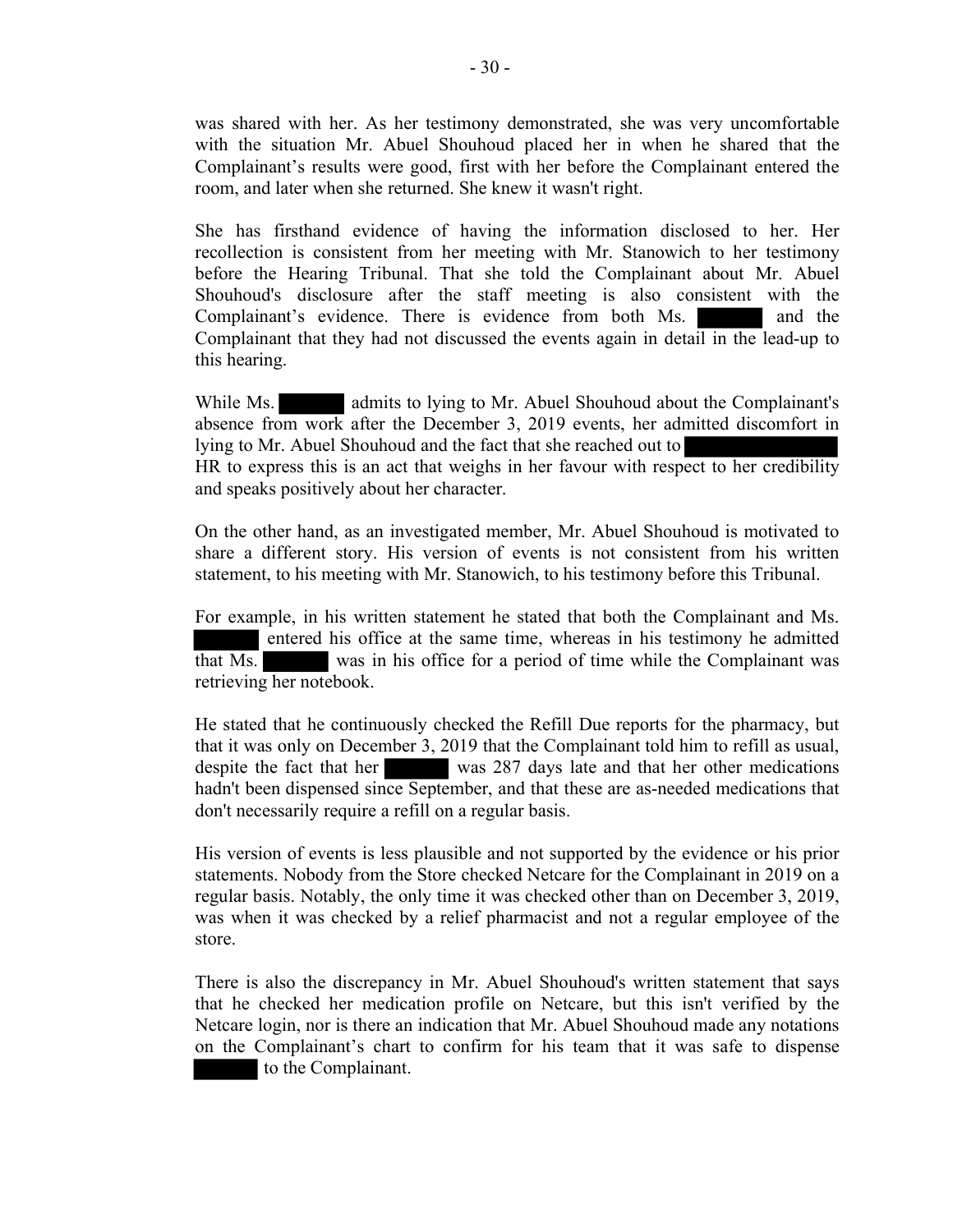Based on the preponderance of probability and all of the evidence, it is far more likely than not that after he checked the results at 3:12 p.m. and stated to Ms. that they were good and revealed the results to the Complainant when she returned to the office shortly thereafter, he realized he had made an unauthorized disclosure and then took the steps to refill overdue medications to cover up his error.

That Mr. Abuel Shouhoud may not have specifically disclosed what results were good to Ms. is also, an inconsequential fact, as Ms. was able to arrive at a conclusion as to what Mr. Abuel Shouhoud was talking about without further information being provided to her.

The Complaints Director submitted that the Complainant and Ms. recollection on this point and the events that occurred should be found to be more credible than Mr. Abuel Shouhoud's and that in addition to Allegations 2 and 3, Allegation 1 is also made out on a balance of probabilities.

In terms of whether the conduct amounts to unprofessional conduct, section 34(1) of the Health Information Act ("HIA") provides that no custodian shall disclose health information without consent. In this case, the Complainant did not consent to the disclosure to herself, let alone to Ms.

Section 35(1) of the HIA allows disclosure of health information to family members or those with a close personal relationship as long as the disclosure is not contrary to the express request of the individual. It is in the letter and spirit of this provision where the Complainant asked that Mr. Abuel Shouhoud not review her information, she would also have expressly asked that he not disclose it to anyone else, let alone a colleague.

Section 107(2) of the HIA provides that no person shall knowingly collect, use, disclose or create health information in contravention of this Act. Those provisions have been breached by Mr. Abuel Shouhoud through his conduct in this matter.

Mr. Abuel Shouhoud engaged in a clear breach of a patient's request, disclosed personal health information to a staff member who is not a regulated health professional, and, in doing so, showed a lack of concern or regard for his patient's privacy and wishes. His actions are compounded by the dual relationships of a pharmacist and an employer and the clear wishes of the patient. As the Complainant's evidence demonstrated, this is not a minor matter but one that reflects poorly on the profession as a whole.

## (b) Submissions on behalf of Mr. Abuel Shouhoud

The Complaints Director has failed to make out the three allegations of unprofessional conduct against Mr. Abuel Shouhoud.

The evidence put forth by the Complaints Director suggests Mr. Abuel Shouhoud had two separate instances to disclose the Complainant's health information to Ms.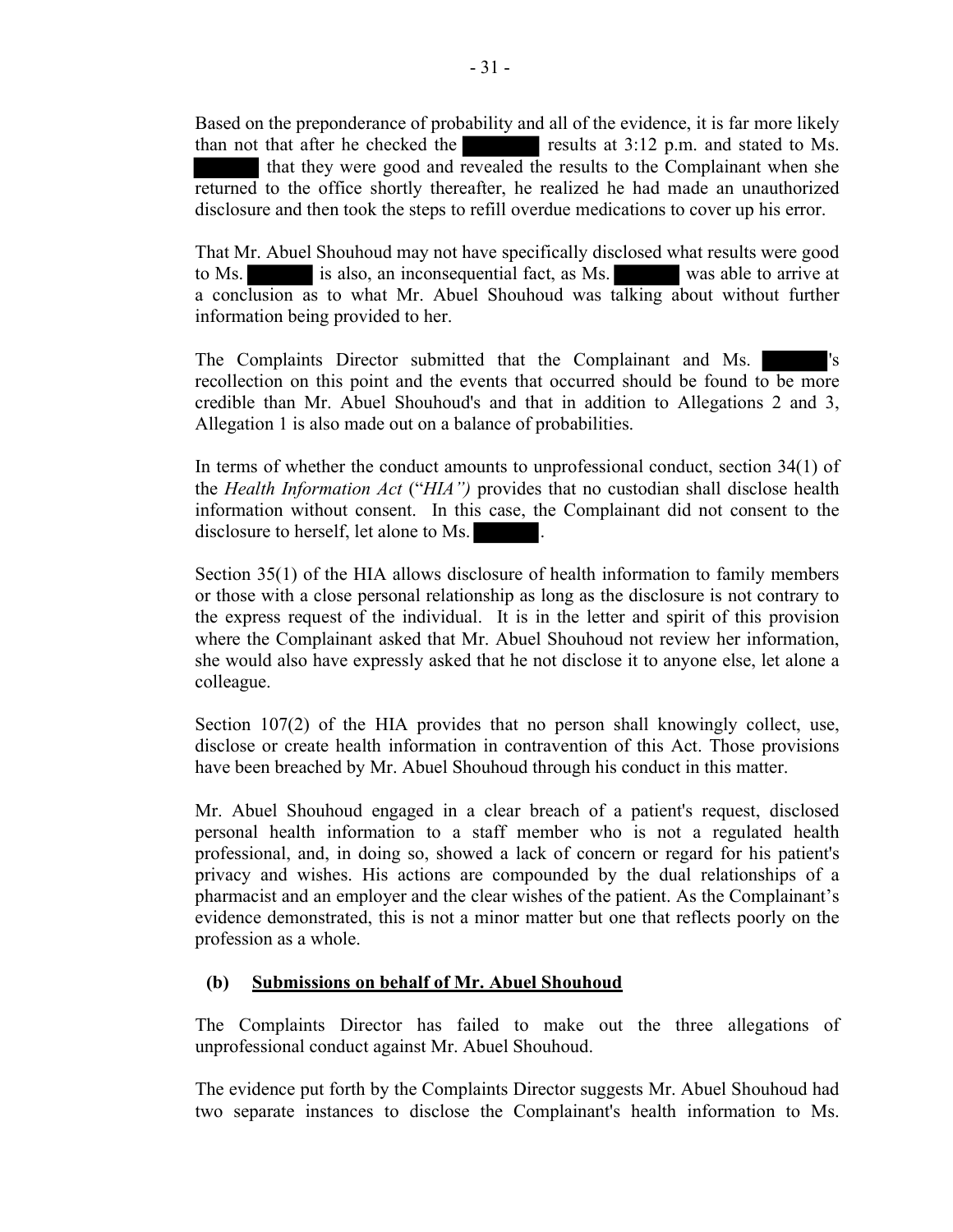. First, when Mr. Abuel Shouhoud and Ms. were alone in his office waiting for the Complainant to arrive with her notebook from the store, and second, when all three witnesses, the Complainant, Ms. and Mr. Abuel Shouhoud, were in Mr. Abuel Shouhoud's office together when she arrived with the notebook.

In relation to the first instance, Ms.  $\blacksquare$  's evidence provided in her own examination-in-chief was inconsistent. When asked directly about what happened upon entering the room, Ms. testified Mr. Abuel Shouhoud had told her the results were great. The evidence suggests no reference was made to the Complainant during any conversation that occurred, but rather Mr. Abuel Shouhoud made a statement to her without provocation.

Ms. subsequently confirmed the memo of her conversation with investigator Stanowich was accurate, however, wherein she states upon observing Mr. Abuel Shouhoud was smiling and happy, she asked him what he was looking at, to which he replied the Complainant's test results were good. Upon informing Mr. Abuel Shouhoud that he should not look at them, Mr. Abuel Shouhoud said it was okay and the results were good. Mr. Abuel Shouhoud's evidence, on the other hand, did not differ on his examination-in-chief nor on his cross-examination.

As far as the second instance and the disclosure of the Complainant's health information to Ms.  $\blacksquare$  when the Complainant was present, M admission she did not see the screen throughout the meeting in Mr. Abuel Shouhoud's office is sufficient to rule out the Complainant's health information was disclosed in writing to her by production or viewing of the report or an excerpt thereof.

When the Complainant was asked directly about the incident, upon the screen being flipped towards her, she said she was told to read it. Nowhere thereafter did she testify in her examination-in-chief that Mr. Abuel Shouhoud read a quote or discussed the test results out loud during that time or throughout the meeting. However, she did again confirm the accuracy of investigator Stanowich's report thereafter.

Both the Complainant in cross and Mr. Abuel Shouhoud testified that Mr. Abuel Shouhoud could not view the contents of the screen once it was turned towards her. Common sense and logic dictates that once the screen was turned the Complainant, as admitted by all parties, Mr. Abuel Shouhoud could not read the results of the screen he could not see.

As such, the only possibility of disclosure of the Complainant's health information that could have been made in that room to Ms. was orally before the screen was turned. Again, the evidence from Ms. was that Abuel Shouhoud told the Complainant the results were good, but she could not provide any specificity in her own evidence as to what those results were at the time. And she admitted, albeit reluctantly, she did not know what they were.

Ultimately, the Tribunal must make a decision on the credibility of the parties that have testified before it. Ms.  $\blacksquare$  's inconsistent testimony in her own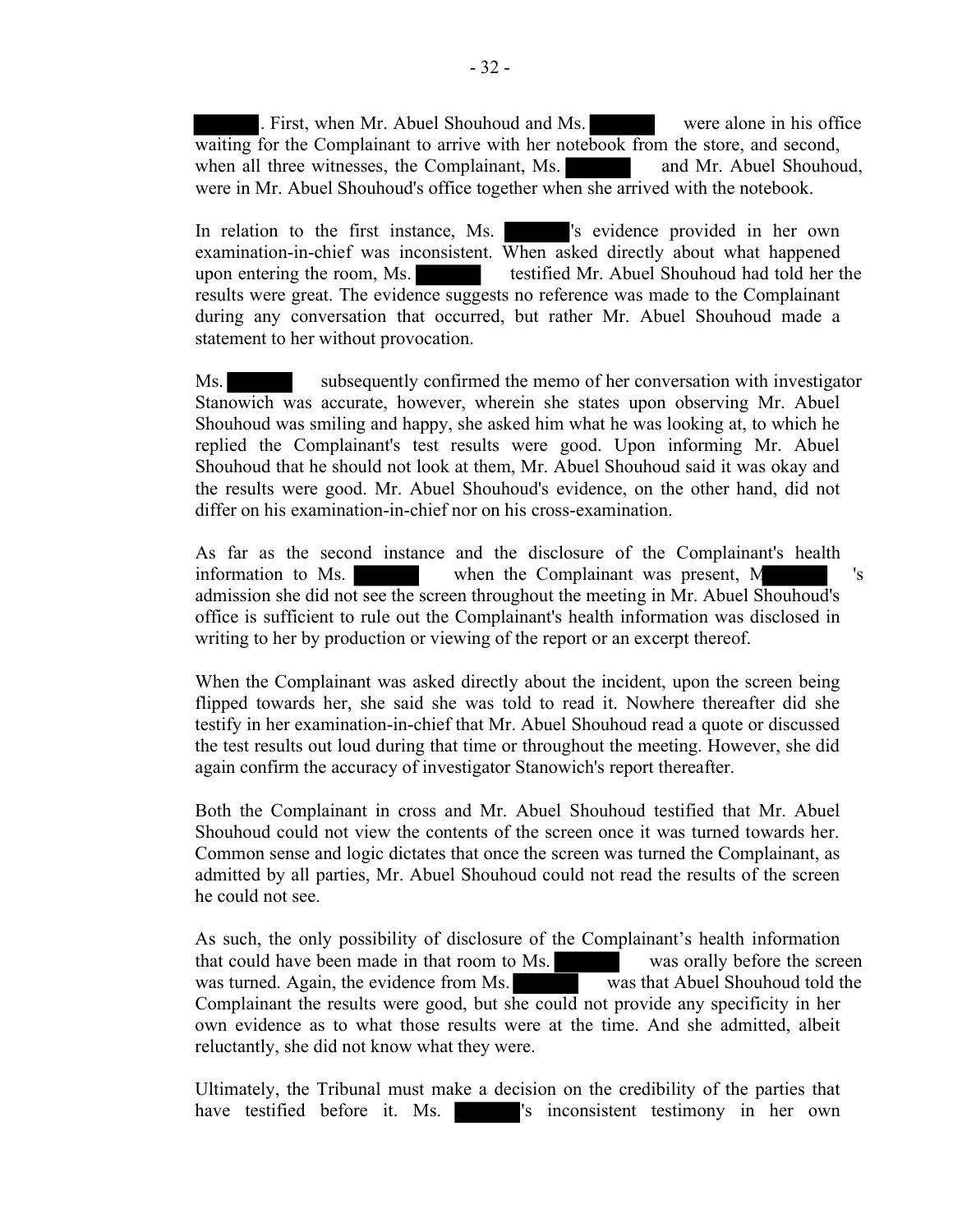examination-in-chief on the disclosure of the Complainant's health information to her while in private with Mr. Abuel Shouhoud and while the Complainant was in the room, her insistence that Mr. Abuel Shouhoud read off the screen after the computer screen was flipped, despite the fact he could not see it; Ms.  $\blacksquare$  's admission she lied to Mr. Abuel Shouhoud about the Complainant's absence from work and the fact that she testified she told no one else other than about that lie, despite the Complainant later testifying Ms. told the Complainant about the lie; Ms.  $\blacksquare$  's insistence she did not see Mr. Abuel Shouhoud on the incident date until she attended the meeting in his office, despite both the Complainant and Mr. Abuel Shouhoud testifying Ms. was in her own office talking to the Complainant when Mr. Abuel Shouhoud first ran into both of them on the incident date suggest Ms.  $\blacksquare$  's recollection of the events here are less reliable than Mr. Abuel Shouhoud's and should be given less weight than that of Mr. Abuel Shouhoud's.

The Complainant's inconsistent testimony in her own examination-in-chief on the disclosure of her own health information while in Mr. Abuel Shouhoud's office, including her failing to testify in her examination-in-chief that Mr. Abuel Shouhoud read anything aloud to her after he put the screen to her, her subsequently admitting the conversation with the investigator was accurate wherein she states that after he flipped the screen he did read something to her, her admission in cross-examination that Mr. Abuel Shouhoud could not see the screen after it was turned to her as it was in fact facing her, and her subsequent testimony to the Hearing Tribunal's query that he read the results to her after turning the screen towards her, and her admission that Mr. Abuel Shouhoud never left the chair or moved it throughout the time they were in the office suggests her recollection of the events is less than reliable and should be given less weight and deference than that of Mr. Abuel Shouhoud's.

All parties testified Mr. Abuel Shouhoud took the time and effort to disclose something on the screen by turning the screen to the Complainant where only she could read it. The only evidence before the Tribunal as to why the screen was turned for her to read was that it was done to protect the privacy of delivering health information to the Complainant. Logically it does not follow that Mr. Abuel Shouhoud would take the steps he did in turning the screen if he were to disclose the Complainant's health information orally to the parties in the room. As such, the evidence of Mr. Abuel Shouhoud should be accepted on Allegation 1.

With respect to Allegation 2, the Complainant testified that when Mr. Abuel Shouhoud said he could look at her results, she told him not to. Also in examination-in-chief she admitted the memo of her conversation with investigator Stanowich was an accurate account of the conversation that occurred in which she stated for this issue Mr. Abuel Shouhoud asked her four times to check the results, all of which she responded to with the response of no. On being questioned by the panel she testified Mr. Abuel Shouhoud asked her to look at the results three times, all of which she said the response was no. On cross, when it was put to her, her response to his request to check her results was, in fact, please don't, she answered, yes, I said no. On cross, she denied she replied in a soft voice or had tears in her eyes but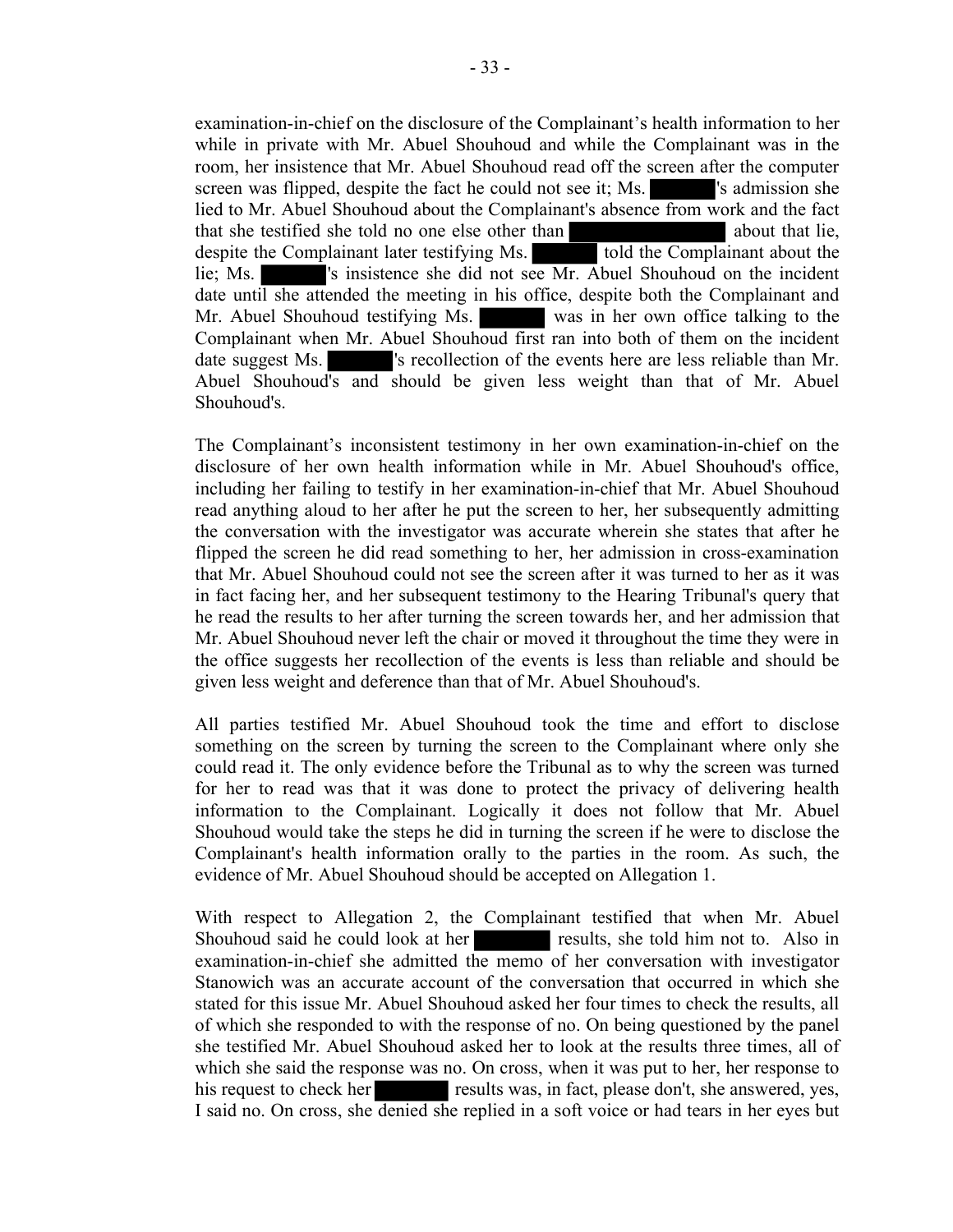admitted she did not recall if she used her hands to make space with her palms facing outward, as demonstrated by Mr. Abuel Shouhoud in his examination.

The conclusion on the issue of Mr. Abuel Shouhoud seeking to review her results for her, the Complainant's testimony as to her telling Mr. Abuel Shouhoud not to review her Netcare changed four times throughout the time she testified in this hearing, depending on who was asking her questions about it. Mr. Abuel Shouhoud, on the other hand, was clear, he asked once, and received an answer, please don't. He understood this to mean the patient he had treated for two years, who appeared emotional and crying in a soft voice and was stressed, did not want to hear bad news.

The range of inconsistencies in the Complainant's own answers as put forth by her suggest her recollection of the events are less reliable than Mr. Abuel Shouhoud's and should be given less weight and deference than his own.

On the issue of Mr. Abuel Shouhoud asking and being authorized to fill her four overdue medications, this is an important issue as it speaks to credibility and Mr. Abuel Shouhoud's actions thereafter. Although the Complainant denied she requested the four medications in question to be refilled, she admitted she told Mr. Abuel Shouhoud on December 3, 2019 to refill her medication as usual, but stated it was for her medication. The suggestion that the request was to refill her medication is inconsistent with her own statement to investigator Stanowich, wherein she stated it was not until after that date that she subsequently requested her medication be refilled.

The audit log for the medication supports that the medication was not in fact requested by the Complainant until it was either auto-refilled or ordered by her online on December 14, 2019. The Complainant admits that she did not speak to Mr. Abuel Shouhoud after December 3, 2019.

The fact is both the Complainant and Mr. Abuel Shouhoud say the request to fill a prescription was made on December 3<sup>rd</sup> in Ms. <sup>'</sup>s office. The independent audit log evidence suggests that the **startup in the independent** audit log evidence suggests that the medication was not requested until December 14<sup>th</sup> and was not entered into the system to be filled by Mr. Abuel Shouhoud. Logically, the only conclusion left to draw is the four medications were requested to be refilled as usual as they were overdue for refill.

With the knowledge that would have a contradiction with

, Mr. Abuel Shouhoud, having knowledge of the recent , checked Netcare as part of his professional duties to his patient to ensure no drug therapy problem.

With respect to Allegation 3, a discussion between a pharmacist and a patient at a desk and a party -- or at a desk during the day with another party a few feet away in a lineup is akin to a scenario played out daily across Canada. It is not an uncommon sight to see people waiting in line at the speak to a pharmacist and only a few feet away that pharmacist engaged in a discussion over the counter with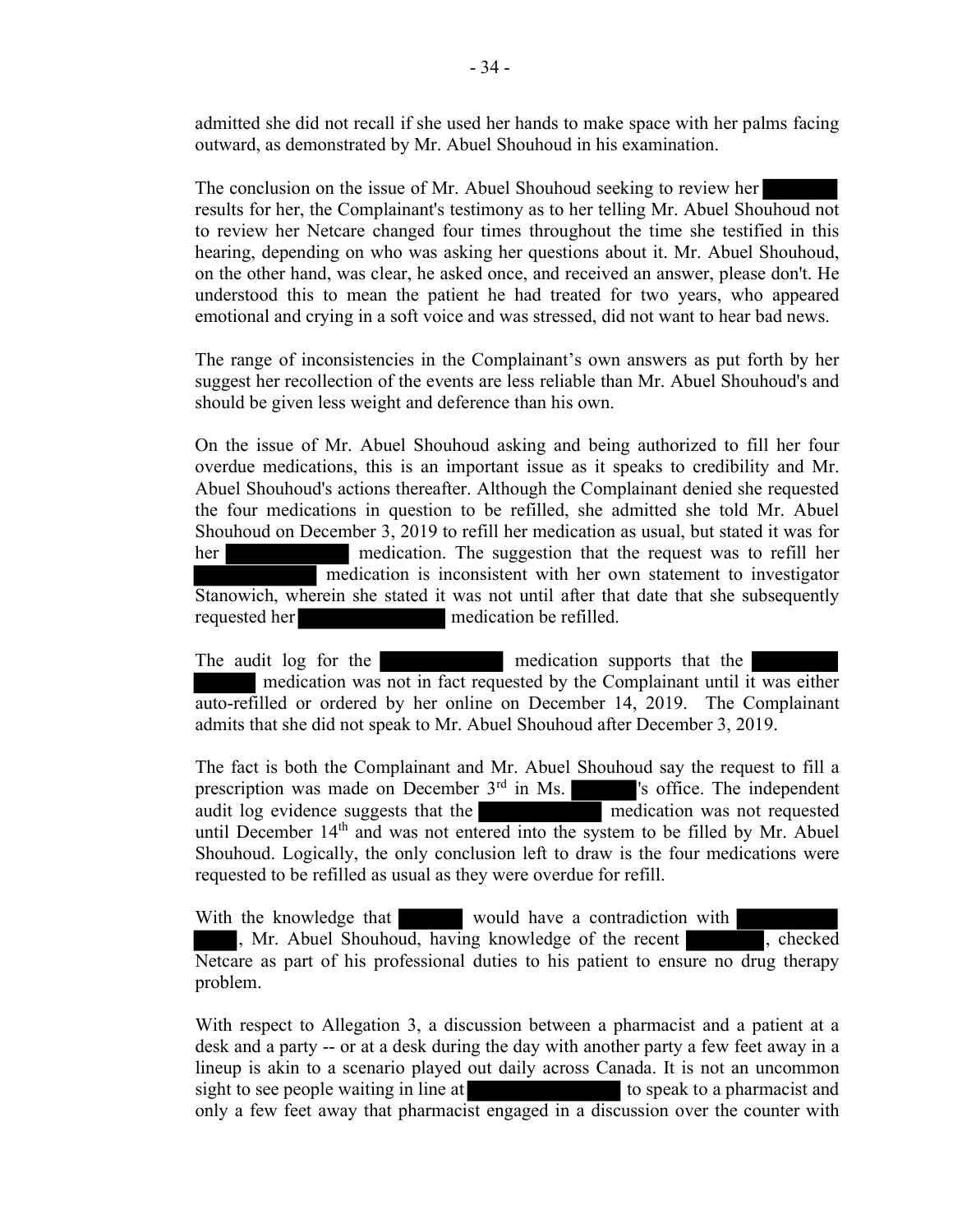another customer or patient. Should disclosure by flipping of a screen where no other party can view it, other than the patient, be deemed neither private nor confidential, this would call into question a significant number of pharmacist-patient interactions across this country.

Overall, Mr. Abuel Shouhoud followed the Standards of Practice, Code of Ethics and relevant legislation based on his conduct and all steps taken to the letter of the law. Mr. Abuel Shouhoud followed the standards and the spirit by disclosing the results to the Complainant in an attempt to help her, and based on his interpretation of her reply, "please don't".

Further, Mr. Abuel Shouhoud's conduct does not rise to the level of unprofessional conduct. Strother v. Law Society of British Columbia, a 2018 Court of Appeal case made clear when it comes to assessing unprofessional conduct in professional disciplinary settings, unprofessional conduct is not so broad as to capture mere errors in judgment. The conduct must display culpability of a gross or aggravated nature, rather than a mere failure to exercise ordinary care.

Should the Hearing Tribunal disagree with Mr. Abuel Shouhoud's interpretation of the Complainant's response to the request to check her Netcare, then it remains open for this panel to find Mr. Abuel Shouhoud's action were a result of a mere error in judgement and are not deserving of sanction for unprofessional conduct.

With respect to the bulk sales, this issue is not in and of itself determinative of whether or not the material conversations and interactions occurred in the manner they did on the incident date. However, the evidence tendered on the bulk sales does speak to the character and credibility of the Complainant and Ms. **and Mr.** Abuel Shouhoud and their relationships, and may also speak to potential motivation for the complaint to be made by the Complainant in the manner that it was.

With respect to credibility, one of the factors that was discussed was external consistency - where witness statements are consistent with one another, that is one factor to take into account. The fact is the Complainant and Ms. did speak to one another after the meeting. They had an opportunity to discuss the events. Corroboration of evidence is a real potential here. It doesn't have to happen out of mal intent or malice, and that is not what is suggested happened after that December  $3<sup>rd</sup>$ date and the meeting and their discussion. But caution should be exercised when giving weight to this factor. Account must be taken of the subsequent conversations between those parties.

After taking into account the totality of the evidence of all the witnesses, deference should be given to the version of events as stated by Mr. Abuel Shouhoud, and the allegations of unprofessional conduct against him should be dismissed. If the Hearing Tribunal should find that his version of the events are, in fact, true but remain of the opinion that his conduct was less than what would be accepted -- or expected by a pharmacist, the actions and the nature of his transactions are not so egregious or aggravated in nature so as to rise to the level of unprofessional conduct.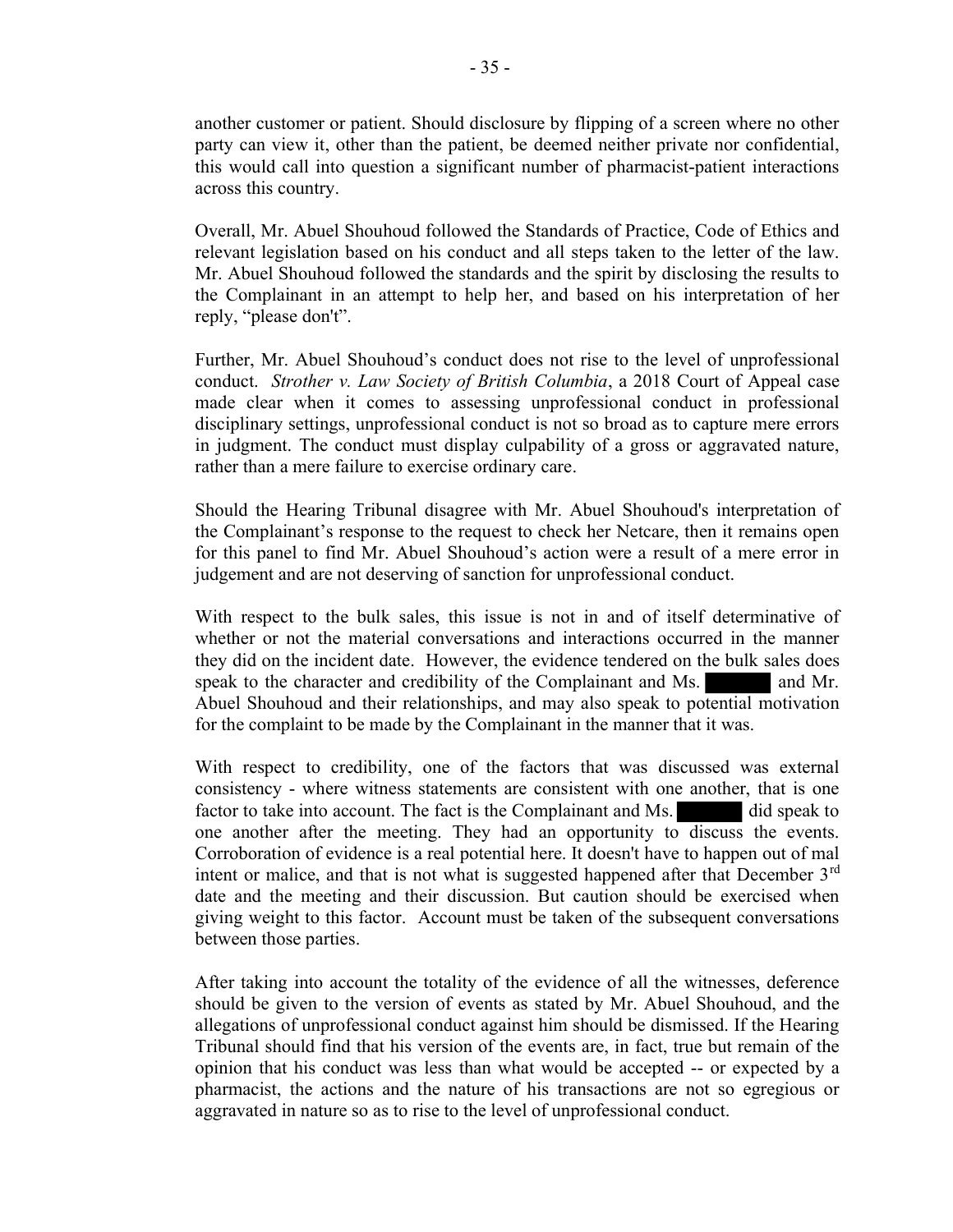## VI. FINDINGS

#### Allegation 1

The Hearing Tribunal finds that Allegation 1 is not proven on a balance of probabilities. This allegation turns on whether Mr. Abuel Shouhoud disclosed the Complainant's personal health information to Ms. .

There are conflicting versions of events between Mr. Abuel Shouhoud, the Complainant and Ms. on what exactly transpired on December 3, 2019 at the Store, specifically what was said, if anything, by Mr. Abuel Shouhoud to Ms. or in front of Ms. regarding the Complainant's personal health information from Netcare. Ms. agrees that she could not read anything off of Mr. Abuel Shouhoud's computer screen when in Mr. Abuel Shouhoud's office with the Complainant, so clearly disclosure to Ms. did not occur via the computer screen.

Regarding potential verbal disclosure, there are two possibilities. Firstly, while Mr. Abuel Shouhoud and Ms. were in his office together without the Complainant, while the Complainant was retrieving her notebook, and secondly, while all three (Mr. Abuel Shouhoud, the Complainant and Ms. ) were in Mr. Abuel Shouhoud's office together.

In the first instance, Mr. Abuel Shouhoud initially said in his written response received by the College on February 14, 2020 that there was no time where he was alone with Ms. in his office (p. 80, Exhibit 1). He later stated in his February 25, 2020 interview with Mr. Stanowich (p.108, Exhibit 1) and during his testimony during the hearing (p. 311, 344 Transcript) that he was alone with Ms. in his office for a brief period of time (approximately 45 seconds) but which he considered as being "no time" (p. 345, Transcript). However, Mr. Abuel Shouhoud denies that there was any discussion of the Complainant or her health information during this window (p. 321, Transcript).

In her interview with Mr. Stanowich, Ms. states that Mr. Abuel Shouhoud told her that he was looking at the Complainant's test results and said "they're good" but did not disclose specifically which results he was referring to (p. 102, Exhibit 1). During her testimony before the Hearing Tribunal, Ms. similarly said that Mr. Abuel Shouhoud said that the Complainant's results "were good" (p. 212, Transcript). Ms. suspected that Mr. Abuel Shouhoud was referring to the Complainant's results, as Ms. was aware that the Complainant<br>had gone for a and was awaiting those results but confirmed that she had gone for a and was awaiting those results but confirmed that she "didn't actually know at the time" (p. 213, Transcript). Ms.  $\blacksquare$  also agrees that the time that Mr. Abuel Shouhoud and Ms. were together was brief (p. 238, Transcript). In the second instance, when all three – Mr. Abuel Shouhoud, the Complainant and Ms. - were in Mr. Abuel Shouhoud's office together upon the Complainant returning with her notebook, Mr. Abuel Shouhoud claims in his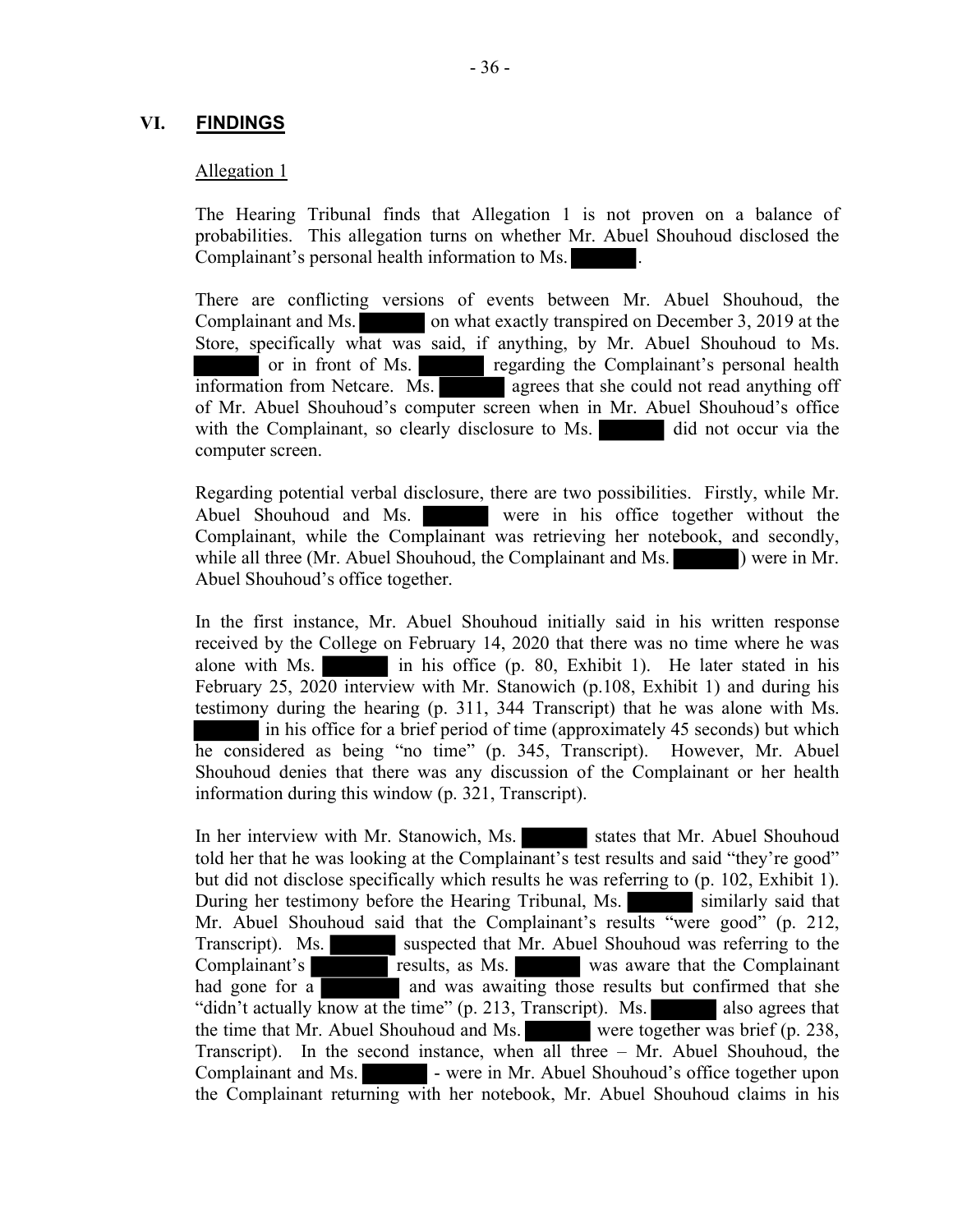written response that he flipped the computer screen, containing the Complainant's results from her Netcare profile, towards the Complainant in such a manner that Ms. could not see it and asked the Complainant to read the last paragraph but he did not read anything out loud (p. 80, Exhibit 1). This is consistent with what he told Mr. Stanowich during his interview with Mr. Stanowich (p. 109, Exhibit 1) as well as his testimony during the hearing (p. 324, Transcript).

Ms. stated in her interview with Mr. Stanowich that when the Complainant returned, she appeared able to tell from the look on Ms. 's face that something had happened and asked, "what is going on?" (p. 103, Exhibit 1). She further advised Mr. Stanowich that Mr. Abuel Shouhoud told the Complainant that he was looking at her results, that the Complainant responded with "I told you not to do that" and Mr. Abuel Shouhoud then told her that her results were good, turned his computer screen towards the Complainant and read several excerpts of the results out loud (p. 103, Exhibit 1).

In her testimony before the Hearing Tribunal, Ms. similarly testified that when the Complainant returned to the office, she appeared able to tell from the look on Ms. 's face that something had happened and asked "what is going on?" (p. 211-212 Transcript). Ms. further elaborated that even though Mr. Abuel Shouhoud read a quotation from the results, she could not describe what was said and that she suspected Mr. Abuel Shouhoud was referring to the Complainant's results, as Ms. was aware that the Complainant had gone for a and was awaiting those results but confirmed that she "didn't actually know at the time" (p. 212, Transcript).

In her interview with Mr. Stanowich on February 26, 2020, the Complainant stated that when she returned to the office, Ms. looked like she was "going to throw up" and when she asked if everything was okay, Mr. Abuel Shouhoud told her the results were fine. Mr. Abuel Shouhoud turned his computer screen towards the Complainant and he read parts of the results in front of Ms. ; the Complainant then asked Mr. Abuel Shouhoud if she could review the results on the screen and she reviewed them (p. 106, Exhibit 1).

This is slightly different than the Complainant's testimony before the Hearing Tribunal. When she returned to the office, the Complainant testified that Ms. was visibly upset. The Complainant then asked what was wrong and Ms. stated, "it's not right". Ms. did not advise Mr. Stanowich or testify before the Hearing Tribunal that she made the statement "it's not right". The Complainant also testified that Mr. Abuel Shouhoud told the Complainant that her results were fine, and he then turned the computer screen around to the Complainant for her to read, which she did. Later, in response to questions from the Hearing Tribunal, the Complainant stated "…[Mr. Abuel Shouhoud] said that your results are fine. And I said, I asked you not to look at those. And he said, doesn't matter, they're fine. And then he turned the screen around for me to see it and read off of it. He did read me some of the results before he flipped the screen. [Ms. ] was there the whole time with me listening to all of this. And we finished up our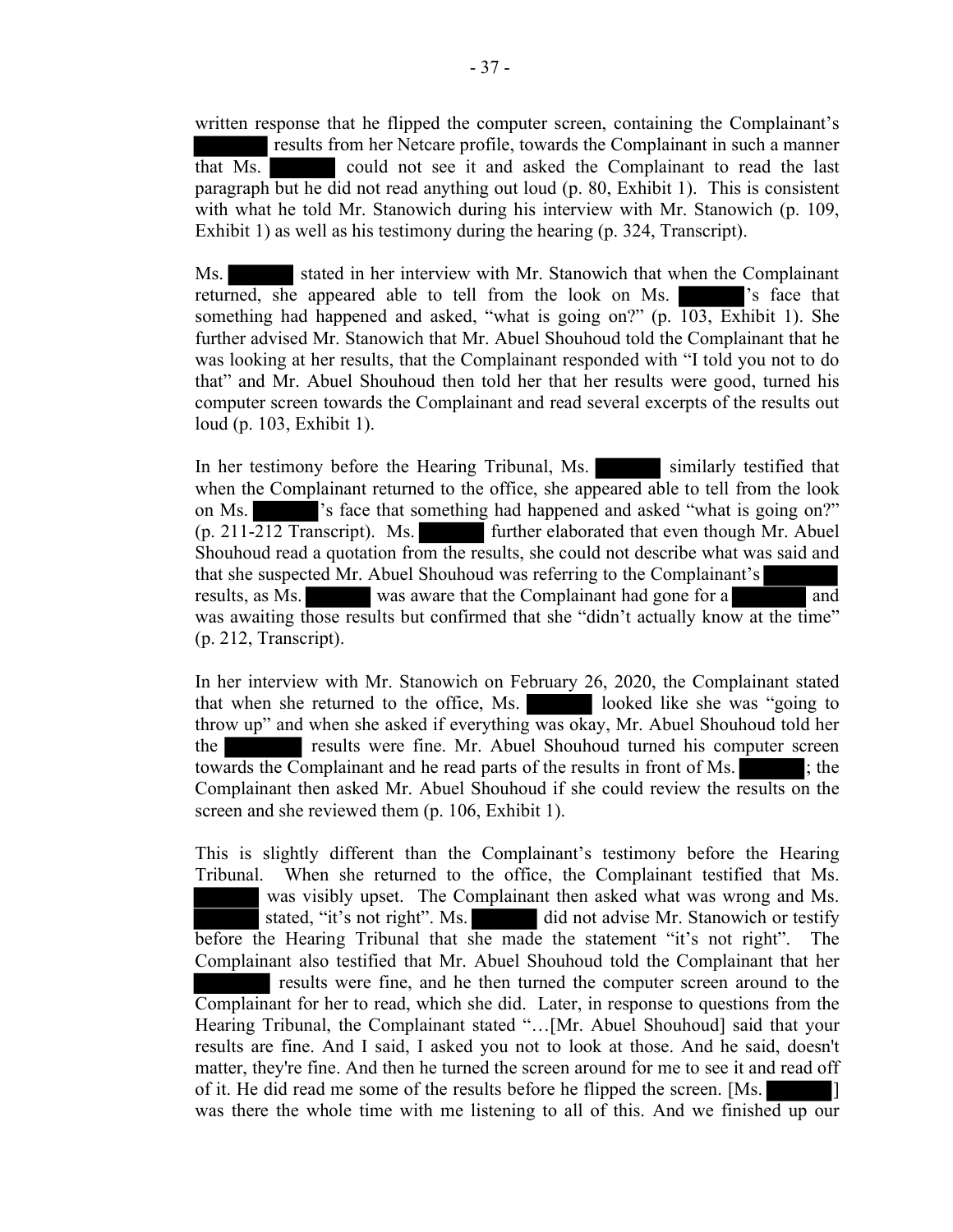meeting. I honestly -- like, everything from that point on is blurry. I was upset. I have , and it was just -- that pushed me over" (P. 200, Transcript).

The Hearing Tribunal considered the credibility factors from Tsang  $v$  Mok, 2020 ABQB 17 as well as the test from Faryna v Chorny [1952] 2 D.L.R. 354, at 357 (BCCA).

With respect to the first instance, when only Ms. and Mr. Abuel Shouhoud were together in the office, the Hearing Tribunal finds that it does not need to engage in a credibility assessment. If the Hearing Tribunal accepts Mr. Abuel Shouhoud's version of events, then the allegation is not made out as Mr. Abuel Shouhoud testified that there was no discussion with Ms. about the Complainant or her health information. If the Hearing Tribunal accepts Ms.  $\blacksquare$  's version of events, the Hearing Tribunal is similarly not satisfied that, on a balance of probabilities, that the allegation has been made out. While Ms. testified that Mr. Abuel Shouhoud told her that he was looking at the Complainant's test results and that the test results were "good", she also testified that, while she suspected, she did not actually know at the time what the good test results referred to.

The Hearing Tribunal has considered whether Mr. Abuel Shouhoud advising Ms. that the Complainant had good test results, without more, is sufficient to amount to an unauthorized disclosure of health information. Given the lack of specificity in terms of the nature of the test results, and Ms.  $\cdot$  's acknowledgment that, at the time, she did not know what the test results referred to, the Hearing Tribunal finds that, in the circumstances, the evidence falls short of amounting to an unauthorized disclosure of health information.

This leads then to a consideration of the second instance. Mr. Abuel Shouhoud's version of events is that when the Complainant entered the room, he told her he wanted her to read something and then turned the computer screen to her in a manner that did not pass Ms. 's field of vision. He testified that he did not make any other comments or statements out loud about the Complainant's health information.

The Complainant and Ms. , on the other hand, indicate that Mr. Abuel Shouhoud first stated out loud that the Complainant's results were fine. The Complainant describes entering the room, asking what was going on and Ms. stating that "it's not right". Ms. testified that the Complainant entered the room and asked what was going on but did not indicate that she herself stated "it's not right". The Complainant indicated that Mr. Abuel Shouhoud read some of the results off the screen before he turned the computer screen to her (p. 201, Transcript). The Complainant did not describe what Mr. Abuel Shouhoud read off the screen. Similarly, Ms. describes Mr. Abuel Shouhoud reading a "quotation" (p. 212, Transcript) but stated that she "couldn't describe to you what was said."

Similar to the first instance, the Hearing Tribunal does not find it necessary to engage in a credibility assessment in order to determine whether a disclosure occurred. It is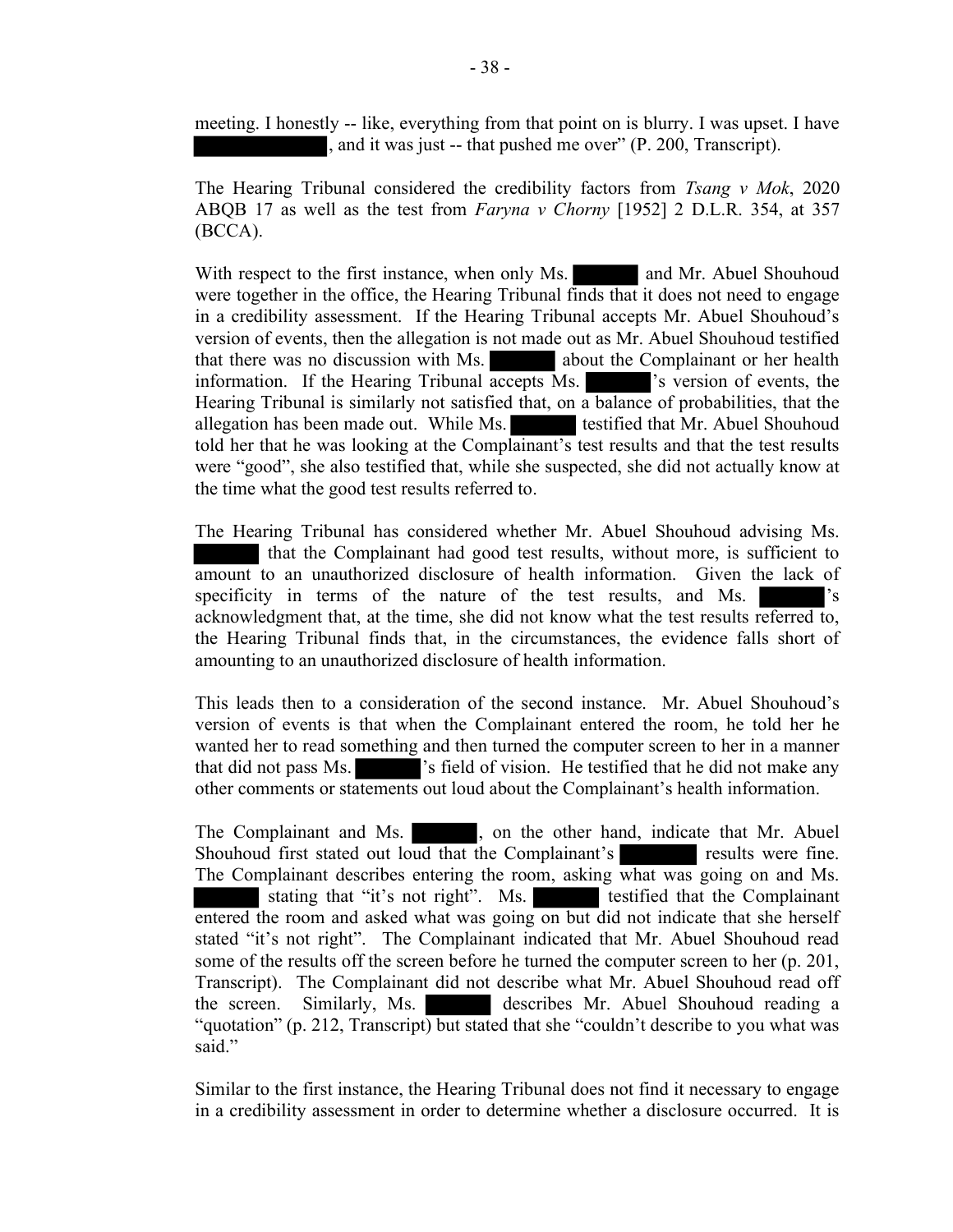possible something was said by Mr. Abuel Shouhoud to or in front of Ms. . However, it is uncertain exactly what was said, if anything, and there is insufficient evidence before the Hearing Tribunal to conclude that it was more probable than not that something was said to or in front of Ms. that constituted disclosure of the Complainant's personal health information.

While the Hearing Tribunal did not find it necessary to engage in a credibility assessment to determine Allegation 1, it will nonetheless comment on Mr. Abuel Shouhoud's suggestion that the Hearing Tribunal should consider the motivation of the Complainant and Ms. given the bulk sales issue. Mr. Abuel Shouhoud contends that the negative financial impact of his direction to cease the bulk sales practice motivated the Complainant and Ms. to recount their evidence in the manner they have.

The Hearing Tribunal does not view the bulk sales issue as having a significant impact on credibility in this case. While there is a suggestion that the Complainant and perhaps also Ms. wanted to get back at Mr. Abuel Shouhoud for the ceasing of the bulk sales practice, the Hearing Tribunal notes that the bulk sales issues pre-existed Mr. Abuel Shouhoud's time as Associate-Owner. The initial direction to cease, or at least reduce, the bulk sales practice was made by Mr. and not Mr. Abuel Shouhoud. Further, the evidence was that Corporate Corporate required that the practice be ceased and directed Mr. Abuel Shouhoud to have his Beauty Boutique employees sign a letter confirming that they would no longer engage in bulk sales at the risk of termination of employment.

In the circumstances, it appears to the Hearing Tribunal that the ceasing of the bulk sales practice was not in the sole control of Mr. Abuel Shouhoud. It seems unlikely when both Mr. and and Corporate were also involved in the efforts to cease the practice that either the Complainant or Ms. would single out Mr. Abuel Shouhoud as the sole reason for any financial impacts arising from the end of the bulk sales activity and then tailor their evidence in this proceeding to paint him in a bad light. Further, Ms. testified that the ceasing of the bulk sales practice did not affect her compensation and that she was aware when commencing her role as the Front Store Manager that she would not receive a bonus in 2019.

The Hearing Tribunal is also cognizant of the Complaints Director's suggestion that Mr. Abuel Shouhoud refilled the Complainant's medication to cover up the fact that he made an unauthorized disclosure of the Complainant's health information. However, given that the Hearing Tribunal was unable to conclude that an unauthorized disclosure occurred, it does not need to address this argument further.

In the view of the Hearing Tribunal, the Complaints Director has not discharged the burden of proof and there is insufficient evidence for the Hearing Tribunal to find Allegation 1 proven on a balance of probabilities.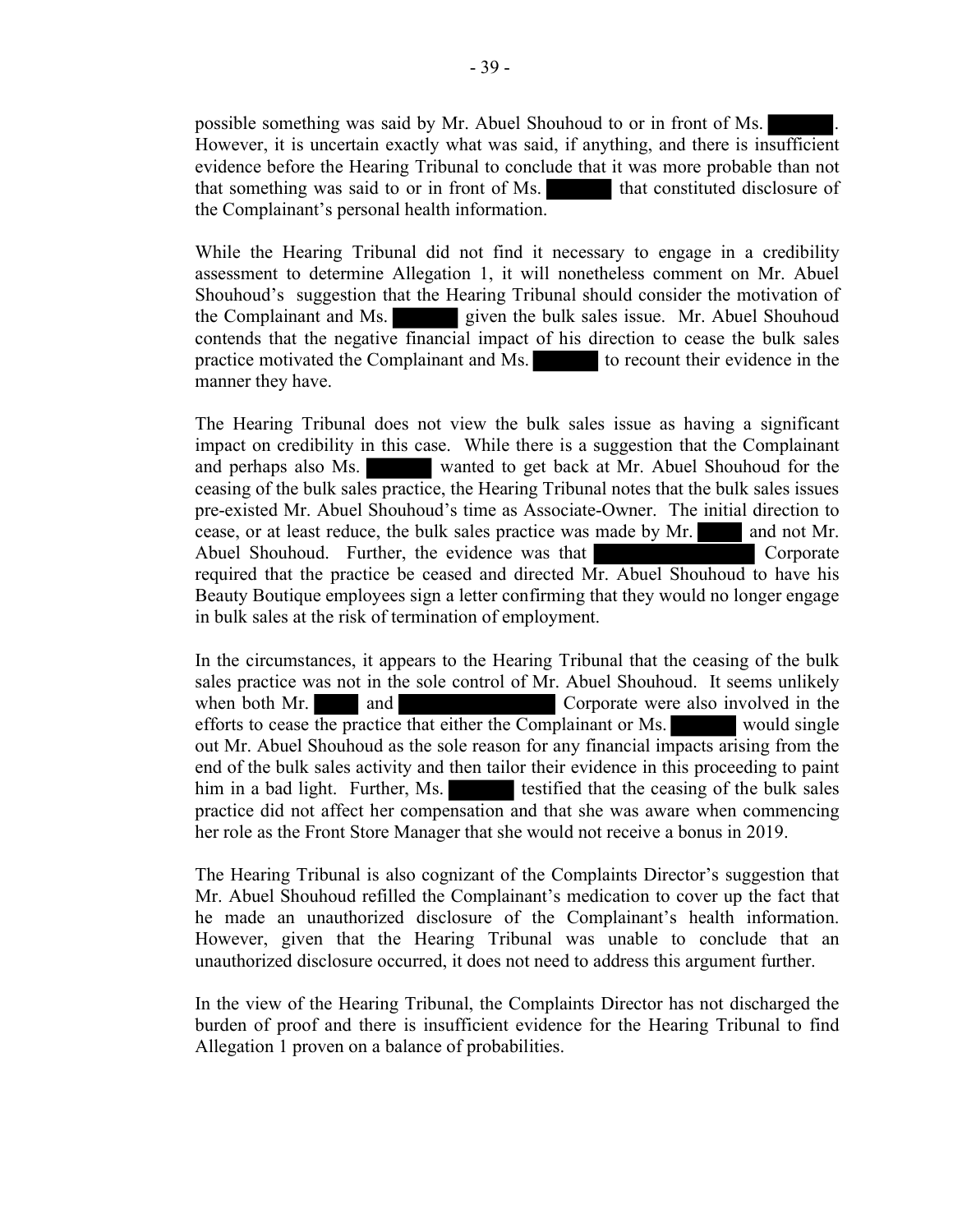#### Allegation 2

The Hearing Tribunal finds that Allegation 2 is proven on a balance of probabilities. There is no dispute that Mr. Abuel Shouhoud disclosed the Complainant's personal health information to her, and it was admitted by Mr. Abuel Shouhoud himself during his testimony during the hearing (p. 349, Transcript). Mr. Abuel Shouhoud however argues that he interpreted the Complainant saying "please don't" in response to offering to check her results on Netcare to mean that she didn't want to hear bad news but that from her body language and demeanour she was afraid and anxious.

The Hearing Tribunal holds that a reasonable pharmacist would and ought to interpret a patient who says, "please don't" to expressly mean "no" and to respect a competent patient's wishes in this respect in accordance with Principle 2.5 of the Code of Ethics. In any case of ambiguity over consent, the onus is on the pharmacist, as the regulated healthcare professional in a position of trust, to clarify and ascertain consent. While there is no indication of malice and it is quite plausible Mr. Abuel Shouhoud truly believed he was trying to help the Complainant, his actions demonstrably breach both the letter and spirit of his regulatory and statutory obligations.

## Allegation 3

The Hearing Tribunal finds that Allegation 3 is proven on a balance of probabilities. By Mr. Abuel Shouhoud's own account, the management meeting while Mr. Abuel Shouhoud, the Complainant and Ms. were all present in Mr. Abuel Shouhoud's office, was not a private or confidential venue to disclose the Complainant's personal health information to her. In his testimony during the hearing, Mr. Abuel Shouhoud states he went out of his way to turn the computer screen towards the Complainant and then back away in a very specific manner so as to make sure Ms. could not see the screen because of her presence and proximity. Furthermore, he states that he did not verbalize any personal health information as the setting was not sufficiently private or confidential to disclose personal health information. Lastly, he did not offer an opportunity to explain why he accessed the information or discuss the personal health information he had disclosed again due to the lack of a private and confidential venue.

There was no reason provided why this personal health information was specifically disclosed to the Complainant at that specific time and in that specific venue. In the context of the evidence before the Hearing Tribunal, there is no justifiable reason why this was not or could not have been done in a private and confidential setting, befitting the nature of personal health information. This is a clear contravention of Principle 4.6 of the Code of Ethics, requiring a pharmacist to protect a patient's privacy during a consultation, which would extend to disclosure of such sensitive personal information as in this case, especially when not requested.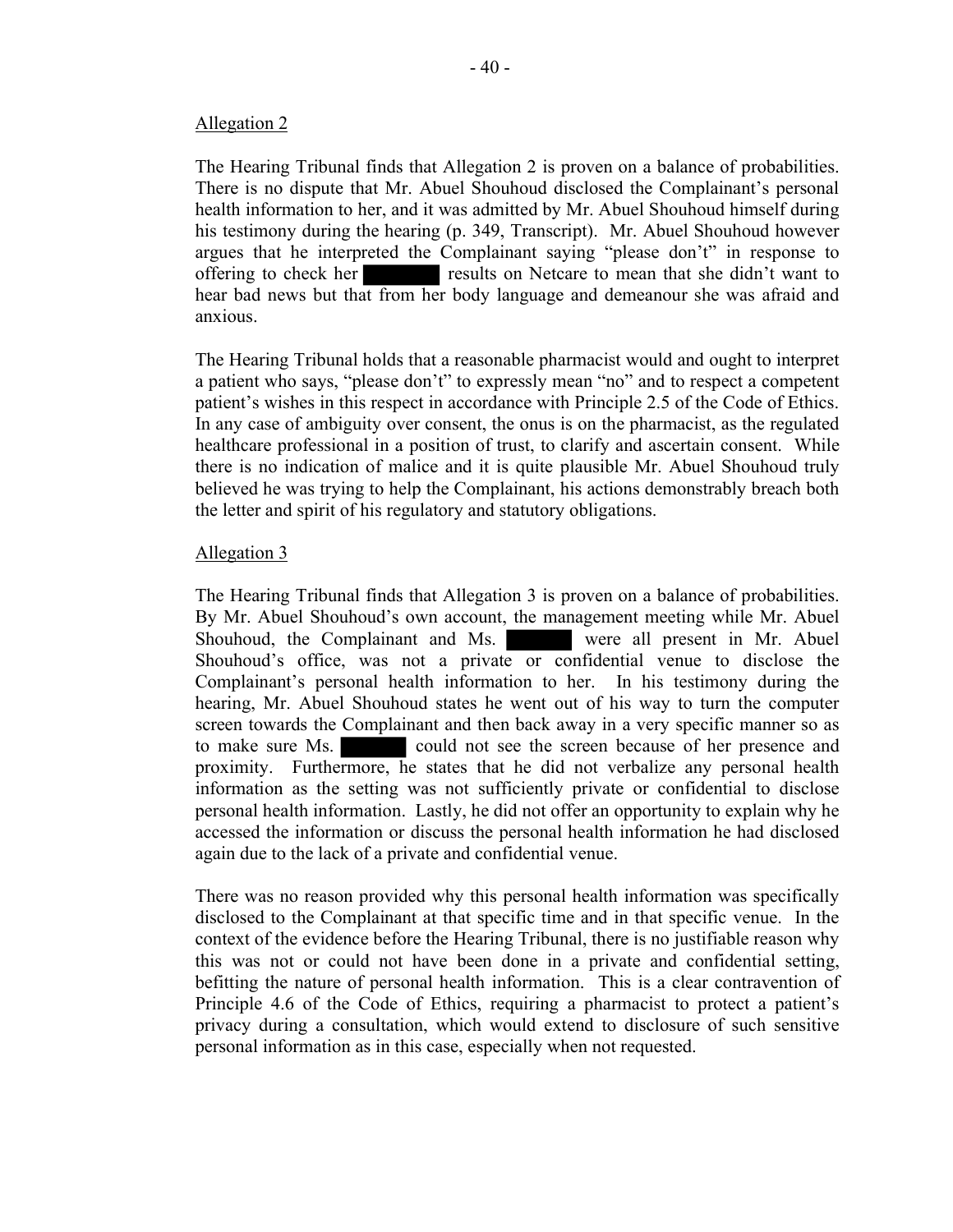#### Unprofessional Conduct

The Hearing Tribunal finds that the proven allegations constitute unprofessional conduct under the HPA. Section  $1(1)(pp)$  of the HPA defines unprofessional conduct as, among other things, a contravention of this Act, a code of ethics or standards of practice; contravention another enactment that applies to the profession" or "conduct that harms the integrity of the regulated profession".

Mr. Abuel Shouhoud's conduct in Allegations 2 and 3 is serious, breaches statutory and regulatory obligations, including Standards of Practice 1.1 and 1.2, Principles 2.5, 4.6 and 10.1 of the Code of Ethics and harms the integrity of the profession. Pharmacists are entrusted by society and patients with access to personal health information. This information is sacrosanct, and its collection, use and disclosure is protected by statutory and regulatory duties. Beyond these prescribed duties, pharmacists are bound by a covenant of trust with patients and society for the great responsibility entrusted to them with access to patients' personal health information. Breaking this trust brings disrepute to the profession and harms the ability for the profession to self-regulate.

The Hearing Tribunal has considered Mr. Abuel Shouhoud's argument that even if the conduct in the allegations is proven, it does not rise to the level of unprofessional conduct and should instead be viewed as an error in judgment. The Hearing Tribunal does not accept this argument.

In this case, the Complainant plainly informed Mr. Abuel Shouhoud that she did not want him to check her results. Mr. Abuel Shouhoud, no matter his good intentions or desire to help the Complainant, chose to act against her express wishes. He made no attempt to clarify or ascertain if his assumption that she did not want to hear bad news was correct. This was not a mere error in judgment but a deliberate decision by Mr. Abuel Shouhoud to act in a manner contrary to the Complainant's specific direction.

Similarly, by sharing the results of the with the Complainant while Ms. was in the room, Mr. Abuel Shouhoud, by his own admission, was not in a position to discuss or explain the results to the Complainant or to answer any questions she might have. Again, this was not a mere error in judgment. Mr. Abuel Shouhoud is an experienced pharmacist who should have been well aware of the need to ensure a private and confidential setting when sharing personal health information.

The Hearing Tribunal is satisfied that the conduct in Allegations 2 and 3 amounts to unprofessional conduct.